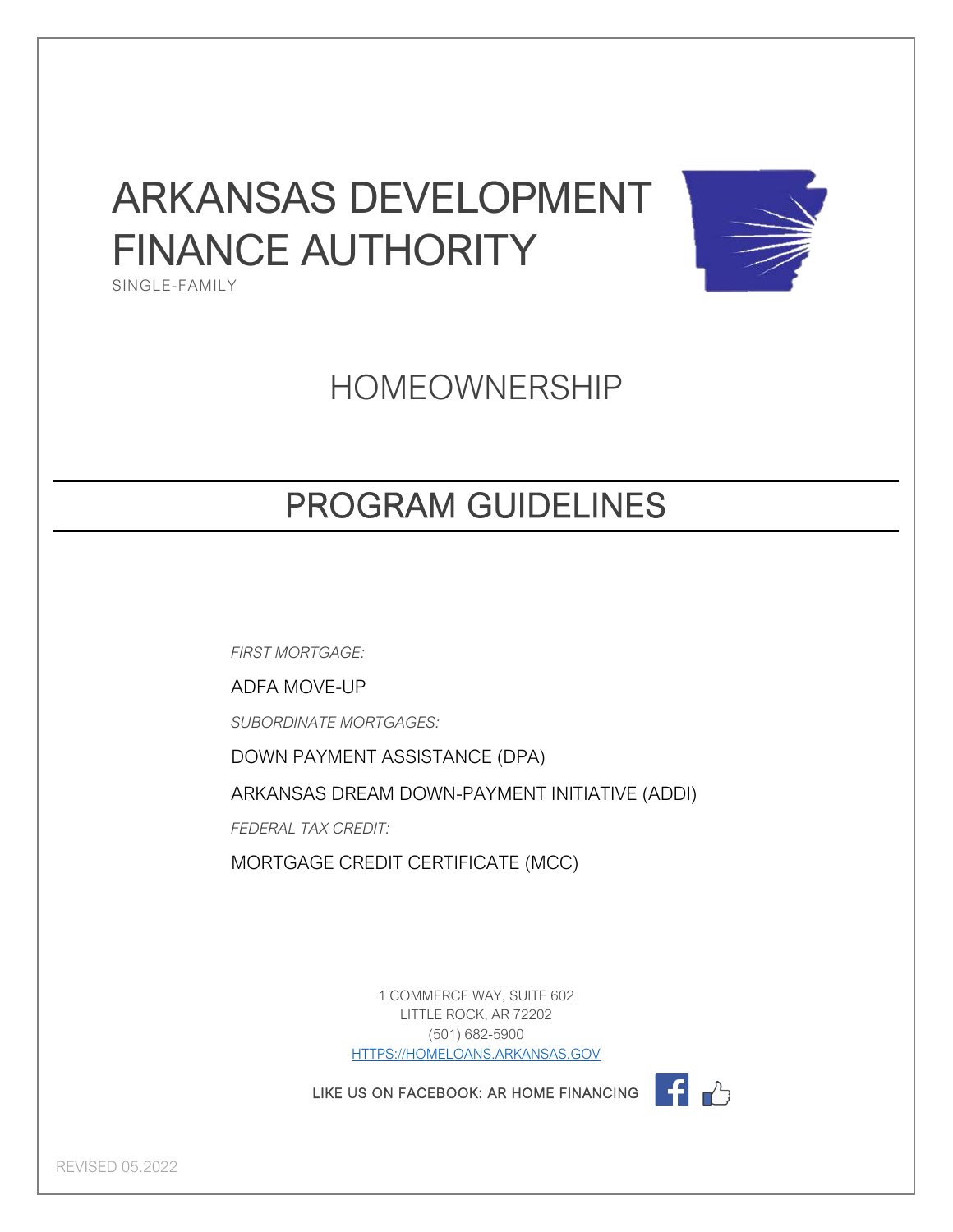



### ARKANSAS DEVELOPMENT FINANCE AUTHORITY

SINGLE-FAMILY

INDEX

| <b>FIRST MORTGAGE:</b>                        |    |
|-----------------------------------------------|----|
| <b>ADFA MOVE-UP</b>                           | 3  |
| <b>SUBORDINATE MORTGAGES:</b>                 |    |
| ARKANSAS DREAM DOWN-PAYMENT INITIATIVE (ADDI) | 8  |
| DOWN PAYMENT ASSISTANCE (DPA)                 | 16 |
| <b>FEDERAL TAX CREDIT:</b>                    |    |
| MORTGAGE CREDIT CERTIFICATE (MCC)             | 17 |
| <b>PROGRAM INCOME LIMITS</b>                  |    |
| <b>MCC</b>                                    | 22 |
| ADDI PURCHASE PRICE LIMITS                    | 24 |
| <b>ADDI INCOME LIMITS</b>                     | 26 |
| <b>FREDDIE MAC CONVENTIONAL</b>               | 28 |
| <b>RESOURCES</b>                              |    |
| <b>RESERVATION / RATE-LOCK</b>                | 20 |
| <b>ADFA MERS GUIDE</b>                        | 21 |
| CONTACT INFORMATION / RESOURCES / LINKS       | 30 |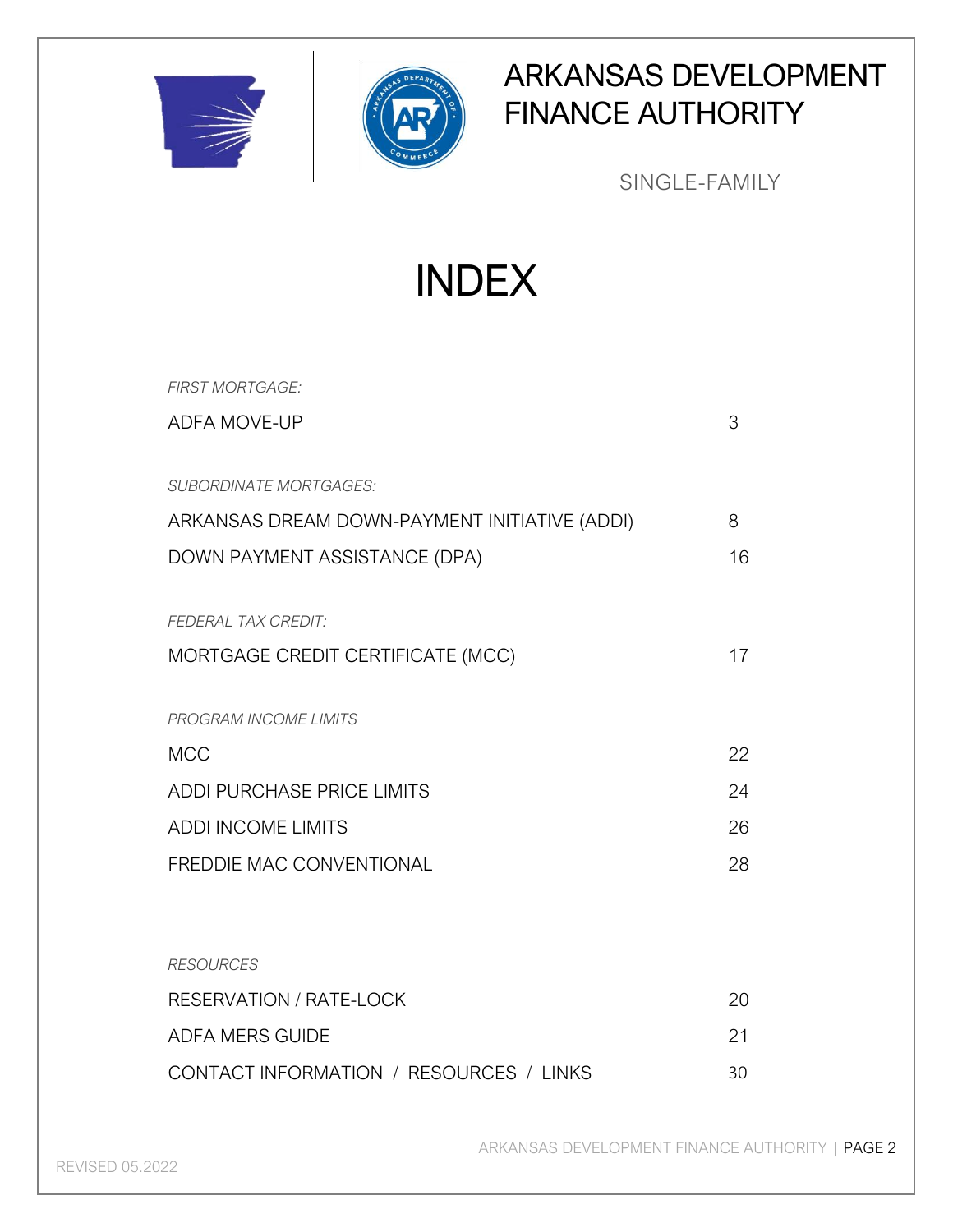PROGRAM GUIDELINES : ADFA FIRST MORTGAGE LOAN

| <b>ELIGIBLE AGENCY</b>                                 | FREDDIE MAC CONVENTIONAL : HFA ADVANTAGE                                                                                                          |
|--------------------------------------------------------|---------------------------------------------------------------------------------------------------------------------------------------------------|
| <b>PROGRAM TYPES</b>                                   | 30-year Fixed Rate Amortization - Purchase Only<br>$\bullet$<br>Maximum LTV: 95% & 97%; Maximum TLTV 105%<br>$\bullet$                            |
|                                                        | AUS : LPA - Approve / Eligible (No Manual)<br>$\bullet$                                                                                           |
|                                                        | HFA Advantage at and less than 80%AMI Freddie Mac Income Limits, per County:<br>$\bullet$                                                         |
|                                                        | Discounted MI, at 18%, No Up-Front MI, and Discounted interest rate.                                                                              |
|                                                        | HFA Advantage greater than 80%AMI Freddie Mac Income Limits, per County:<br>$\bullet$                                                             |
|                                                        | Standard MI rate, No Up-Front MI, and slightly higher interest rate.                                                                              |
| <b>FANNIE MAE IS NOT</b>                               | <b>FANNIE MAE CONVENTIONAL: HFA PREFERRED</b>                                                                                                     |
| <b>CURRENTLY AVAILABLE</b>                             | • 30-year Fixed Rate Amortization - Purchase Only                                                                                                 |
|                                                        | • Maximum LTV: 95% & 97%; Maximum TLTV 105%                                                                                                       |
|                                                        | • AUS: DU - Approved / Eligible (No Manual)                                                                                                       |
|                                                        | <b>. HFA Preferred</b>                                                                                                                            |
|                                                        | GOVERNMENT LOANS (VA, RD, FHA)                                                                                                                    |
|                                                        | 30-year Fixed Rate Amortization - Purchase Only<br>$\bullet$                                                                                      |
|                                                        | Follow each agency guidelines: VA, RD, and FHA.                                                                                                   |
|                                                        | Follow each Conforming Loan Limits: VA, RD, and FHA.                                                                                              |
| <b>MASTER SERVICER</b>                                 | SERVISOLUTIONS - a division of ALABAMA HOUSING FINANACE AGENCY                                                                                    |
|                                                        | 7460 Halcyon Pointe Dr, Suite 200,<br>P.O. Box 242967                                                                                             |
|                                                        | Montgomery, AL 36117<br>Montgomery, AL 36124-2667                                                                                                 |
|                                                        | Toll-Free: 800-325-2432<br>Fax: 334.244.9214                                                                                                      |
|                                                        | 1-334-244-9200                                                                                                                                    |
| <b>ELIGIBLE PROPERTY</b>                               | ALL PROGRAM TYPES:                                                                                                                                |
|                                                        | Single Family Detached, 1-Unit Primary Residence, and PUDs (Condos &<br>$\bullet$<br>Townhomes)                                                   |
|                                                        | <b>GOVERNMENT LOAN TYPES ONLY:</b>                                                                                                                |
|                                                        | Manufactured Housing (Follow each agency guidelines and State of Arkansas                                                                         |
|                                                        | Manufactured Homes requirements)                                                                                                                  |
|                                                        | <b>FHA LOANS ONLY:</b>                                                                                                                            |
|                                                        | Duplex (Follow FHA agency program guidelines)<br>$\bullet$                                                                                        |
| ELIGIBLE BORROWER (S)                                  | Must qualify for a First Mortgage Loan (Automatic Underwriting Systems only)<br>$\bullet$                                                         |
|                                                        | No First Time Homebuyer Requirement for Move-Up, ADFA First Mortgage Loan<br>$\bullet$                                                            |
|                                                        | Property must be used as Primary Residence<br>$\bullet$                                                                                           |
| <b>AUS</b>                                             | MANUAL UNDERWRITING IS NOT ALLOWED                                                                                                                |
|                                                        |                                                                                                                                                   |
| <b>FANNIE MAE IS NOT</b><br><b>CURRENTLY AVAILABLE</b> | FREDDIE MAC HFA CONVENTIONAL : LPA « ACCEPTABLE / ELIGIBLE »<br>$\bullet$<br>FANNIE MAE HFA CONVENTIONAL : DU « APPROVE / ELIGIBLE »<br>$\bullet$ |
|                                                        | VA, and FHA: DU « APPROVE / ELIGIBLE »<br>$\bullet$                                                                                               |
|                                                        | RD: GUS<br>$\bullet$                                                                                                                              |
| <b>LOAN &amp; DELIVERY</b>                             |                                                                                                                                                   |
|                                                        | Link: ServiSolutions Loan Delivery & Purchase Guidelines                                                                                          |
| <b>ADFA EIN</b>                                        | 71-0503641                                                                                                                                        |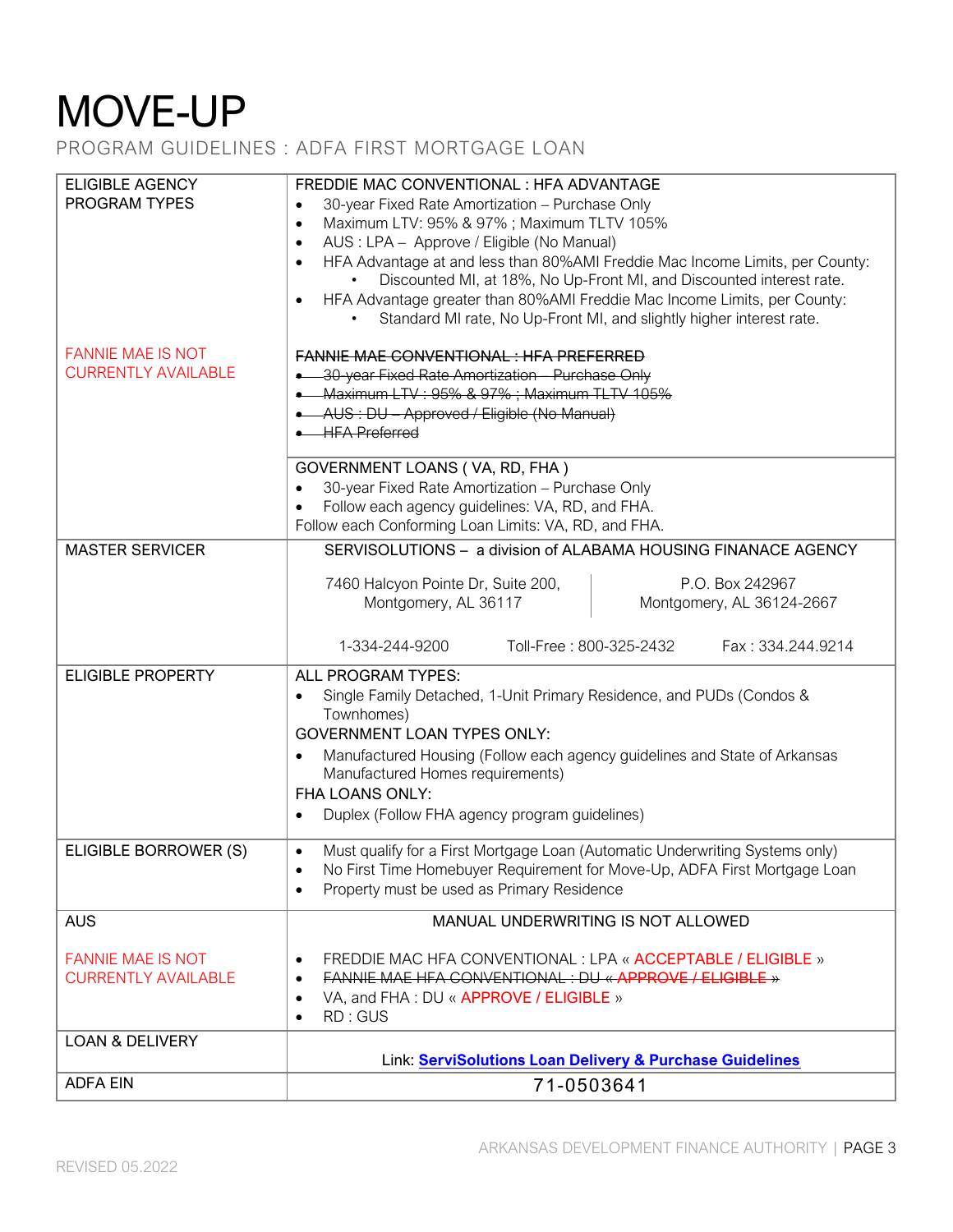PROGRAM GUIDELINES : ADFA FIRST MORTGAGE LOAN

| <b>INCOME LIMIT</b>                      | MOVE-UP, ADFA FIRST MORTGAGE LOAN - Borrower (s) Qualifying Income* Limit<br>Maximum of \$137,000.00.<br>*Income other than base pay does not need to be included if the Borrower (s) does<br>not choose to have it considered for repaying the loan.                                                                                                                                                                                                                                                                                                                                                                                                                                                 |
|------------------------------------------|-------------------------------------------------------------------------------------------------------------------------------------------------------------------------------------------------------------------------------------------------------------------------------------------------------------------------------------------------------------------------------------------------------------------------------------------------------------------------------------------------------------------------------------------------------------------------------------------------------------------------------------------------------------------------------------------------------|
| <b>CREDIT SCORE</b>                      | All applicants are subject to the Minimum Median Credit Score requirements,<br>$\bullet$<br>including the Non-Occupant Borrower (s).<br>A minimum of one traditional trading line of credit suffices if it meets the minimum<br>$\bullet$<br>credit score requirements.                                                                                                                                                                                                                                                                                                                                                                                                                               |
|                                          | ALL LOAN TYPES: VA, RD, FHA and CONVENTIONAL<br><b>MINIMUM MEDIAN</b><br>640<br><b>CREDIT SCORE</b>                                                                                                                                                                                                                                                                                                                                                                                                                                                                                                                                                                                                   |
|                                          | Traditional Credit only. Non-Traditional is not allowed.                                                                                                                                                                                                                                                                                                                                                                                                                                                                                                                                                                                                                                              |
| DEBT-TO-INCOME                           | ALL LOAN TYPES: VA, RD, FHA and CONVENTIONAL                                                                                                                                                                                                                                                                                                                                                                                                                                                                                                                                                                                                                                                          |
|                                          | <b>MAXIMUM</b><br>45.000%<br>DEBT-TO-INCOME                                                                                                                                                                                                                                                                                                                                                                                                                                                                                                                                                                                                                                                           |
|                                          | Maximum Debt-To-Income ratio, including DPA's payment, must not exceed 45%.<br>$\bullet$<br>See ADDI for additional ratio program restrictions.<br>$\bullet$                                                                                                                                                                                                                                                                                                                                                                                                                                                                                                                                          |
| <b>DISCOUNT POINTS</b>                   | No Allowed                                                                                                                                                                                                                                                                                                                                                                                                                                                                                                                                                                                                                                                                                            |
| <b>DELIVERY FEES</b>                     | SERVISOLUTIONS FEES<br>\$200—Funding Fee. This fee is paid directly by the lender and net funded at time of<br>$\bullet$<br>loan purchase. It is not to be charged to the borrower.<br>\$71.50-Tax Servicing Fee<br>$\bullet$<br><b>ADFA FEES</b><br>ADFA pays 1.75% SRP on all loans when sold to the Master Servicer.<br>$\bullet$<br>OPTIONAL: Lenders can charge up to a 1% Origination Fee, besides standard fees.<br>$\bullet$                                                                                                                                                                                                                                                                  |
| <b>FUNDING FEE</b>                       | Originating Lender will fund the 1 <sup>st</sup> and 2 <sup>nd</sup> mortgage at closing.                                                                                                                                                                                                                                                                                                                                                                                                                                                                                                                                                                                                             |
| POINTS & FEES                            | ADFA is exempt from ATR-QM (Ability to Repay and Qualified Mortgage Rule).                                                                                                                                                                                                                                                                                                                                                                                                                                                                                                                                                                                                                            |
| <b>DOWN PAYMENT</b><br><b>ASSISTANCE</b> | <b>SUBORDINATE MORTGAGES</b><br>1. ADDI can be paired with Move-Up, ADFA First Mortgage Loan, and Borrower (s) will<br>be subject to ADDI Compliance File Review (Income Limits & Verification)<br>DPA can be paired with Move-Up, ADFA First Mortgage Loan, and Borrower (s) will<br>2.<br>be subject to the Qualifying Income Maximum Limit of \$137,000.00.<br>ADDI & DPA cannot be combined or used as stand-alone products. Borrower (s)<br>$\bullet$<br>can only qualify for one Subordinate Mortgage Loan.<br>MCC, if qualified, is available to be paired with Move-Up, ADFA First Mortgage Loan.<br>$\bullet$<br>Additional Assistance from other programs, agencies, and gifts are allowed. |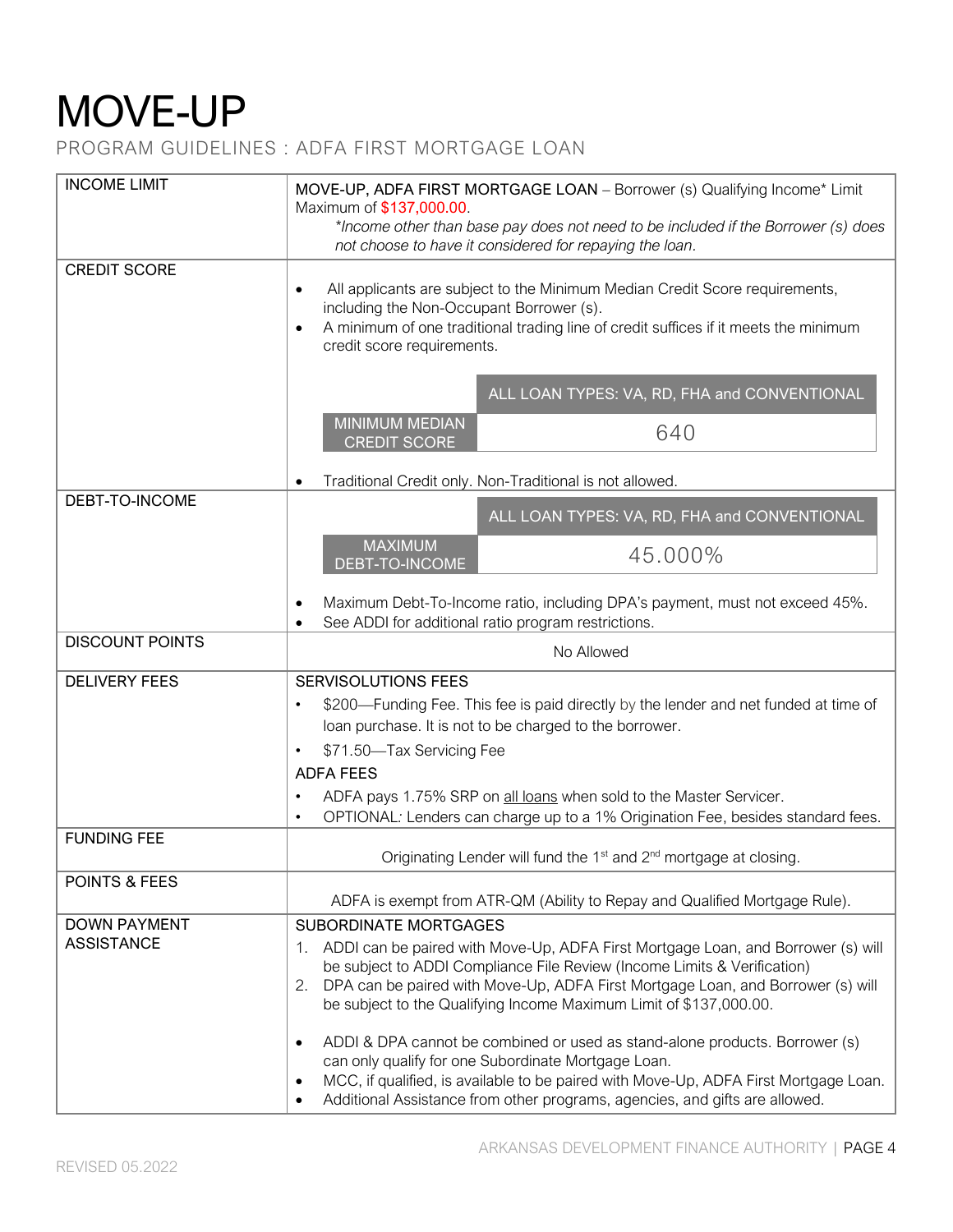COMPLIANCE : ADFA FIRST MORTGAGE LOAN

| <b>MOVE UP</b>                                         | PRE-CLOSING REVIEW                                                        | POST-CLOSING REVIEW                                                                                                                                                      |
|--------------------------------------------------------|---------------------------------------------------------------------------|--------------------------------------------------------------------------------------------------------------------------------------------------------------------------|
| <b>COMPLIANCE REVIEW</b>                               | <b>NONE</b>                                                               | POST-CLOSING MOVE-UP CHECKLIST                                                                                                                                           |
|                                                        |                                                                           | CLOSING PACKAGE DUE MAX 50-DAYS                                                                                                                                          |
|                                                        |                                                                           | <b>FROM RESERVATION</b>                                                                                                                                                  |
| <b>INCOME VERIFICATION</b>                             |                                                                           | MOVE-UP, ADFA FIRST MORTGAGE LOAN                                                                                                                                        |
|                                                        |                                                                           | MAXIMUM QUALIFYING INCOME LIMIT OF \$137,000.00                                                                                                                          |
|                                                        |                                                                           |                                                                                                                                                                          |
|                                                        | <b>EMPLOYED</b> : AUS Loan Approval & Income Requirements (Findings).     |                                                                                                                                                                          |
|                                                        | If using ADDI, additional income verification may be required.            |                                                                                                                                                                          |
| FIRST TIME HOMEBUYER                                   | $\bullet$                                                                 | No First Time Homebuyer requirement for Move-Up, ADFA First Mortgage Loan:                                                                                               |
|                                                        |                                                                           | VA, RD, FHA, Freddie Mac Conventional and Fannie Mae Conventional.                                                                                                       |
| <b>FANNIE MAE IS NOT</b>                               |                                                                           | When Move-Up, ADFA First Mortgage Loan is combined with a Subordinate                                                                                                    |
| <b>CURRENTLY AVAILABLE</b>                             |                                                                           | Mortgage, or Mortgage Credit Certificate, other requirements may apply.                                                                                                  |
| HOMEBUYER EDUCATION                                    |                                                                           | « FOLLOW EACH AGENCY GUIDELINES ON HOMEBUYER EDUCATION                                                                                                                   |
|                                                        |                                                                           | REQUIREMENTS FOR THE FIRST MORTGAGE (VA, RD, FHA, CONVENTIONAL);                                                                                                         |
|                                                        |                                                                           | ADFA DOESN'T HAVE A HOMEBUYER EDUCATION REQUIREMENT ON MOVE-UP,                                                                                                          |
|                                                        |                                                                           | ADFA FIRST MORTGAGE LOAN. »                                                                                                                                              |
|                                                        |                                                                           |                                                                                                                                                                          |
|                                                        |                                                                           | If using Freddie Mac HFA Advantage Conventional Loan, and if both borrowers are                                                                                          |
|                                                        |                                                                           | first time homebuyers, at least one borrower is required to take a homebuyer                                                                                             |
|                                                        | education course (HBE).                                                   |                                                                                                                                                                          |
|                                                        |                                                                           | Credit Smart Education Course is acceptable to meet Freddie Mac HBE                                                                                                      |
|                                                        |                                                                           | requirement for the first mortgage conventional loan. This is not a HUD                                                                                                  |
|                                                        | Certified Homebuyer Education Course.                                     |                                                                                                                                                                          |
| <b>FANNIE MAE IS NOT</b><br><b>CURRENTLY AVAILABLE</b> |                                                                           | If using Fannie Mae HFA Preferred Conventional Loan, and if both borrowers are first<br>time homebuyers, at least one borrower is required to take a homebuyer education |
|                                                        | course.                                                                   |                                                                                                                                                                          |
|                                                        |                                                                           | HomeView Homeownership Education Course is acceptable to meet Fannie                                                                                                     |
|                                                        |                                                                           | Mae HBE requirement for the first mortgage conventional loan. This is not a                                                                                              |
|                                                        | <b>HUD Certified Homebuyer Education Course.</b>                          |                                                                                                                                                                          |
|                                                        |                                                                           | Follow each product guidelines/findings for other agencies: VA, FHA, and RD.                                                                                             |
|                                                        | If using ADDI, the HBE Course requirement must be HUD Certified Course.   |                                                                                                                                                                          |
| NON-OCCUPANTS                                          | $\bullet$                                                                 | Non-Occupant Borrower (s) / Co-Signer (s) allowed on FHA Loans only :                                                                                                    |
| CO-BORROWERS (CO-                                      | Must sign the Note, and TRID Documents only.                              |                                                                                                                                                                          |
| SIGNERS)                                               | Must meet minimum credit score requirements.                              |                                                                                                                                                                          |
|                                                        | Cannot take title or be on the Warranty Deed.<br>$\bullet$                |                                                                                                                                                                          |
|                                                        | ADFA does not request income documents on the Co-Signer.                  |                                                                                                                                                                          |
| NON-BORROWING                                          |                                                                           | Non-borrowing spouses can take tile to the property, but documents do need to be                                                                                         |
| <b>OCCUPANTS (SPOUSES)</b>                             |                                                                           | prepared property. DPA or ADDI Second Mortgage documents would need to mirror the                                                                                        |
|                                                        | First Mortgage documents as how the borrower and non-borrower are listed. |                                                                                                                                                                          |
| PURCHASE PRICE LIMITS                                  |                                                                           | Follow Conforming Loan Limits for the First Mortgage.                                                                                                                    |
|                                                        |                                                                           | No Jumbo Loans.                                                                                                                                                          |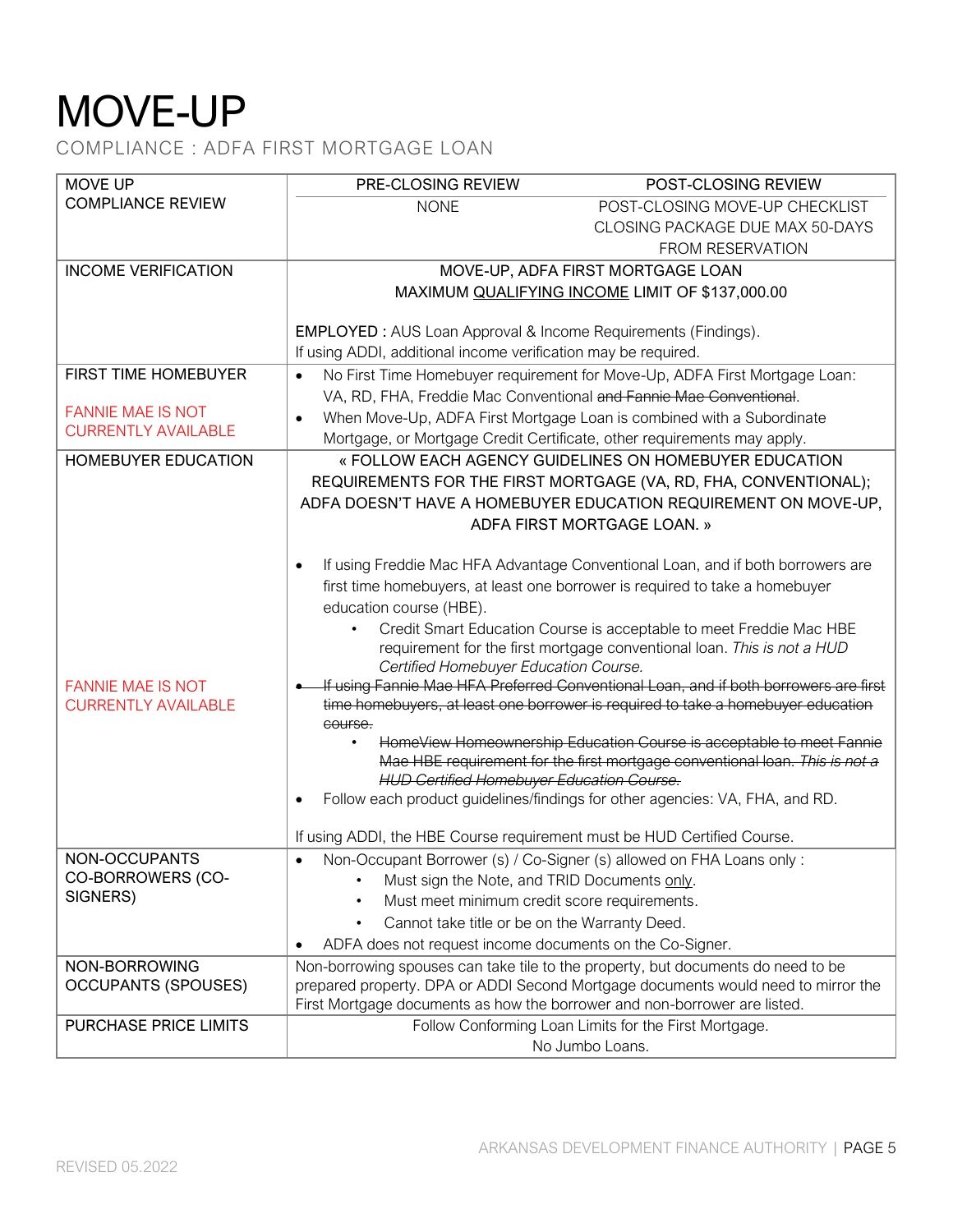COMPLIANCE : ADFA FIRST MORTGAGE LOAN

| <b>HFA CONVENTIONALS</b>   | FREDDIE MAC CONVENTIONAL : HFA ADVANTAGE                                     |  |
|----------------------------|------------------------------------------------------------------------------|--|
|                            | Move-Up Freddie Mac Conventional AT and LESS than 80% AMI<br>1.              |  |
|                            | a. Borrower (s) qualifying income is at or less 80% AMI according to Freddie |  |
|                            |                                                                              |  |
|                            | Mac Income Limits. See Home Possible Income & Property Eligibility Tool.     |  |
|                            | b. Discounted Interest Rate                                                  |  |
|                            | c. No Up-Front MI                                                            |  |
|                            | d. Allow minimum MI coverage (chartered) rates                               |  |
|                            | Mortgage Insurance can be paid up Monthly or Single Premium. Single          |  |
|                            | Premium can be paid by the borrower, Lender or Seller. If it is paid by the  |  |
|                            |                                                                              |  |
|                            | Lender or Seller, it must be included in the maximum interest party          |  |
|                            | contribution of 3% of the sales price.                                       |  |
|                            |                                                                              |  |
|                            | 97%<br>$\leq 95\%$                                                           |  |
|                            | $90.01\%$ to $95\% = 16\%$                                                   |  |
|                            | 85.01% to 90% = 12%<br>18%                                                   |  |
|                            | 80.01% to $85\% = 6\%$                                                       |  |
|                            | *Monthly MI automatically ends when LTV drops to 78%. Single Premium MI      |  |
|                            | coverage is for Life of the Loan with no additional cost.                    |  |
|                            |                                                                              |  |
|                            | Move-Up Freddie Mac Conventional GREATER than 80%<br>2.                      |  |
|                            | a. Borrower (s) qualifying income is greater than 80% AMI according to       |  |
|                            | Freddie Mac Income Limits. See Home Possible Income & Property               |  |
|                            |                                                                              |  |
|                            | <b>Eligibility Tool.</b>                                                     |  |
|                            | b. Slightly Higher Interest Rate                                             |  |
|                            | c. Standard Mortgage Insurance rates. See, Freddie Mac Aid Section 4701.2    |  |
|                            | <b>FANNIE MAE CONVENTIONAL: HFA PREFERRED</b>                                |  |
| <b>FANNIE MAE IS NOT</b>   | 1. Move-Up Fannie Mae Conventional AT and LESS than 80% AMI                  |  |
| <b>CURRENTLY AVAILABLE</b> |                                                                              |  |
|                            | a. Borrower (s) qualifying income is at or less 80% AMI according to Fannie  |  |
|                            | Mae Income Limits. See Area Median Income Lookup Tool.                       |  |
|                            | b. - Discounted Interest Rate                                                |  |
|                            | e.—Allow minimum MI coverage (chartered) rates                               |  |
|                            | $d.$ No Up-Front MI $(?)$                                                    |  |
|                            |                                                                              |  |
|                            | 90.01-97%<br>97% LTV Standard                                                |  |
|                            | 25%<br>18%                                                                   |  |
|                            |                                                                              |  |
|                            | 2. Move-Up Fannie Mae Conventional GREATER than 80%                          |  |
|                            | a. Borrower (s) qualifying income is greater than 80% AMI according to       |  |
|                            | Freddie Mac Income Limits. See Area Median Income Lookup Tool.               |  |
|                            | b. Slightly Higher Interest Rate                                             |  |
|                            | e. Standard Mortgage Insurance rates.                                        |  |
|                            |                                                                              |  |
|                            |                                                                              |  |
|                            |                                                                              |  |
|                            |                                                                              |  |
|                            |                                                                              |  |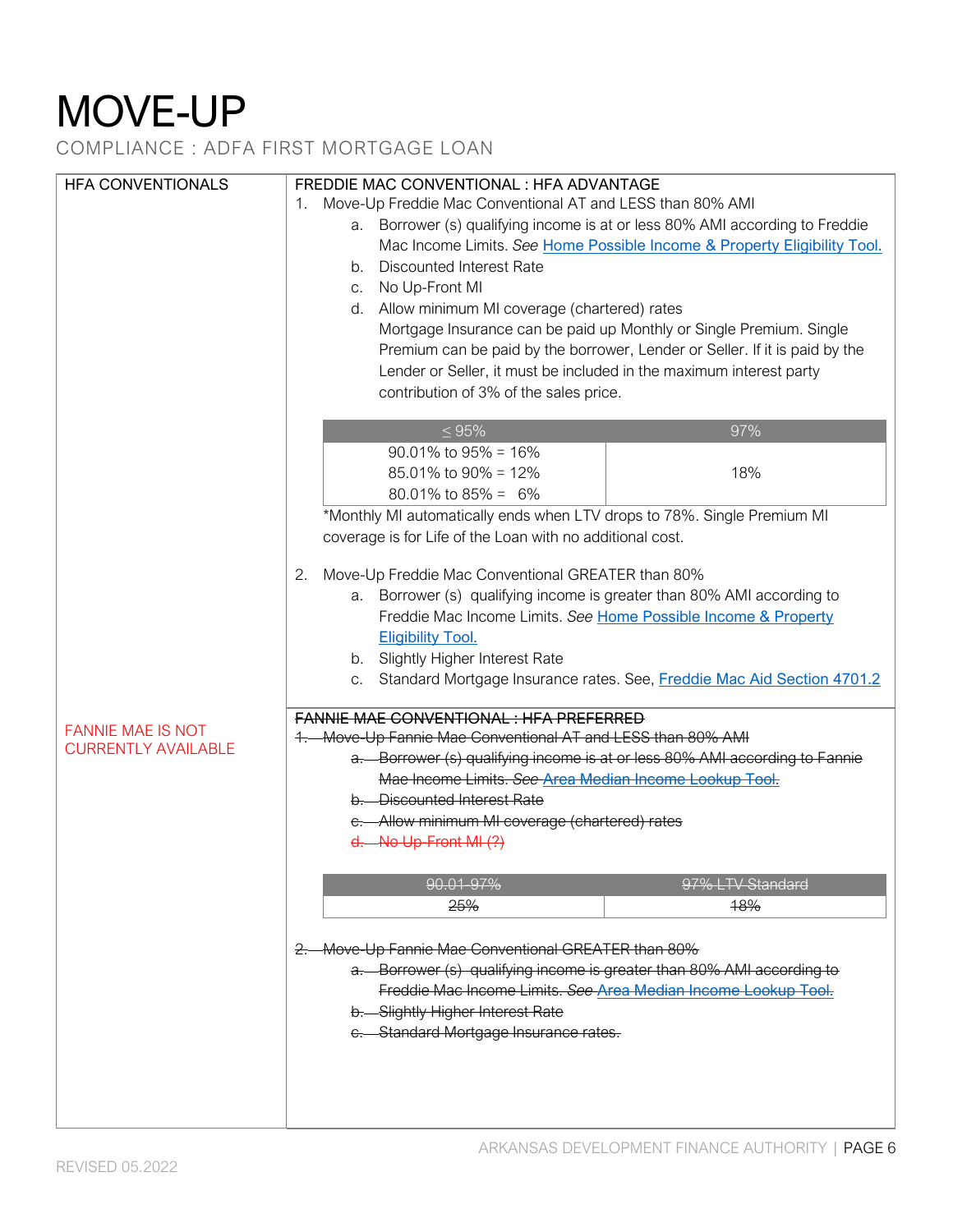COMPLIANCE : ADFA FIRST MORTGAGE LOAN

| <b>MANUFACTURED HOMES</b> | Manufactured Housing financing is available through FHA, VA, and RD, only. Also, must<br>follow each agency guidelines, and subject to the State of Arkansas requirements.<br>Helpful links:                                                                                                                                                                                                                                                          |
|---------------------------|-------------------------------------------------------------------------------------------------------------------------------------------------------------------------------------------------------------------------------------------------------------------------------------------------------------------------------------------------------------------------------------------------------------------------------------------------------|
|                           | <b>ARKANSAS MANUFACTURED HOME</b><br><b>SERVISOLUTIONS MANUFACTURED</b><br><b>COMMMISION REQUIREMENTS</b><br><b>HOUSING PURCHASE GUIDELINES</b><br>Pages 30-41<br>Page 34-36                                                                                                                                                                                                                                                                          |
|                           | REQUIRED LIEN PERFECTION DOCUMENTATION<br>Collection of a DFA retirement confirmation document: CONFIRMATION LETTER<br>from the Arkansas Department of Finance & Administration stating the mobile home<br>certificate of title has been cancelled.                                                                                                                                                                                                   |
|                           | <b>TITLE REQUIREMENTS</b>                                                                                                                                                                                                                                                                                                                                                                                                                             |
|                           | Good and marketable title showing the Manufactured Home and land are classified<br>$\bullet$<br>as real estate at the time of closing are required. If there were two existing titles at<br>the time of purchase, the lender must ensure that all state or local requirements for<br>proper purging of the title (chattel or equivalent debt instrument) have been met,<br>and the subject property is classified as real state prior to endorsement. |
|                           | To be eligible for purchase, all manufactured housing must:                                                                                                                                                                                                                                                                                                                                                                                           |
|                           | Be designed as a one-family dwelling<br>$\bullet$                                                                                                                                                                                                                                                                                                                                                                                                     |
|                           | Have a floor area not less than 400 square feet<br>$\bullet$                                                                                                                                                                                                                                                                                                                                                                                          |
|                           | Have the HUD certification label affixed or have obtained a letter of label<br>$\bullet$<br>verification issued on behalf of HUD, evidencing the house was constructed on or<br>after 6/15/1976, in compliance with the Federal Manufactured Home Construction<br>& Safety Standards                                                                                                                                                                  |
|                           | Be classified as real estate (but need not be treated as real estate for purposes of<br>$\bullet$<br>state taxation)                                                                                                                                                                                                                                                                                                                                  |
|                           | Be built and remain on permanent chassis<br>$\bullet$                                                                                                                                                                                                                                                                                                                                                                                                 |
|                           | Be designed to be used as a dwelling with a permanent foundation in accordance<br>with the Permanent Foundations Guide for Manufactured Housing (PFGMH)                                                                                                                                                                                                                                                                                               |
|                           | Have been directly transported from the manufacturer or the dealership to the site                                                                                                                                                                                                                                                                                                                                                                    |
| <b>MISCELLANEOUS</b>      | The information contained herein (including but not limited to any description of ADFA<br>programs and products, eligibility criteria, interest rates, fees, and all other loan terms) is<br>subject to change without notice. Participants are responsible to find the latest<br>information and guidelines.                                                                                                                                         |
|                           | (The information contained in this product description does not modify, replace, or<br>substitute information in the Freddie Mac Selling and Loan Product Advisor Guides and<br>or related release notes or supplements. Always check for Freddie Mac, ServiSolutions<br>or ADFA announcements and updates for current underwriting guidelines, changes<br>and/or updates).                                                                           |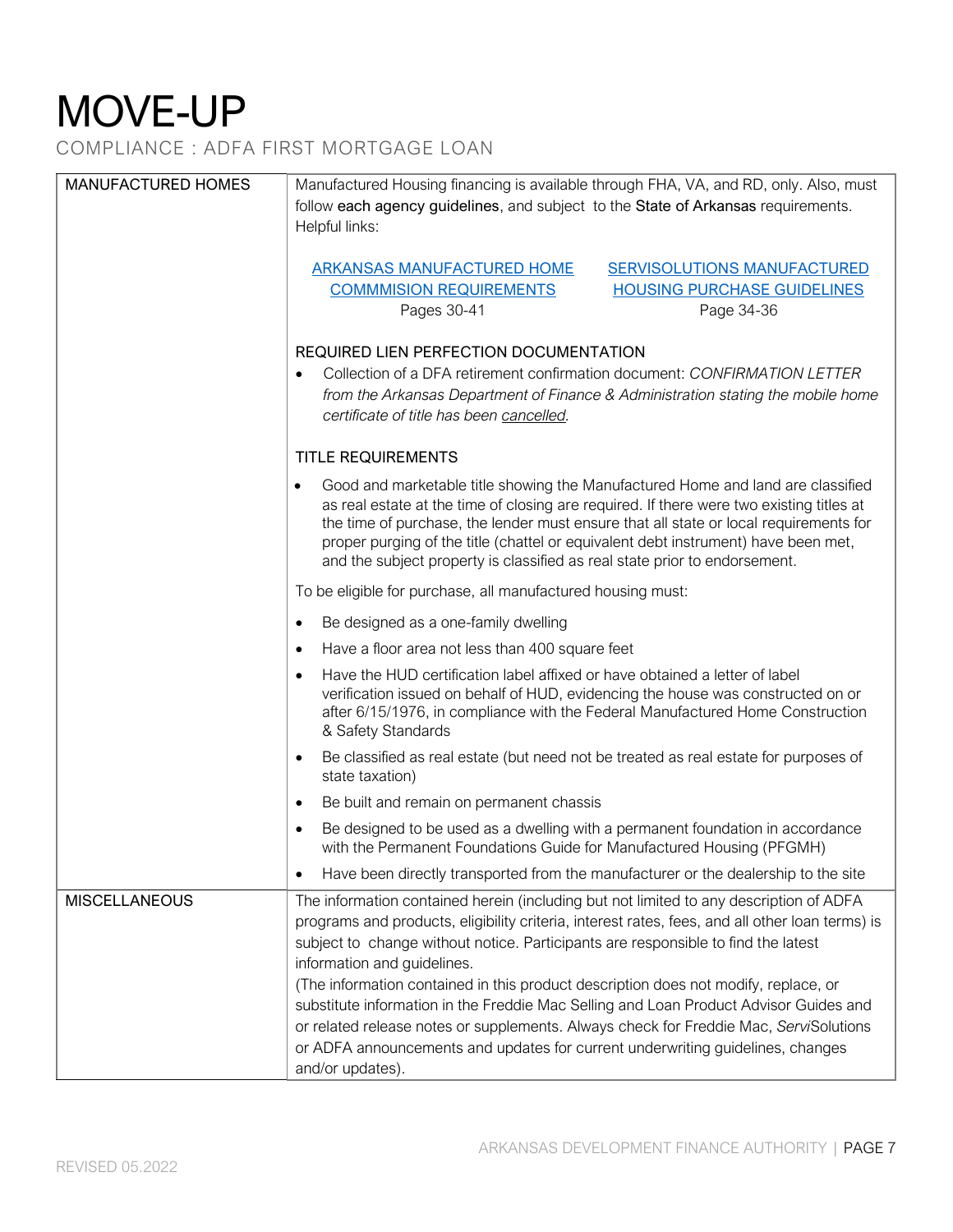#### PROGRAM GUIDELINES : ADFA SUBORDINATE FORGIVABLE MORTGAGE LOAN

The Arkansas Development Finance Authority (ADFA) is a Participating Jurisdiction (PJ) under the federal HOME Investment Partnerships Program, receiving an allocation of HOME funds from the US Department of Housing and Urban Development (HUD) that is used to support affordable housing activities in the community. As part of its broader HOME Program, ADFA helps low-income homebuyers to make homeownership affordable and sustainable under the Arkansas Dream Downpayment Initiative (ADDI).

Through these policies, ADFA intends to ensure that participating buyers will be successful homeowners by providing the assistance each buyer needs to make the home affordable while serving as many households as possible with limited HOME funds. In addition, ADFA must ensure that assisted buyers are informed consumers and avoid the use of risky lending products. To balance these priorities, ADFA has developed these underwriting and program guidelines based on the following key principles:

- Assisted buyers should have good credit and qualify for competitive lending products on par with those offered to creditworthy unassisted buyers in the local market.
- Assisted buyers should make reasonable and meaningful contributions to their home purchase in terms of both up-front investment and monthly payment without being left with inadequate cash reserves after closing or overburdened by their monthly payment.

| <b>APPLICABILITY &amp;</b><br><b>EXCEPTIONS</b> | This policy is applicable to all homebuyer units supported by ADFA's ADDI program. The<br>policies are applicable whether the funds are provided directly by ADFA or through any of<br>the ADFA's Authorized Lenders.<br>While these policies apply to all homebuyers, there may be individual cases where further<br>explanation of a case might be needed. ADFA cannot waive HUD regulatory<br>requirements. Authorized Lenders may request specific exceptions in writing, either<br>before a decision is made or after an adverse decision is made. Any written requests will<br>be subject to review under the following process:<br>A memo formatted email request must be submitted to<br>Lender. Questions@Arkansas.gov, addressed to ADFA Single Family by an<br>Authorized Lender Supervisory Role staff under the following merits:<br>1. Before ADFA's decision (requesting an extensive review): a detailed explanation<br>with supporting documents of why the borrower(s) may merit grounds to be<br>eligible for an extensive review prior or during ADFA's Compliance Review.<br>After ADFA's decision (requesting an appeal): a detailed explanation with<br>2.<br>supporting new documentation requesting an appeal post ADFA's Compliance<br>Review.<br>The request will be reviewed by ADFA's Single Family Administrator. ADFA has up to<br>$\bullet$<br>five (5) business days to review the case and provide a written decision, delivered to |
|-------------------------------------------------|-----------------------------------------------------------------------------------------------------------------------------------------------------------------------------------------------------------------------------------------------------------------------------------------------------------------------------------------------------------------------------------------------------------------------------------------------------------------------------------------------------------------------------------------------------------------------------------------------------------------------------------------------------------------------------------------------------------------------------------------------------------------------------------------------------------------------------------------------------------------------------------------------------------------------------------------------------------------------------------------------------------------------------------------------------------------------------------------------------------------------------------------------------------------------------------------------------------------------------------------------------------------------------------------------------------------------------------------------------------------------------------------------------------------------------------------------------------------------|
|                                                 | the requestor's email.                                                                                                                                                                                                                                                                                                                                                                                                                                                                                                                                                                                                                                                                                                                                                                                                                                                                                                                                                                                                                                                                                                                                                                                                                                                                                                                                                                                                                                                |
| <b>INCOME ELIGIBILITY</b><br><b>DEFINITION</b>  | ADFA limits eligibility to buyers with incomes within a range as defined below:<br>Maximum 80% of AMI: The HOME statute and regulations limit HOME assistance to<br>households with income at or below 80% Area Median Income (AMI) as defined<br>annually by HUD and adjusted for household size.<br>Minimum 40% of AMI: While ADFA wants to expand opportunities for low-income<br>$\bullet$<br>households, it also recognizes that homeownership assistance is limited, and<br>homeownership requires buyers to have sufficient discretionary income to maintain<br>their homes over time, absorb increases in taxes and insurance, and respond to<br>unexpected expenses. This minimum reflects maximum homebuyer assistance and<br>the required mortgage for a typically priced house.<br>See ADDI Income Limits, within these guidelines.                                                                                                                                                                                                                                                                                                                                                                                                                                                                                                                                                                                                                       |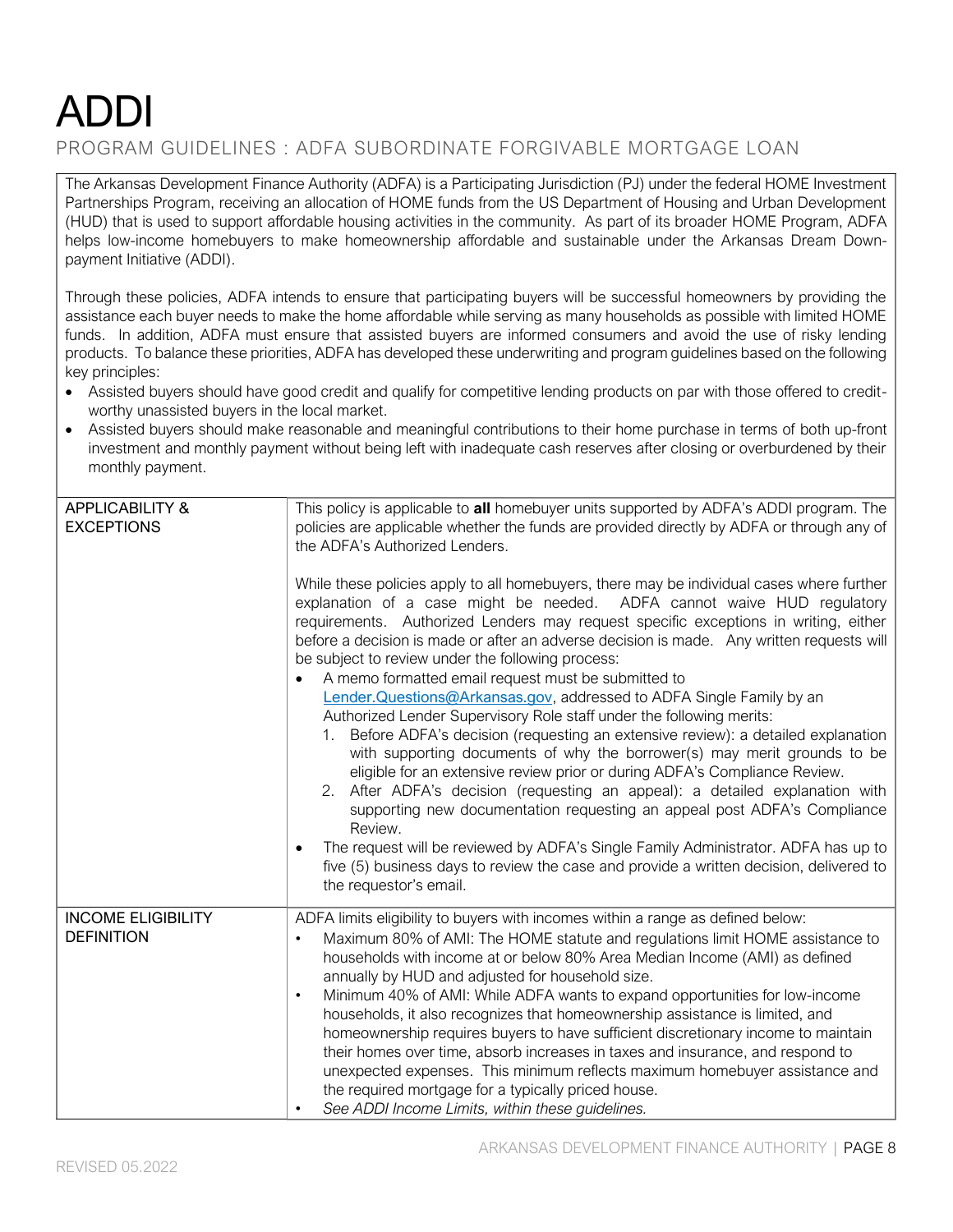### PROGRAM GUIDELINES : ADFA SUBORDINATE FORGIVABLE MORTGAGE LOAN

| Borrowers must qualify for the 1st Mortgage "Move Up" to use ADDI. Therefore,<br>borrower(s) are subject to first mortgage requirements<br>Purchase must be used as Primary Residency.<br>$\bullet$<br>Borrowers do not have to be First Time Homebuyers.<br>$\bullet$<br>ADFA must approve Compliance Pre-Closing documents prior to closing a ADDI Ioan.                                                                                                                                                                                                                                                                                                                                                                                                                                                                                                                                                                                                                                                                                                                                                                                                                                                                                                          |
|---------------------------------------------------------------------------------------------------------------------------------------------------------------------------------------------------------------------------------------------------------------------------------------------------------------------------------------------------------------------------------------------------------------------------------------------------------------------------------------------------------------------------------------------------------------------------------------------------------------------------------------------------------------------------------------------------------------------------------------------------------------------------------------------------------------------------------------------------------------------------------------------------------------------------------------------------------------------------------------------------------------------------------------------------------------------------------------------------------------------------------------------------------------------------------------------------------------------------------------------------------------------|
| SEE ELIGIBLE PROPERTY AGENCY LOAN TYPE & PROPERTY TYPE, UNDER<br>MOVE-UP, ADFA FIRST MORTGAGE PROGRAM.<br><b>Newly Constructed Units:</b><br>Must obtain a Certificate of Occupancy before the borrower can close on the loan.<br>$\bullet$<br>Must meet local development regulations and applicable building codes, zoning, and<br>$\bullet$<br>other regulations.<br>Newly constructed homes that have been unoccupied for less than 12-months are<br>eligible.<br>If the property exceeds the 12-months of unoccupied eligibility, then it will be<br>classified as an existing home, even if never occupied.<br><b>Existing Homes:</b><br>U.S. Department of Housing & Urban Development requires ADFA to develop property<br>standards for existing homes being purchased with HOME assistance. ADFA's<br>standards are based on HUD's Uniform Physical Conditions Standards (UPCS),<br>supplemented by applicable local code requirements. The inspection focuses on health,<br>safety, deferred maintenance, and durability issues. If a home does not pass ADFA<br>ADDI PROPERTY INSPECTION, the current owner (i.e., the seller) must complete<br>needed repairs and pass a re-inspection; otherwise, the home will be ineligible for ADDI<br>Assistance. |
| ADDI PROPERTY INSPECTION (An UPCS+ Inspection)<br>A Compliance File must be received, reviewed, and approved by ADFA; including all<br>items on ADFA ADDI Pre-Closing Checklist prior to ordering the ADDI PROPERTY<br><b>INSPECTION.</b> Inspection process includes:<br>ADFA ADDI (HOME) Program Property Inspection (UPCS Inspection, ADFA adaptation)<br>$\bullet$<br>ADFA pays for Initial Inspection (\$250.00) & Final HQS Inspection (\$150.00), with a<br>$\bullet$<br>maximum of (3) three inspections total (+ mileage for each inspection at the current<br>allowed state rate).<br>Properties pre-1978:<br>Passed a Lead-Based Paint Visual Assessment done by a certified HUD Visual<br>O<br>Assessment inspector.<br>Completed Homebuyers Lead-Based Paint Acknowledgment Form and signed<br>O<br>by Homebuyers.<br>Regular Home Inspection<br>ADFA does not required a full home inspection, but it does encourage it, looking for<br>the best interest of the Borrower(s). ADFA does not pay for a Regular Home<br>Inspection, but this cost can be paid upfront by Borrower(s) and apply as a<br>Borrower(s) Contribution.                                                                                                                        |
| Lenders should set a closing date after ADFA Conditional Commitment is granted.                                                                                                                                                                                                                                                                                                                                                                                                                                                                                                                                                                                                                                                                                                                                                                                                                                                                                                                                                                                                                                                                                                                                                                                     |
|                                                                                                                                                                                                                                                                                                                                                                                                                                                                                                                                                                                                                                                                                                                                                                                                                                                                                                                                                                                                                                                                                                                                                                                                                                                                     |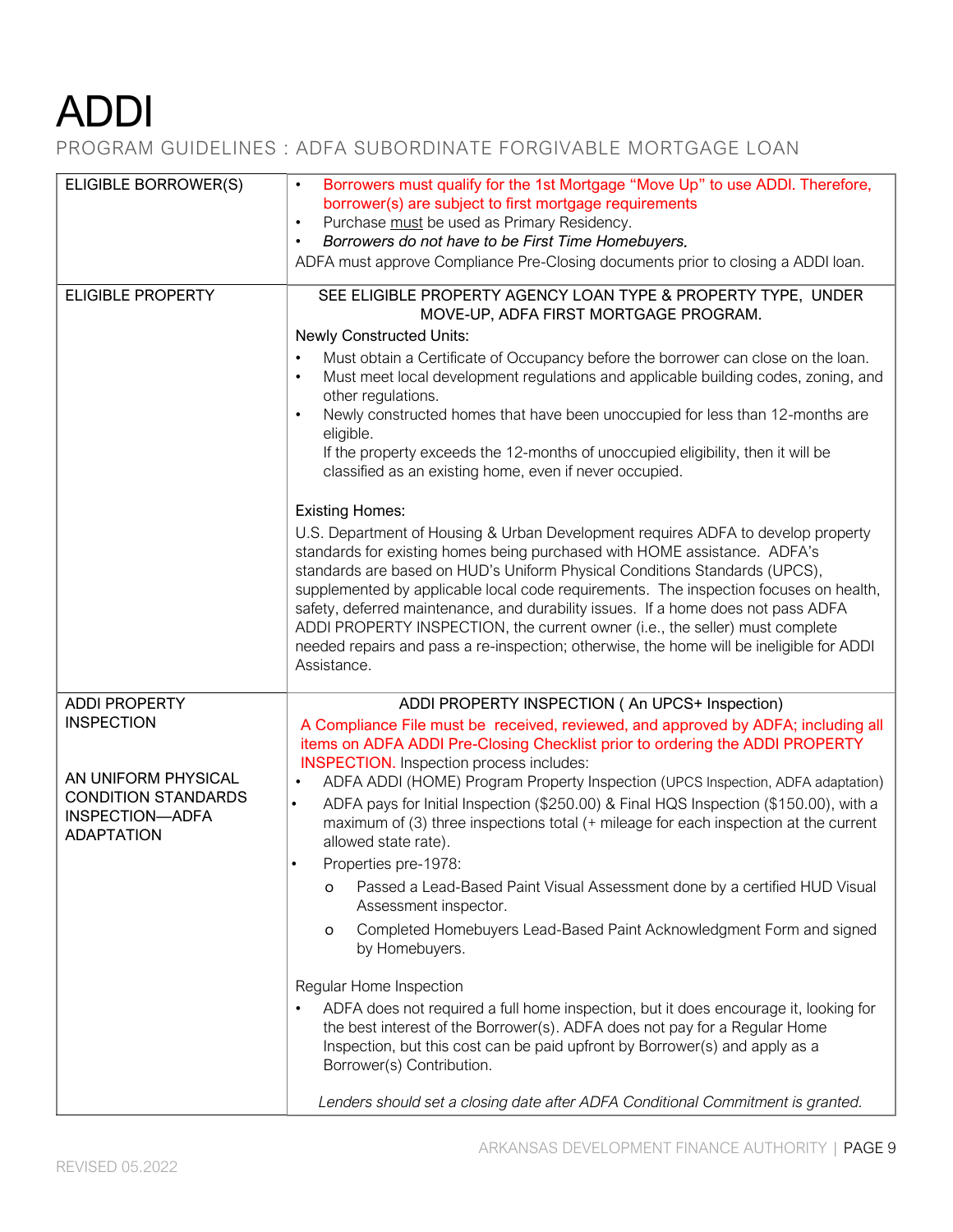PROGRAM GUIDELINES : ADFA SUBORDINATE FORGIVABLE MORTGAGE LOAN

| <b>FUNDS QUALIFICATIONS &amp;</b><br><b>MAXIMUM ASSISTANCE</b> | SUBORDINATE (SOFT) MORTGAGE, PRO-RATED, FORGIVABLE AT 1/60TH PER<br>MONTH (5-YEAR TERM)                                                                                                                                                                                                                                                                                                                                                                                                                                                                                                                                                                                                                                                                                                                                                                                                                                                                                                                                                                                                                                                                                                                               |
|----------------------------------------------------------------|-----------------------------------------------------------------------------------------------------------------------------------------------------------------------------------------------------------------------------------------------------------------------------------------------------------------------------------------------------------------------------------------------------------------------------------------------------------------------------------------------------------------------------------------------------------------------------------------------------------------------------------------------------------------------------------------------------------------------------------------------------------------------------------------------------------------------------------------------------------------------------------------------------------------------------------------------------------------------------------------------------------------------------------------------------------------------------------------------------------------------------------------------------------------------------------------------------------------------|
| <b>AMOUNT</b>                                                  | ADDI provides up to \$25,000 in direct assistance to eligible buyers toward down<br>$\bullet$<br>payment, closing costs, and/or principal reduction (i.e., reducing the first mortgage to<br>a level where the monthly payment is affordable.<br>Not all buyers will qualify for the maximum assistance amount. The assistance<br>$\bullet$<br>available to any given buyer is based on ADFA's assessment of the buyer's need using<br>the underwriting and lending criteria outlined in this policy.<br>ADDI cannot be combined with DPA.<br>$\bullet$<br>Cannot be used for repairs or to pay debt to qualify.<br>$\bullet$<br>The affordability term for ADDI (HOME funds) for less than \$15,000 is 5 years.<br>$\bullet$<br>The affordability term for ADDI (HOME funds) between \$15,000 to \$25,000 is 10<br>$\bullet$<br>years.                                                                                                                                                                                                                                                                                                                                                                               |
|                                                                | Not all buyers will qualify for the maximum assistance amount. The assistance available to<br>any given buyer is based on ADFA's assessment of the buyer's need using the<br>underwriting and lending criteria outlined in this policy.                                                                                                                                                                                                                                                                                                                                                                                                                                                                                                                                                                                                                                                                                                                                                                                                                                                                                                                                                                               |
| HOMEBUYER EDUCATION                                            | In December 2016, HUD published the Final Rule for Housing Counseling Certification<br>which applies to homeownership counseling required by the HOME program. That rule,<br>the final effective date of which is August 1, 2020, requires that ADDI (HOME)-assisted<br>buyers receive counseling from HUD certified counselors employed by HUD-approved<br>Housing Counseling Agencies.<br>Every buyer of a ADDI (HOME)-assisted unit must receive counseling, regardless of the<br>manner in which the unit was assisted with HOME funds. Each buyer must receive<br>housing counseling prior to executing the written agreement for HOME assistance.<br>Borrower(s), who will be holding title, must complete a HUD Homebuyer<br>Education Course with evidence of attendance within the past 12-month period.<br>Homebuyer Education Course must be completed prior closing.<br>Online, 50% OFF, self-paced course link below:<br>eHome America Online Course<br>Also, the following agencies offer the required counseling:<br><b>HUD Approved Housing Counseling Agencies</b><br>Cost of the course, if any, will be paid upfront by the homebuyer, but it can be<br>reimbursed as a Paid-Outside-Closing item. |
| <b>FUNDING</b>                                                 | Originating lender will fund the 1st mortgage and 2nd mortgage at closing.<br>$\bullet$<br>Authorized Lenders funds reimbursement will process once all conditions had been<br>$\bullet$<br>cleared and process per ADFA guidelines, and ADDI Loan rights have properly been<br>transferred through the MERS System to ADFA.<br>The funds can be received by wire-if priorly requested.<br>$\bullet$                                                                                                                                                                                                                                                                                                                                                                                                                                                                                                                                                                                                                                                                                                                                                                                                                  |
| <b>FEES</b>                                                    | ADFA does not allow any originations fees or points being charged to a Borrower(s)<br>$\bullet$<br>for the ADDI (HOME Funds) homeownership assistance program provided pursuant<br>to 24 CFR 92.254(e).<br>Borrower is not allowed to be charged for ADDI UPCS Inspections.<br>$\bullet$                                                                                                                                                                                                                                                                                                                                                                                                                                                                                                                                                                                                                                                                                                                                                                                                                                                                                                                              |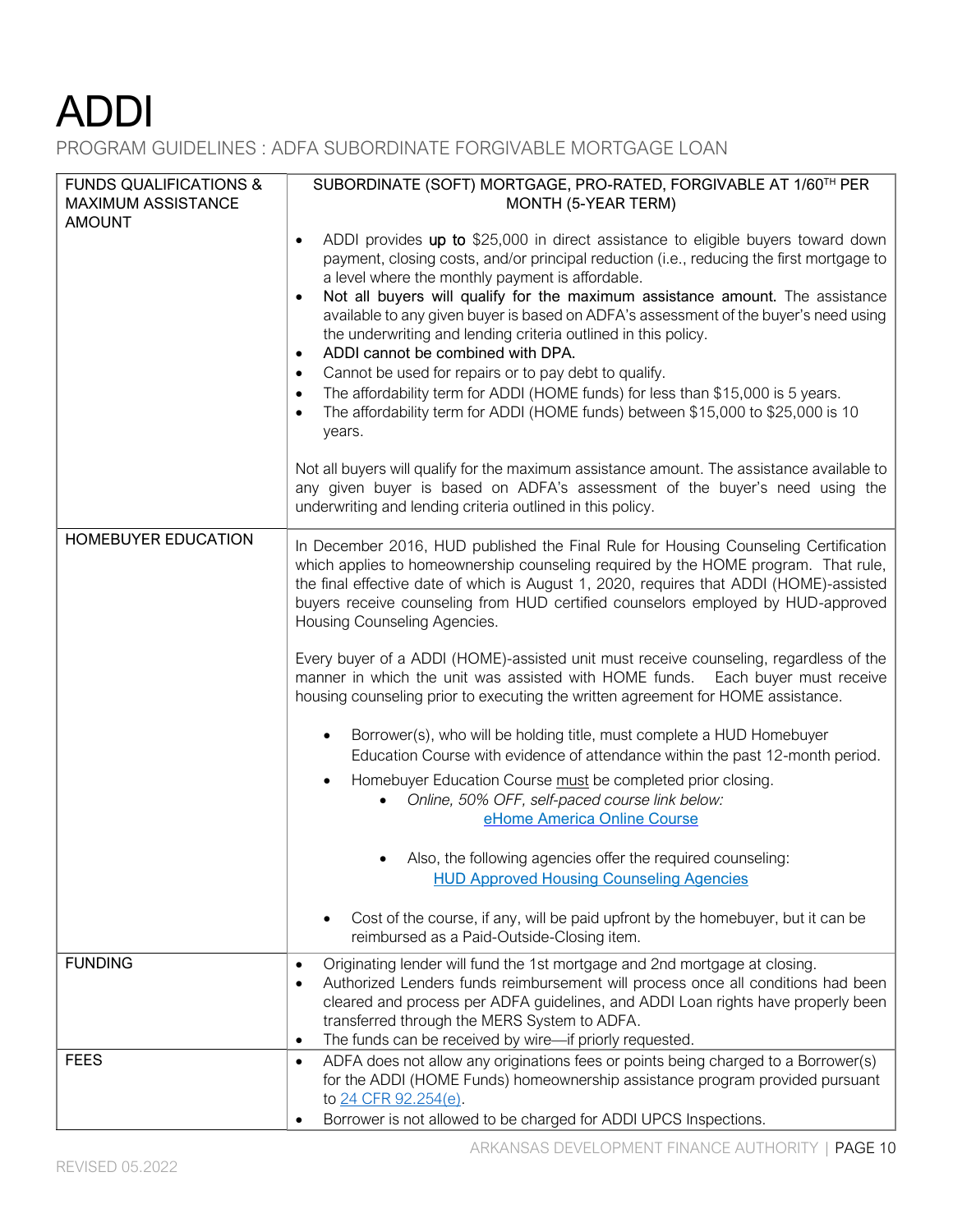PROGRAM GUIDELINES : ADFA SUBORDINATE FORGIVABLE MORTGAGE LOAN

| <b>TERMS &amp; RECAPTURE OF</b><br><b>ASSISTANCE</b> | ADDI assistance will be in the form of a loan to the assisted buyer(s) which is secured by<br>a junior mortgage. Unless otherwise approved by ADFA, the ADDI loan must be in second<br>lien position. ADDI loans are deferred, bear no interest, and require no monthly payments.                                                                                                                                                                                                                                                                                                                                                                                                                                                                                                                                                                                                                                                                                                                                                                                                                                                                                                                                                                                                                                 |
|------------------------------------------------------|-------------------------------------------------------------------------------------------------------------------------------------------------------------------------------------------------------------------------------------------------------------------------------------------------------------------------------------------------------------------------------------------------------------------------------------------------------------------------------------------------------------------------------------------------------------------------------------------------------------------------------------------------------------------------------------------------------------------------------------------------------------------------------------------------------------------------------------------------------------------------------------------------------------------------------------------------------------------------------------------------------------------------------------------------------------------------------------------------------------------------------------------------------------------------------------------------------------------------------------------------------------------------------------------------------------------|
|                                                      | Absent a default, ADDI loans will be forgiven on a prorated basis over a five (5) or ten (10)<br>year term based on the level of ADDI assistance. ADDI loans of \$14,999 or less have a<br>five (5) year term, and those of \$15,000 or more have a ten (10) year term.                                                                                                                                                                                                                                                                                                                                                                                                                                                                                                                                                                                                                                                                                                                                                                                                                                                                                                                                                                                                                                           |
|                                                      | The term of the loan is based on the date of "project completion" which requires ADFA to<br>submit certain project-specific information to HUD post-closing. As a result, the specific<br>date of the loan's terms will not be known as of closing and is provided to the assisted<br>buyer by ADFA when available, in most cases within 60 days of closing.                                                                                                                                                                                                                                                                                                                                                                                                                                                                                                                                                                                                                                                                                                                                                                                                                                                                                                                                                      |
|                                                      | Buyers who sell their home or otherwise transfer title (including as the result of a<br>foreclosure) within the ADDI loan term are required to repay the outstanding (i.e., then<br>unforgiven) balance or the net proceeds of sale, whichever is less. (Net sales proceeds<br>are defined as the sales price less the payoff of senior liens and reasonable and customary<br>seller closing costs.)                                                                                                                                                                                                                                                                                                                                                                                                                                                                                                                                                                                                                                                                                                                                                                                                                                                                                                              |
|                                                      | Inquiries related to current payoff amounts:<br>Please, contact: ADFA.Loan.Servicing@arkansas.gov                                                                                                                                                                                                                                                                                                                                                                                                                                                                                                                                                                                                                                                                                                                                                                                                                                                                                                                                                                                                                                                                                                                                                                                                                 |
| ADDI RESUBORDINATING                                 | Refinancing Requirements, when Borrowers wants to refinance the First Mortgage<br>Loan and ADDI is the Subordinate Second Loan, must:<br>ADFA has ongoing interests in the success of its HOME-assisted homebuyers, limiting<br>the loss of ADDI (HOME funds), and avoiding the impact of foreclosures on the State's<br>residents and neighborhoods. Subordination of the HOME/ADDI mortgage to allow for<br>the refinancing of a recipient's senior (first) mortgage will be permitted only under the<br>following conditions:<br>1. The refinance must be for rate and term only (a copy of the preliminary ALTA /<br>Closing Statement must be submitted to ADFA when requesting a<br>subordination)<br>The new loan must result in a lower interest rate and reduced monthly payment<br>2.<br>3. Title company to record and return the subordination to ADFA<br>No subordination fee collected as ADFA does not charge a fee at this time<br>4.<br>Lender must notify ADFA if the refinancing is being cancelled<br>5.<br>Updated income eligibility is not required for any refinancing. If a previously<br>6.<br>assisted owner's income has risen above 80% AMI, there is no violation of HOME.<br>Inquiries/Applications for ADDI Resubordinating:<br>Please, contact: ADFA.Loan.Servicing@arkansas.gov |
| <b>MISCELLANEOUS</b>                                 | The information contained herein (including but not limited to any description of ADFA programs and products,<br>eligibility criteria, interest rates, fees, and all other loan terms) is subject to change without notice. Participants<br>are responsible to find the latest information and guidelines.<br>(The information contained in this product description does not modify, replace, or substitute information in the<br>Freddie Mac Selling and Loan Product Advisor Guides and or related release notes or supplements. Always<br>check for Freddie Mac, ServiSolutions or ADFA announcements and updates for current underwriting                                                                                                                                                                                                                                                                                                                                                                                                                                                                                                                                                                                                                                                                    |
|                                                      | guidelines, changes and/or updates).                                                                                                                                                                                                                                                                                                                                                                                                                                                                                                                                                                                                                                                                                                                                                                                                                                                                                                                                                                                                                                                                                                                                                                                                                                                                              |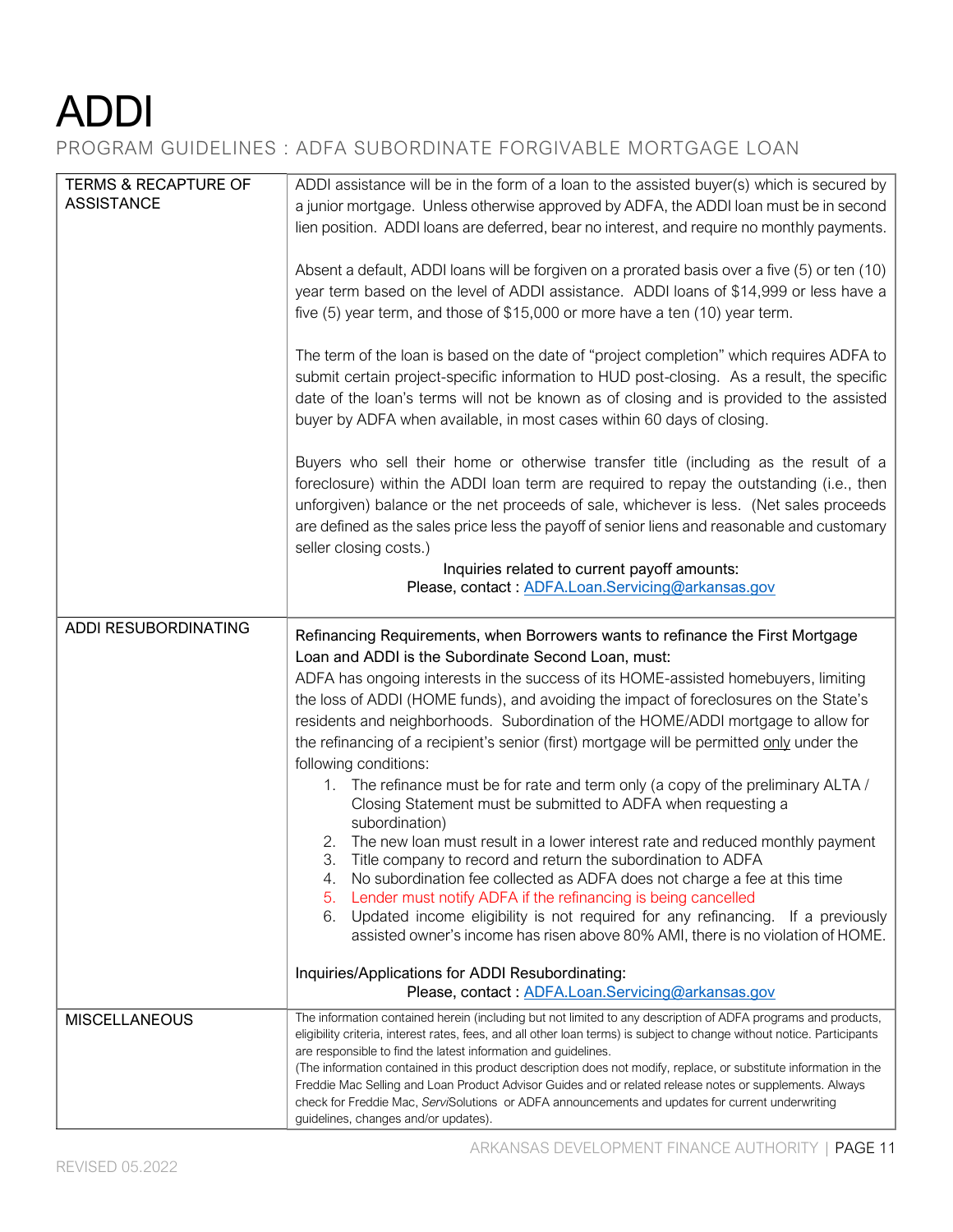COMPLIANCE : ADFA SUBORDINATE FORGIVABLE MORTGAGE LOAN

| <b>INCOME VERIFICATION</b> | Homebuyer income eligibility will be determined using the "Part 5" definition of Income<br>defined in 24 CFR 5.609. The Part 5 definition is also commonly referred to as the "Section"<br>8" definition of income. Notably, the Part 5 definition includes most sources of continuing<br>income available to a household, including un-earned income sources like Social Security<br>or child support, and is not based on whether or not a given source is considered "taxable<br>income."<br>The gross household income will be used for determining program eligibility and must be<br>documented with at least two-months of source documentation (e.g., paystubs, benefit                                                                                                                                                                                                                                                                                                                                                                                                                                                                                                                                                                                                                                                                                                                                                                                                                                                                                                                                                                                                                                                          |
|----------------------------|------------------------------------------------------------------------------------------------------------------------------------------------------------------------------------------------------------------------------------------------------------------------------------------------------------------------------------------------------------------------------------------------------------------------------------------------------------------------------------------------------------------------------------------------------------------------------------------------------------------------------------------------------------------------------------------------------------------------------------------------------------------------------------------------------------------------------------------------------------------------------------------------------------------------------------------------------------------------------------------------------------------------------------------------------------------------------------------------------------------------------------------------------------------------------------------------------------------------------------------------------------------------------------------------------------------------------------------------------------------------------------------------------------------------------------------------------------------------------------------------------------------------------------------------------------------------------------------------------------------------------------------------------------------------------------------------------------------------------------------|
|                            | records, bank statements). Income attributable to all household members, whether<br>related by blood or marriage or not, will be included for eligibility purposes.<br>However, for underwriting purposes only (that is to determine the appropriate level of                                                                                                                                                                                                                                                                                                                                                                                                                                                                                                                                                                                                                                                                                                                                                                                                                                                                                                                                                                                                                                                                                                                                                                                                                                                                                                                                                                                                                                                                            |
|                            | assistance), the following adjustments to gross household income will be made:<br>The income of adults who will not have an ownership interest in the property will be<br>excluded. For example, the income of an elderly parent that is part of the household<br>but is neither being listed on title to the property nor included on the loan documents<br>will not be included in calculations of the income available to make the mortgage<br>payment. This exclusion for "non-purchasing" adults is not intended to optionally<br>exclude the income of a household member with marginal credit. In the case of<br>married couples, the income of both spouses will always be included for underwriting<br>purposes. Similarly, in the case of an unmarried couple who share dependent<br>members of the household (e.g., are coparenting), the income of both parents will be<br>included for underwriting purposes.<br>Significant sources of income such as social security benefits, child support payments,<br>$\bullet$<br>or the like that will not continue for three (3) years will be excluded. For example, child<br>support received for a 16 $\frac{1}{2}$ year old is included in the Part 5 definition of income<br>because it will continue over the upcoming 12 months but will not be counted in buyer<br>underwriting as the income will cease when the child turns 18.<br>Any imputed income from assets will be excluded for underwriting purposes.<br>$\bullet$<br>Non-Taxable sources of periodic income-including social security benefits, child<br>support payments, alimony-being received and expected to continue for at least<br>three (s) year will be included in income for underwriting purposes. |
|                            | ADFA will determine buyer eligibility as follows:                                                                                                                                                                                                                                                                                                                                                                                                                                                                                                                                                                                                                                                                                                                                                                                                                                                                                                                                                                                                                                                                                                                                                                                                                                                                                                                                                                                                                                                                                                                                                                                                                                                                                        |
|                            | Follow ADFA ADDI Pre-Closing Checklist, see ADDI TIMELINE PROCESS.<br>$\bullet$<br>At least two-months (2) of source documentation: Paystubs, benefits records, and<br>bank statements.<br>Verification of Employment (VOE).<br>$\bullet$<br>Child Support:                                                                                                                                                                                                                                                                                                                                                                                                                                                                                                                                                                                                                                                                                                                                                                                                                                                                                                                                                                                                                                                                                                                                                                                                                                                                                                                                                                                                                                                                              |
|                            | Provide proof of the amount of child support rec'd for each child.<br>$\Omega$<br>You may email your inquiry form, with the borrower's name and SS#, to<br>$\circ$<br>ARKANSAS CHILD SUPPORT ENFORCEMENT at:                                                                                                                                                                                                                                                                                                                                                                                                                                                                                                                                                                                                                                                                                                                                                                                                                                                                                                                                                                                                                                                                                                                                                                                                                                                                                                                                                                                                                                                                                                                             |
|                            | SDU.Customers@ocse.arkansas.gov OR Support.LittleRock@ocse.arkansas.gov<br>Send ADFA the e-mail you sent to AR CHILD SUPPORT ENFORCEMENT,<br>$\circ$<br>together with their response.                                                                                                                                                                                                                                                                                                                                                                                                                                                                                                                                                                                                                                                                                                                                                                                                                                                                                                                                                                                                                                                                                                                                                                                                                                                                                                                                                                                                                                                                                                                                                    |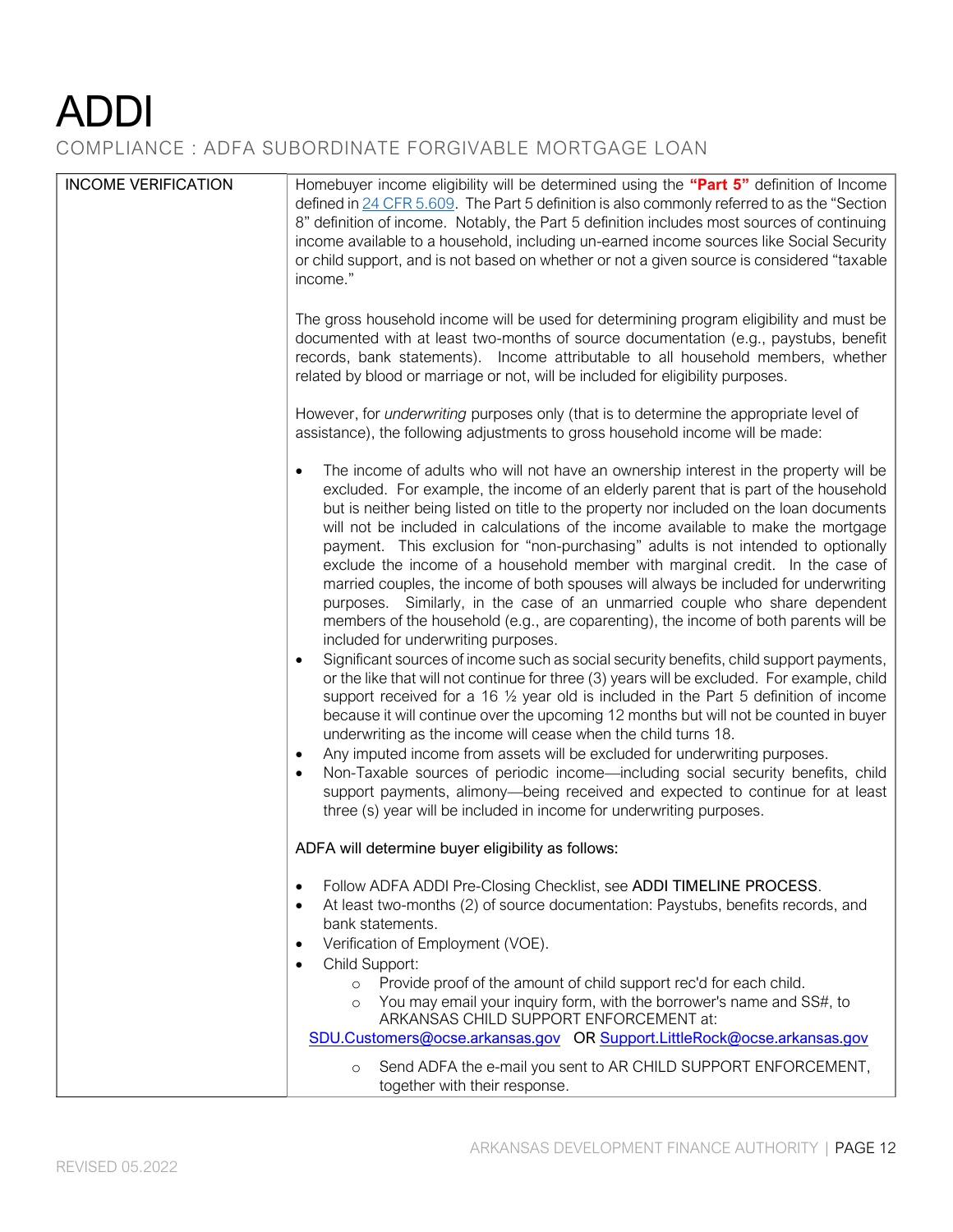|                                               | If there is child support, need proof of the monthly amount rec'd by<br>$\blacksquare$<br>the borrower. This can be documented by a twelve-month printout<br>or a recent court order agreement.<br>If there is not child support, need proof by providing a copy of the<br>٠<br>Divorce Decreed or Child Support Agreement from the state on<br>which it was rec'd.<br>Child Support is typically requested when Borrower (s) Income is close to<br>$\circ$<br>the maximum income limits and adjusted household size by HUD<br>requirements.<br>Follow ADFA ADDI Pre-Closing Checklist, retrievable from ADFA MITAS Reservation<br>System. |
|-----------------------------------------------|--------------------------------------------------------------------------------------------------------------------------------------------------------------------------------------------------------------------------------------------------------------------------------------------------------------------------------------------------------------------------------------------------------------------------------------------------------------------------------------------------------------------------------------------------------------------------------------------------------------------------------------------|
| <b>TAX RETURNS</b>                            | Employed— most recent signed federal tax returned documents.                                                                                                                                                                                                                                                                                                                                                                                                                                                                                                                                                                               |
|                                               | Self-Employed—ADFA requires last 2 years signed federal tax returned documents, W-<br>2/1099's and a self-prepared, signed YTD P&L.                                                                                                                                                                                                                                                                                                                                                                                                                                                                                                        |
| <b>COMPLIANCE</b><br><b>UNDERWRITING</b>      | To ensure that buyers are likely to sustain homeownership, assisted buyers are expected<br>to:                                                                                                                                                                                                                                                                                                                                                                                                                                                                                                                                             |
|                                               | Purchase a home for a reasonable price that does not exceed:<br>$\bullet$<br>The fair market value as determined by a third-party appraisal and<br>$\circ$<br>The HOME Program Homeownership Value Limit as determined by HUD for the<br>$\circ$<br>type (new or existing) and location of the home. See (ADDI) HUD Purchase Price<br>Limits                                                                                                                                                                                                                                                                                               |
| FRONT-END HOUSING RATIO                       | The monthly housing expenses (i.e., front-end ratio) do not exceed 33% of the buyer's<br>monthly underwriting income.<br>The monthly housing expenses (front-end ratio) is at least 25% of their monthly<br>$\bullet$<br>underwriting income OR the first mortgage is limited by the loan-to-value ratio and not<br>the buyer's payment capacity; and                                                                                                                                                                                                                                                                                      |
| <b>BACK-END HOUSING RATIO</b>                 | The total debt burden (i.e., back-end ratio) is not in excess of 45%.                                                                                                                                                                                                                                                                                                                                                                                                                                                                                                                                                                      |
|                                               | Even when assisted buyers are willing to take on larger monthly payments and a lender is<br>willing to exceed these ratios, ADFA has determined that Low Income buyers are less likely<br>to be able to sustain homeownership over the period of affordability and will put the ADDI<br>(HOME) funds at unacceptable risk. The minimum front-end ratio is to avoid over-<br>subsidization of homebuyers with excessive debt and similarly constitute unacceptable risk<br>ADDI (HOME) funds.                                                                                                                                               |
| <b>AWARD LETTER</b>                           | Compliance package submission and approval is required prior requesting an Award<br>$\bullet$<br>Letter for ADDI.<br>Award Letter must be requested at least 24-48 business hours prior closing to allow<br>$\bullet$<br>our staff for a proper review.<br>Awards letter must be requested by email to <b>Award.Letters@arkansas.gov</b>                                                                                                                                                                                                                                                                                                   |
| <b>ADDI INCOME LIMITS</b>                     | Follow ADDI (HOME Program) Household Income Limits (80% AMI or Below) per County                                                                                                                                                                                                                                                                                                                                                                                                                                                                                                                                                           |
|                                               | See ADDI Income Limits, withing these guidelines.                                                                                                                                                                                                                                                                                                                                                                                                                                                                                                                                                                                          |
| FIRST TIME HOMEBUYERS                         | Borrower(s) do not have to be first time homebuyers to receive ADDI (HOME) funds.<br>$\bullet$<br>Borrower(s) can use ADDI again, if previously utilized, and previous ADDI Loan<br>$\bullet$<br>Affordability Period has been ended / completed.                                                                                                                                                                                                                                                                                                                                                                                          |
| <b>PURCHASE PRICE /</b><br><b>SALES PRICE</b> | Follow ADDI (HOME Program) Purchase Price Limits per County and Property Type.<br>See ADDI Income Limits, withing these guidelines.                                                                                                                                                                                                                                                                                                                                                                                                                                                                                                        |
|                                               |                                                                                                                                                                                                                                                                                                                                                                                                                                                                                                                                                                                                                                            |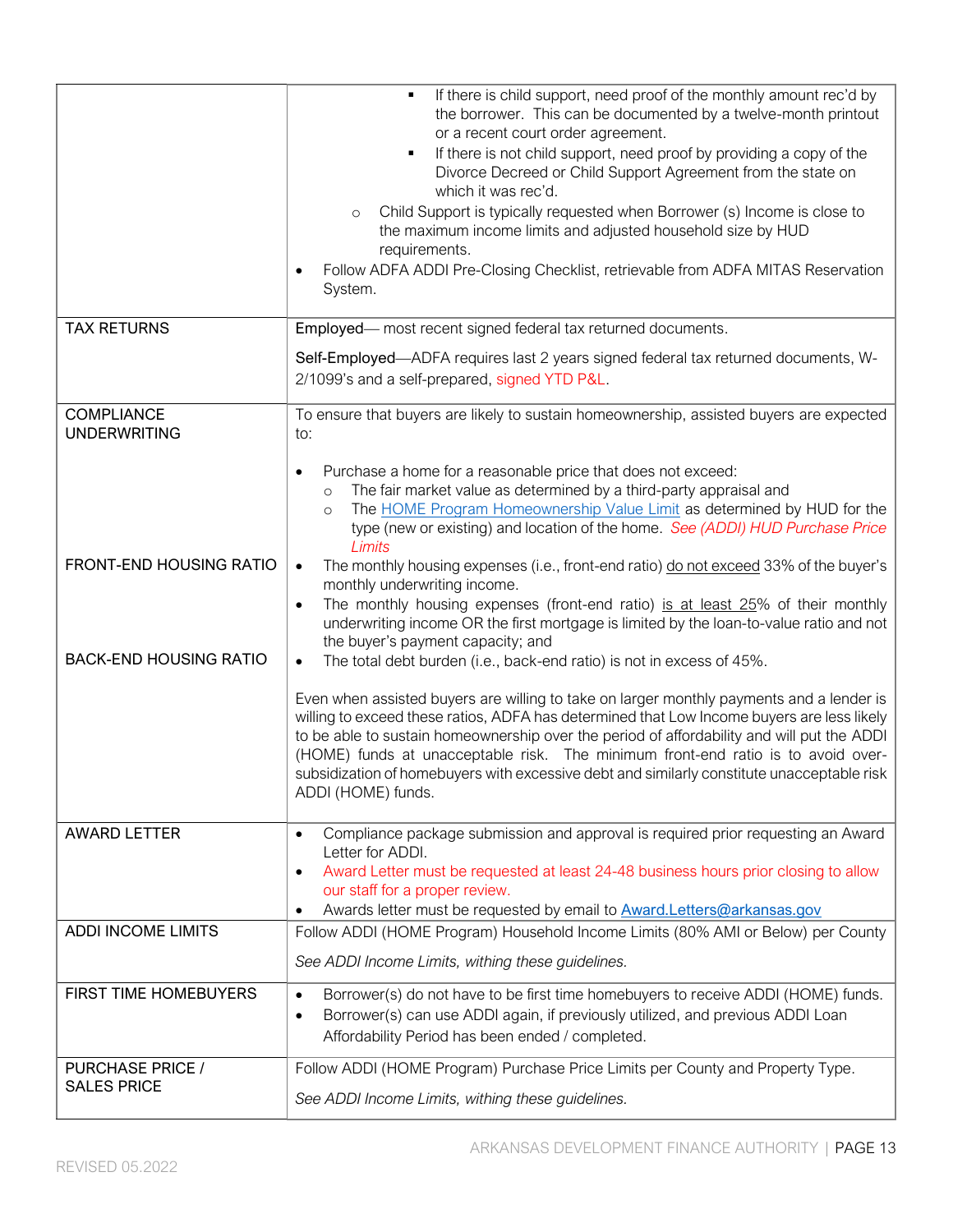COMPLIANCE : ADFA SUBORDINATE FORGIVABLE MORTGAGE LOAN

| PRE-QUALIFICATION (PRE-RESERVATION)<br>HELPFUL ADDI TIMELINE<br>ADDI Lender Form A: Buyer Pre-Qualification Form (ADFA ADDI Feasibility<br>& FORMS<br>Tool) OPTIONAL, IF NEEDED<br><b>COMPLIANCE REVIEW (PRE-CLOSING)</b><br>ADDI Pre-Closing Checklist (completed entirely)<br>ADDI Homebuyer Agreement (signed by Borrowers, and notarized)<br>Typed Final Uniform Residential Loan Application (Unsigned)<br>AUS Findings (DU, LPA, GUS: Approve/Eligible OR Accepted Recommendation<br>only)<br>Borrower's Forms (must be signed by Borrowers): |  |
|-----------------------------------------------------------------------------------------------------------------------------------------------------------------------------------------------------------------------------------------------------------------------------------------------------------------------------------------------------------------------------------------------------------------------------------------------------------------------------------------------------------------------------------------------------|--|
|                                                                                                                                                                                                                                                                                                                                                                                                                                                                                                                                                     |  |
|                                                                                                                                                                                                                                                                                                                                                                                                                                                                                                                                                     |  |
|                                                                                                                                                                                                                                                                                                                                                                                                                                                                                                                                                     |  |
|                                                                                                                                                                                                                                                                                                                                                                                                                                                                                                                                                     |  |
|                                                                                                                                                                                                                                                                                                                                                                                                                                                                                                                                                     |  |
|                                                                                                                                                                                                                                                                                                                                                                                                                                                                                                                                                     |  |
|                                                                                                                                                                                                                                                                                                                                                                                                                                                                                                                                                     |  |
|                                                                                                                                                                                                                                                                                                                                                                                                                                                                                                                                                     |  |
|                                                                                                                                                                                                                                                                                                                                                                                                                                                                                                                                                     |  |
|                                                                                                                                                                                                                                                                                                                                                                                                                                                                                                                                                     |  |
| • Borrower Form A: Household Composition Form (one must be completed per                                                                                                                                                                                                                                                                                                                                                                                                                                                                            |  |
|                                                                                                                                                                                                                                                                                                                                                                                                                                                                                                                                                     |  |
| household)                                                                                                                                                                                                                                                                                                                                                                                                                                                                                                                                          |  |
| • Borrower Form B: Income/Asset Checklist (one must be completed by each                                                                                                                                                                                                                                                                                                                                                                                                                                                                            |  |
| household member 18yo +)                                                                                                                                                                                                                                                                                                                                                                                                                                                                                                                            |  |
| Lender's Forms (must be completed entirely by MLO):<br>$\overline{\phantom{a}}$                                                                                                                                                                                                                                                                                                                                                                                                                                                                     |  |
| • ADDI Lender Form B: (Initial Buyer Underwriting Form)                                                                                                                                                                                                                                                                                                                                                                                                                                                                                             |  |
| Income Verification (if applicable, one per each household member 18yo +) :<br>$\overline{\phantom{a}}$                                                                                                                                                                                                                                                                                                                                                                                                                                             |  |
| Latest Federal Tax Returns & W-2's (signed and dated by Borrowers)<br>$\overline{\phantom{a}}$                                                                                                                                                                                                                                                                                                                                                                                                                                                      |  |
| Paystubs (two-months' worth)<br>$\overline{\phantom{a}}$                                                                                                                                                                                                                                                                                                                                                                                                                                                                                            |  |
| Bank Accounts Monthly Statements (two-months' worth)<br>$\overline{\phantom{a}}$                                                                                                                                                                                                                                                                                                                                                                                                                                                                    |  |
| Any supporting documentation checked "yes" under ADDI Borrower Form B<br>$\overline{\phantom{a}}$                                                                                                                                                                                                                                                                                                                                                                                                                                                   |  |
| (Section A & B)                                                                                                                                                                                                                                                                                                                                                                                                                                                                                                                                     |  |
| Real Estate Contract<br>$\overline{\phantom{a}}$                                                                                                                                                                                                                                                                                                                                                                                                                                                                                                    |  |
| ADDI Seller Notice (must be completed, initialed, and signed by Seller)<br>$\overline{\phantom{a}}$                                                                                                                                                                                                                                                                                                                                                                                                                                                 |  |
| Entire Home Appraisal<br>$\overline{\phantom{a}}$                                                                                                                                                                                                                                                                                                                                                                                                                                                                                                   |  |
| Homebuyer Counseling Certificate: HUD-Approved Counseling Agency List<br>$\overline{\phantom{a}}$                                                                                                                                                                                                                                                                                                                                                                                                                                                   |  |
| *** ADDI INSPECTION ***                                                                                                                                                                                                                                                                                                                                                                                                                                                                                                                             |  |
| After all items above have been uploaded and approved by ADFA, the Inspector                                                                                                                                                                                                                                                                                                                                                                                                                                                                        |  |
| will be dispatched:                                                                                                                                                                                                                                                                                                                                                                                                                                                                                                                                 |  |
| Initial Inspection. The inspector has 5 business days to send the results of the                                                                                                                                                                                                                                                                                                                                                                                                                                                                    |  |
| inspection to ADFA.                                                                                                                                                                                                                                                                                                                                                                                                                                                                                                                                 |  |
|                                                                                                                                                                                                                                                                                                                                                                                                                                                                                                                                                     |  |
| • Final Inspection. ADFA will pay up for a maximum of a total of 3 inspections                                                                                                                                                                                                                                                                                                                                                                                                                                                                      |  |
| (Initial, Second, and Final).                                                                                                                                                                                                                                                                                                                                                                                                                                                                                                                       |  |
| . Inspection (Property must passed the following two items):                                                                                                                                                                                                                                                                                                                                                                                                                                                                                        |  |
| - ADDI Property Inspection Checklist (pages 1-13)                                                                                                                                                                                                                                                                                                                                                                                                                                                                                                   |  |
| - ADDI Lead-Based Paint Visual Assessment Form (page 14)                                                                                                                                                                                                                                                                                                                                                                                                                                                                                            |  |
| CONDITIONAL COMMITMENT (SET A CLOSING DATE)                                                                                                                                                                                                                                                                                                                                                                                                                                                                                                         |  |
| *** ADDI AWARD LETTERS ***                                                                                                                                                                                                                                                                                                                                                                                                                                                                                                                          |  |
| ADFA will issue the ADDI Award Letter, and                                                                                                                                                                                                                                                                                                                                                                                                                                                                                                          |  |
| ADFA will order the Environmental Review, once approved the ADDI                                                                                                                                                                                                                                                                                                                                                                                                                                                                                    |  |
| Conditional Commitment Letter will be issued.                                                                                                                                                                                                                                                                                                                                                                                                                                                                                                       |  |
| then the Authorized Lender can set a Closing Date.                                                                                                                                                                                                                                                                                                                                                                                                                                                                                                  |  |
| COMPLIANCE REVIEW (POST-CLOSING)                                                                                                                                                                                                                                                                                                                                                                                                                                                                                                                    |  |
| ADDI Post-Closing Checklist (completed entirely)                                                                                                                                                                                                                                                                                                                                                                                                                                                                                                    |  |
| ADDI Lender Form C (completed entirely)                                                                                                                                                                                                                                                                                                                                                                                                                                                                                                             |  |
| ADDI Promissory Note (uploaded and original must be mail to ADFA)                                                                                                                                                                                                                                                                                                                                                                                                                                                                                   |  |
| ADDI Subordinate Mortgage (uploaded and original recorded must be mail to                                                                                                                                                                                                                                                                                                                                                                                                                                                                           |  |
|                                                                                                                                                                                                                                                                                                                                                                                                                                                                                                                                                     |  |
|                                                                                                                                                                                                                                                                                                                                                                                                                                                                                                                                                     |  |
| ADFA)                                                                                                                                                                                                                                                                                                                                                                                                                                                                                                                                               |  |
| Insurance Binder showing ADFA as 2 <sup>nd</sup> Mortgage,<br>Mortgage Clause: ADFA, ISAOA / ATIMA 1 Commerce Way, Suite<br>٠                                                                                                                                                                                                                                                                                                                                                                                                                       |  |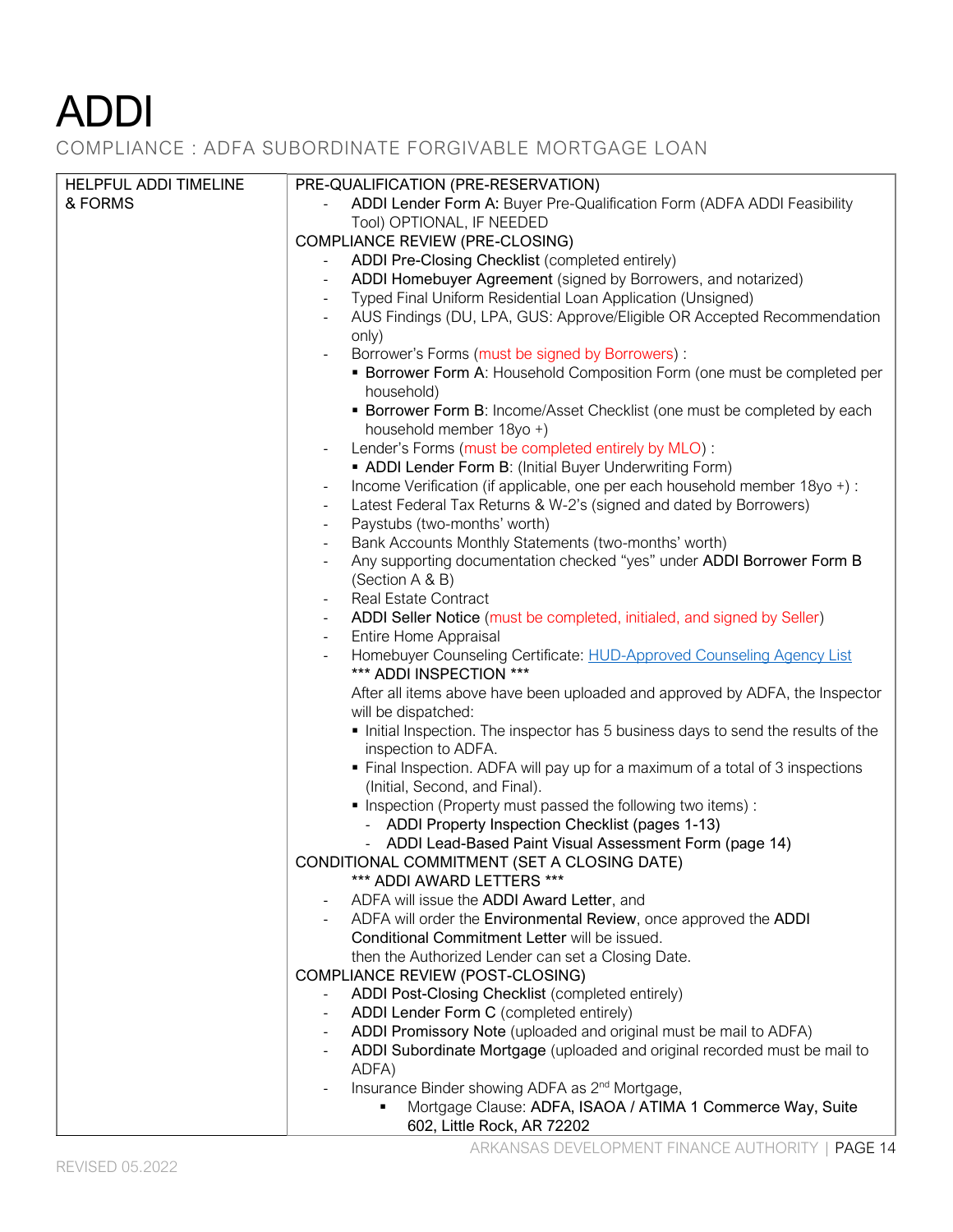|                              | ADDI FUNDS REIMBURSEMENT<br>ADFA will reimburse Authorized Lenders, after:<br>ADDI Loan has been successfully transferred to ADFA through the<br>MERS System (TOS/TOB).<br>ADDI Subordinated Mortgage Recorded documents have been<br>uploaded and mailed to ADFA.<br>ADFA, Post-Closing and Purchase of the Loan, will:<br>Copy of ADDI Homebuyer Agreement signed by both parties                                                                                                        |
|------------------------------|--------------------------------------------------------------------------------------------------------------------------------------------------------------------------------------------------------------------------------------------------------------------------------------------------------------------------------------------------------------------------------------------------------------------------------------------------------------------------------------------|
| <b>BUYER'S CONTRIBUTIONS</b> | ADDI Affordability - Notice of Project Competition Letter<br>Homebuyers between 80% and 50% AMI must contribute a minimum of \$500<br>$\bullet$                                                                                                                                                                                                                                                                                                                                            |
|                              | towards down payment or closing cost (POC items can be counted towards this<br>requirement).<br>Buyers must demonstrate they have remaining Liquid Assets equal to at least two (2)<br>$\bullet$<br>times their total monthly housing payments.<br>Homebuyers whose Liquid Assets exceeds over \$25,000 must contribute at least<br>three (3) times their total monthly housing payment towards the purchase of the<br>home, before receiving any ADDI (HOME Funds) Assistance.            |
|                              | For purposes of this requirement, "Liquid Assets" are those readily convertible to cash,<br>including but not limited to savings or checking accounts, certificates of deposit, stocks,<br>and bonds, etc. Liquid assets, however, exclude life insurance policies and any savings<br>held in a tax-preferred retirement account (e.g., pension, 401(k), IRA, etc.), college<br>savings plan (e.g., 529 account), or health savings account recognized by the Internal<br>Revenue Service. |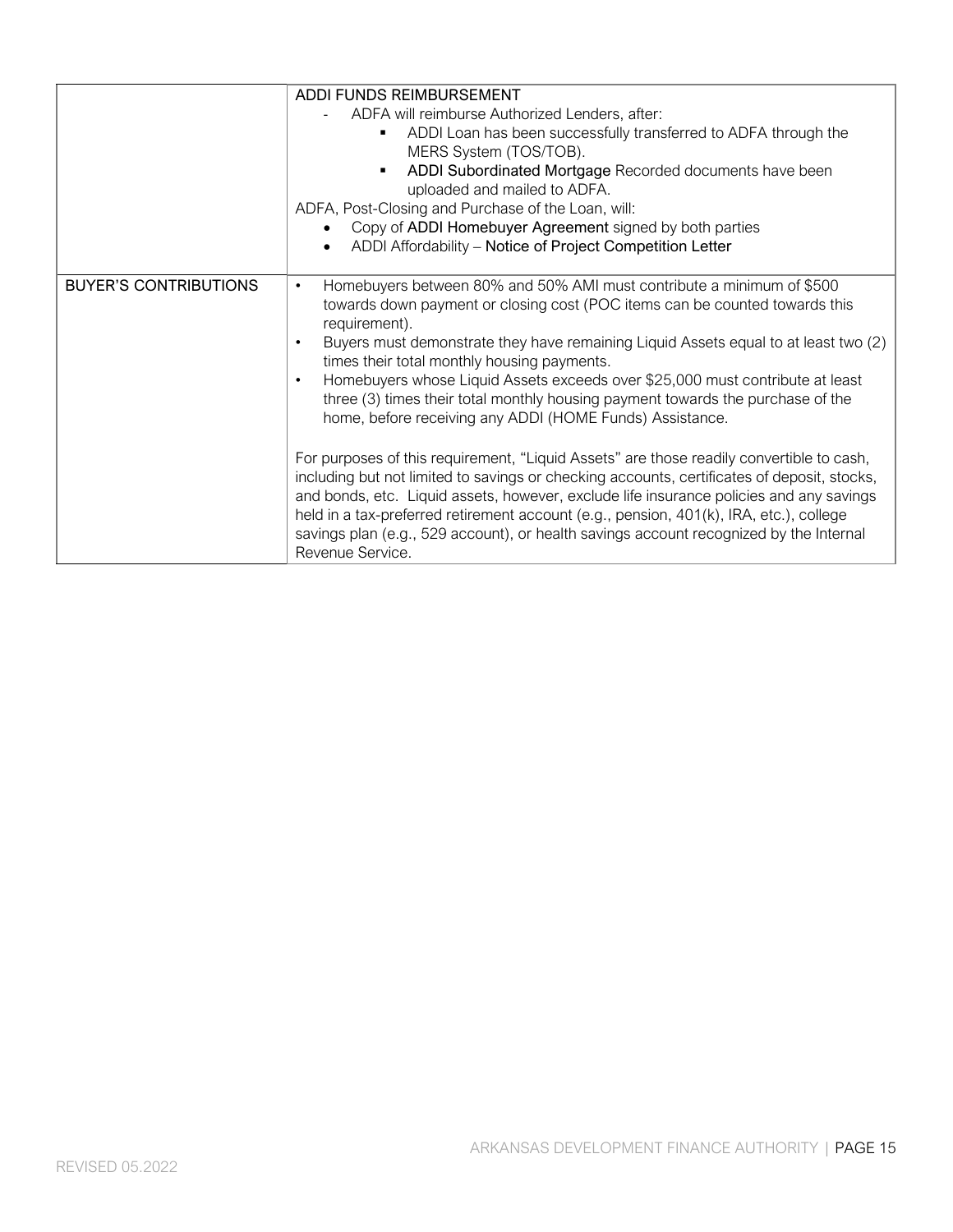# **DPA**

PROGRAM GUIDELINES : ADFA SUBORDINATE REPAYABLE MORTGAGE LOAN

The Arkansas Development Finance Authority (ADFA) has created ADFA Down Payment Assistance (DPA) to help low to moderate income Arkansans in the form of a repayable second mortgage loan; and who have little of their paychecks left after paying for rent, utilities, transportation, insurance, and groceries.

| <b>FUNDS QUALIFICATIONS &amp;</b><br><b>MAXIMUM ASSISTANCE</b> | SUBORDINATE REPAYABLE MORTGAGE, 10-YEAR AMORTIZATION TERM                                                                                                                                                                                                                                                                                                                                                                                                                                                                                                                       |
|----------------------------------------------------------------|---------------------------------------------------------------------------------------------------------------------------------------------------------------------------------------------------------------------------------------------------------------------------------------------------------------------------------------------------------------------------------------------------------------------------------------------------------------------------------------------------------------------------------------------------------------------------------|
| <b>AMOUNT</b>                                                  | DPA can provide from \$1,000 up to \$15,000 for down payment assistance, closing<br>$\bullet$<br>cost, Principal Reduction, cash back at closing for POC items, and up to \$100.<br>DPA cannot be combined with ADDI.<br>$\bullet$<br>Cannot be used for repairs or to pay debt to qualify.<br>$\bullet$<br>Borrowers may increase down payment thus reducing 1st Mortgage amount.<br>$\bullet$<br>No penalty for pre-payment.<br>$\bullet$<br>DPA is not available for refinance.<br>$\bullet$<br>MCC may be paired in assistance with DPA. Follow MCC guidelines<br>$\bullet$ |
| ELIGIBLE BORROWER(S)                                           | Borrowers must qualify for the 1st Mortgage "Move Up" to use ADDI. Therefore,<br>$\bullet$<br>borrower(s) are subject to first mortgage requirements<br>Purchase must be used as Primary Residency.<br>$\bullet$<br>Borrowers do not have to be First Time Homebuyers.<br>$\bullet$                                                                                                                                                                                                                                                                                             |
| <b>ELIGIBLE PROPERTY &amp;</b><br><b>PURCHASE PRICE LIMITS</b> | SEE ELIGIBLE PROPERTY AGENCY LOAN TYPE & PROPERTY TYPE, UNDER<br>MOVE-UP, ADFA FIRST MORTGAGE PROGRAM.                                                                                                                                                                                                                                                                                                                                                                                                                                                                          |
| RATE &<br><b>CLOSING DISCLOSURE</b>                            | DPA matches Move-Up, ADFA First Mortgage Rate interest rate<br>$\bullet$<br>DPA amortization term must show 10-years<br>$\bullet$<br>4% Late payment fee<br>$\bullet$                                                                                                                                                                                                                                                                                                                                                                                                           |
| <b>HOMEBUYER EDUCATION</b>                                     | DPA does not have a Homebuyer Education Course requirement.                                                                                                                                                                                                                                                                                                                                                                                                                                                                                                                     |
| DPA INCOME LIMITS                                              | DPA does not have income limits, but borrower(s) are subject to Move-Up, ADFA First<br>Mortgage Qualifying Income Limit: Maximum of \$137,000.                                                                                                                                                                                                                                                                                                                                                                                                                                  |
| DPA AWARD LETTER                                               | Compliance package submission and approval is NOT required prior requesting an<br>$\bullet$<br>Award Letter for DPA.<br>Award Letter must be requested at least 24-48 business hours prior closing to<br>$\bullet$<br>allow our staff for a proper review.<br>Awards letter must be requested by email to <b>Award.Letters@arkansas.gov</b>                                                                                                                                                                                                                                     |
| <b>TAX RETURNS &amp;</b><br><b>INCOME VERIFICATION</b>         | ADFA does not require a Compliance File Review prior closing, with a DPA Loan.                                                                                                                                                                                                                                                                                                                                                                                                                                                                                                  |
| <b>COMPLIANCE</b><br><b>UNDERWRITING</b>                       | ADFA does not require a Compliance File Review prior closing, with a DPA Loan.<br>See Award Letter section of DPA.                                                                                                                                                                                                                                                                                                                                                                                                                                                              |
| <b>INSPECTION</b>                                              | ADFA does not require an Inspection for DPA.                                                                                                                                                                                                                                                                                                                                                                                                                                                                                                                                    |
| <b>FEES</b>                                                    | ADFA allows Lenders to charge a \$50 lender application fee for DPA to borrower<br>$\bullet$<br>Borrower(s) can receive cash back at closing to cover Paid-Outside-Closing items<br>$\bullet$                                                                                                                                                                                                                                                                                                                                                                                   |
| <b>FUNDING</b>                                                 | Lender will fund the 1st mortgage and 2nd mortgage at closing.<br>$\bullet$<br>Authorized Lenders funds reimbursement will process once all conditions had been<br>$\bullet$<br>cleared and process, per ADFA guidelines. The funds can be received by wire-if<br>priorly requested.                                                                                                                                                                                                                                                                                            |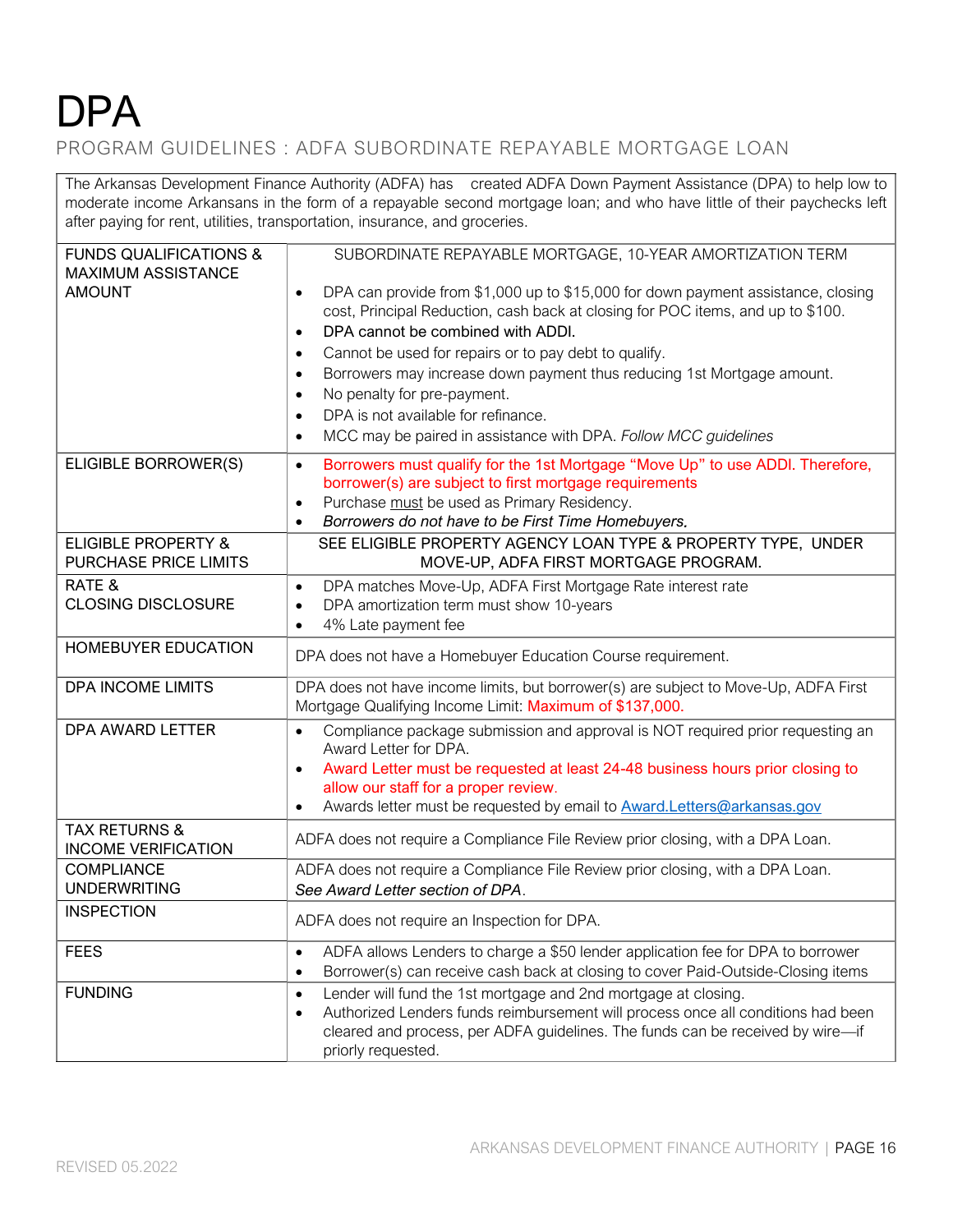### **MCC** PROGRAM GUIDELINES : ADFA MORTGAGE CREDIT CERTIFICATE

The Mortgage Credit Certificate was authorized by congress in 1984 Tax Reform Act to help lower-income families afford a home. The Arkansas Development Finance Mortgage Credit Certificate program is a dollar-for-dollar federal tax credit for up to 35% of the mortgage interest paid per year, not to exceed a maximum of \$2,000. Credit may be claimed for the life of the loan, every year, for up to 30-years. Homebuyers, low-to-moderate income, may qualify based on program income limits, program guidelines, and purchase prices limits. The MCC is a self-reporting federal tax credit.

Borrower(s) must live in such purchased property with the MCC as their primary residence, and file Form 1040 & Form 8396 to receive this benefit. MCC cannot be transferred, nor inherited.

| <b>MAXIMUM TAX CREDIT</b> | Up to 35% of mortgage interest up to \$2,000 tax credit per year that reduces the<br>amount of federal income tax paid by the borrower, giving more available income to<br>qualify for a mortgage loan and assist with house payments.                                                                                                                                                                                                                                                 |
|---------------------------|----------------------------------------------------------------------------------------------------------------------------------------------------------------------------------------------------------------------------------------------------------------------------------------------------------------------------------------------------------------------------------------------------------------------------------------------------------------------------------------|
| ELIGIBLE BORROWER(S)      | All Borrower (s) and Household Occupants must qualify by one of the following:<br>1. Must be a first-time homebuyer<br>(No principal residence ownership within last 3 years).<br>2. Veteran or Spouse of a Veteran.<br>3. Purchasing a home in a Targeted County:<br>A targeted county is a qualified census track, or an area of chronic economic<br>distress as designated by the IRS. If property is in a targeted county, the first-time<br>homebuyer requirement does not apply. |
| <b>MCC INCOME LIMITS</b>  | Follow MCC Household Income Limits per County.<br>If the Borrower(s) have not a tax liability, the MCC income cannot be used as qualifying<br>income.                                                                                                                                                                                                                                                                                                                                  |
| PURCHASE PRICE LIMITS     | See MCC Income Limits, withing these guidelines.                                                                                                                                                                                                                                                                                                                                                                                                                                       |
|                           | \$300,000                                                                                                                                                                                                                                                                                                                                                                                                                                                                              |
| FIRST TIME HOMEBUYERS     | First-time homebuyer is defined as a borrower who has NOT had an ownership interest<br>in a principal residence at any time during the three-years period prior to the date of the<br>closing. This ruling applies to a non-borrower spouse or any co-occupants.<br>If Borrower(s) have/shows (Credit Report) ownership on another property, on which they<br>do not occupy, a Verification-Of-Residence (VOR) with three years history will be<br>required                            |
| <b>TARGETED COUNTY</b>    | A targeted county is a qualified census track, or an area of chronic economic distress as<br>designated by the IRS for purpose of the mortgage credit certificate. If property is in a<br>targeted county, the first-time homebuyer requirement for the borrower(s) does not<br>apply.                                                                                                                                                                                                 |
| <b>IRS FILLING</b>        | Form 1040 "U.S. Individual Income Tax Return"— Borrower must claim the tax credit<br>when filling this form annually.<br>Form 8396 "Mortgage Interest Credit"- Borrower must use this form to claim this tax<br>credit.                                                                                                                                                                                                                                                                |
| MCC QUALIFYING INCOME     | Borrower may go to their employer and adjust their W-4's to reflect the anticipated MCC<br>credit. This will lower the borrower's federal tax withholdings and increase the monthly<br>take home pay.<br>Maximum MCC Credit: $$2,000 \div 12$ (months) = \$166.67 monthly, resulting in additional<br>income that can be used for qualifying purposes.<br>MCC credit, if used as monthly qualifying income, will not count against the borrower to<br>qualifying for an MCC.           |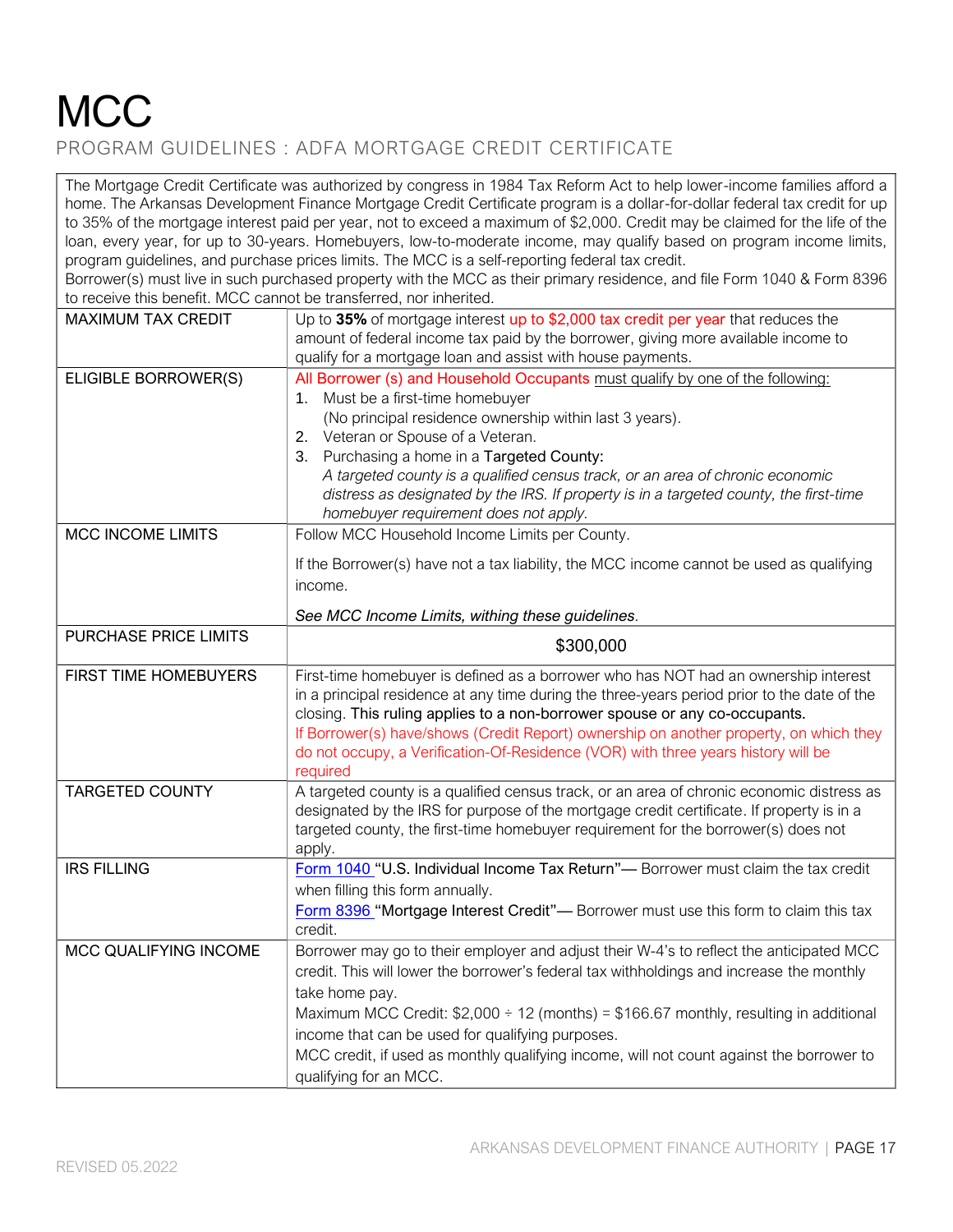## **MCC**

#### PROGRAM GUIDELINES : ADFA MORTGAGE CREDIT CERTIFICATE

| NON-OCCUPANT<br><b>BORROWERS /</b><br><b>CO-SIGNERS</b> | Can sign the LE, CD and Note only. Cannot take title or be on the Warranty Deed.<br>$\bullet$<br>MCC Co-signers are allowed and do not need to meet the first-time homebuyer<br>$\bullet$<br>requirement if they are not occupying the property. ADFA does not require income<br>verification documents from co-signer.                                                                                                                                                                                                                                                                                                                                                                                                       |  |  |  |
|---------------------------------------------------------|-------------------------------------------------------------------------------------------------------------------------------------------------------------------------------------------------------------------------------------------------------------------------------------------------------------------------------------------------------------------------------------------------------------------------------------------------------------------------------------------------------------------------------------------------------------------------------------------------------------------------------------------------------------------------------------------------------------------------------|--|--|--|
| MCC INCOME VERIFICATION                                 | NON-TARGETED COUNTY                                                                                                                                                                                                                                                                                                                                                                                                                                                                                                                                                                                                                                                                                                           |  |  |  |
|                                                         | Employed: Most recent paystubs within the last 30-days, VOE's, 1 year signed tax return<br>with W-2's.                                                                                                                                                                                                                                                                                                                                                                                                                                                                                                                                                                                                                        |  |  |  |
|                                                         | Self-employed: 2 years signed tax returns, W-2/1099's and YTD P&L (signed and dated).                                                                                                                                                                                                                                                                                                                                                                                                                                                                                                                                                                                                                                         |  |  |  |
|                                                         | <b>TARGETED COUNTY</b>                                                                                                                                                                                                                                                                                                                                                                                                                                                                                                                                                                                                                                                                                                        |  |  |  |
|                                                         | Employed: Most recent paystubs within the last 30-days, and VOE's<br>Self-employed: 2 years signed tax returns, W-2/1099's and YTD P&L (signed and dated).                                                                                                                                                                                                                                                                                                                                                                                                                                                                                                                                                                    |  |  |  |
| <b>RECAPTURE TAX</b>                                    | Recapture Tax applies if ALL the following conditions are met by the borrower:                                                                                                                                                                                                                                                                                                                                                                                                                                                                                                                                                                                                                                                |  |  |  |
|                                                         | Home is sold or disposed of within 9 years of being purchased, for reasons other<br>I.<br>than death, and                                                                                                                                                                                                                                                                                                                                                                                                                                                                                                                                                                                                                     |  |  |  |
|                                                         | II. There is a capital gain on the sale of the home, and                                                                                                                                                                                                                                                                                                                                                                                                                                                                                                                                                                                                                                                                      |  |  |  |
|                                                         | III. Household income for the year in which you sell your home exceeds the federal<br>recapture tax limits.                                                                                                                                                                                                                                                                                                                                                                                                                                                                                                                                                                                                                   |  |  |  |
| <b>MCC FEES</b>                                         | Lender Fee-Lender may charge up to \$150 per MCC certificate.<br>Issuance Fee-when using a participating lender's fixed-rate and fully amortizing first<br>mortgage .50% (half of one percent) of the loan amount as issuance fee will be charged<br>for MCC. Properly disclosed to the borrower on CD, as MCC Issuance Fee.<br>Payable to ADFA. ADDI funds may be used for MCC fees. Other fees may apply if<br>combining with any other ADFA Products.<br>Re-Issuance Certificate Fee (Refinances) - \$150 on refinances, fee goes to ADFA.<br>Issuance Fee, waived when:<br>Using / paired with ADFA Move-Up, First Mortgage Loan.<br>$\bullet$<br>Used for Veterans, or Spouse of Veteran Loans (Form DD214)<br>$\bullet$ |  |  |  |
| <b>DISCLOSURES</b>                                      | MCC CAN'T reduce your Federal Income Tax if you don't owe any taxes!                                                                                                                                                                                                                                                                                                                                                                                                                                                                                                                                                                                                                                                          |  |  |  |
|                                                         | ADFA or any associate representing ADFA are not tax professionals and cannot give<br>tax advice. ADFA recommends that borrowers seek the advice of a qualified tax<br>professional when deciding whether to take advantage of an MCC. For more<br>information regarding this provision, please contact the IRS or consult a tax<br>professional.<br>ADFA will not reimburse MCC borrower's that are required to pay the Recapture Tax.                                                                                                                                                                                                                                                                                        |  |  |  |
|                                                         | MCC is a Self-Reporting Tax                                                                                                                                                                                                                                                                                                                                                                                                                                                                                                                                                                                                                                                                                                   |  |  |  |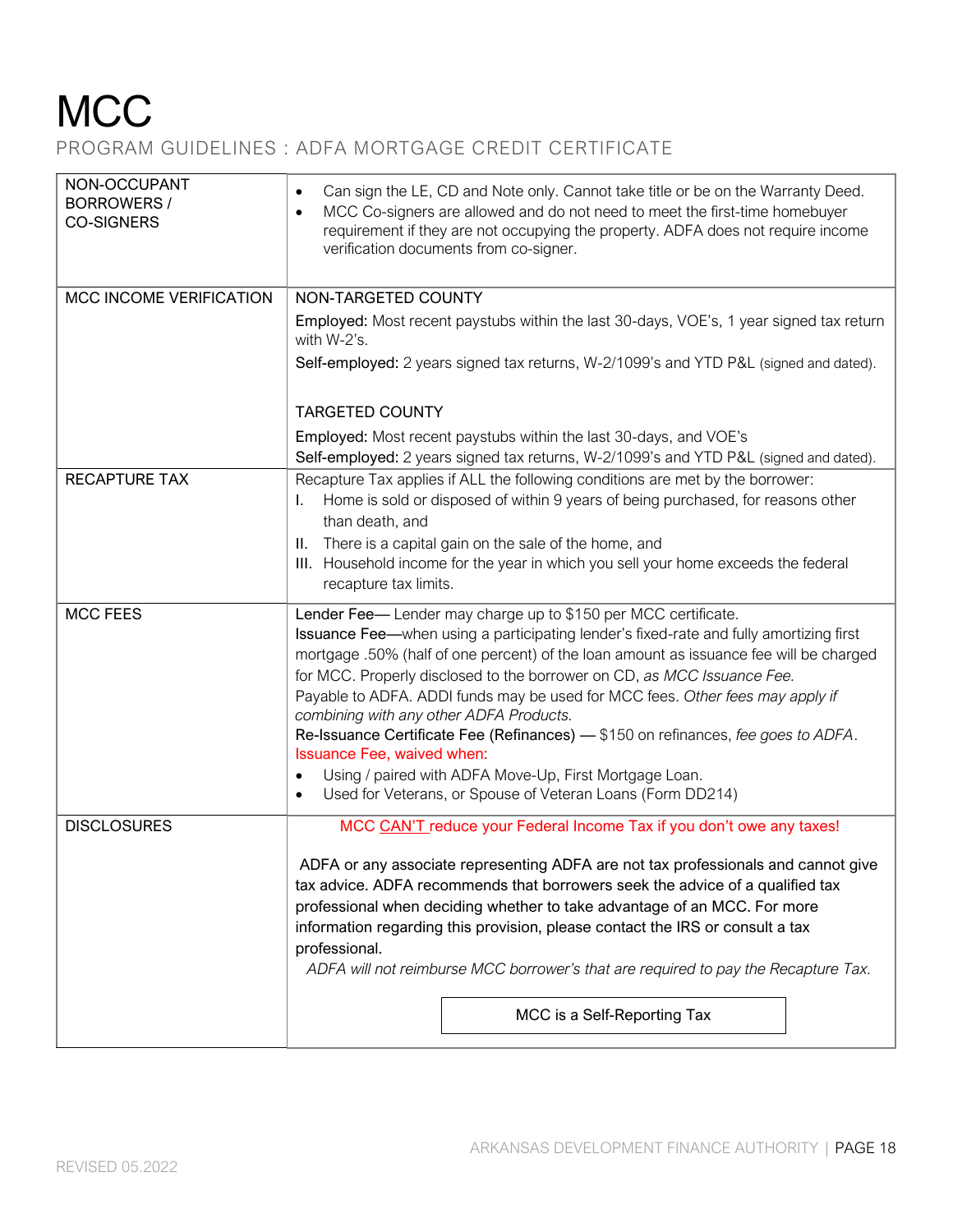## **MCC**

#### PROGRAM GUIDELINES : ADFA MORTGAGE CREDIT CERTIFICATE

| <b>RE-ISSUING MCC</b> | If the First Mortgage Loan is being refinance, and the Borrower(s) have an MCC-the<br>reissuance of the MCC (RMCC) must be requested under the following condition:<br>The RMCC is issued in the name of the original MCC holder(s), except only for<br>$\bullet$<br>reason of death in which case a copy of the Death Certificate must be provided.<br>The borrower currently owns the property for which the borrower was originally<br>issued an MCC<br>Property is still borrower's primary residence<br>The new Certified Indebtedness Amount (the portion of the loan on which the<br>interest for the tax credit is calculated) of the RMCC cannot exceed the lesser of<br>either the amortized Certified Indebtedness Amount of the original loan for which<br>an MCC was issued or the new refinanced loan amount<br>The expiration date of the RMCC will be the earlier of either the original MCC<br>expiration date or the refinance mortgage loan maturity date<br>The tax credit rate on the RMCC cannot exceed the tax credit rate of the original<br><b>MCC</b><br>There is no requalification of borrower eligibility in terms of income, purchase<br>price, or household size |
|-----------------------|-------------------------------------------------------------------------------------------------------------------------------------------------------------------------------------------------------------------------------------------------------------------------------------------------------------------------------------------------------------------------------------------------------------------------------------------------------------------------------------------------------------------------------------------------------------------------------------------------------------------------------------------------------------------------------------------------------------------------------------------------------------------------------------------------------------------------------------------------------------------------------------------------------------------------------------------------------------------------------------------------------------------------------------------------------------------------------------------------------------------------------------------------------------------------------------------------|
|                       | Documentation needed to re-issue an MCC:                                                                                                                                                                                                                                                                                                                                                                                                                                                                                                                                                                                                                                                                                                                                                                                                                                                                                                                                                                                                                                                                                                                                                        |
|                       | \$150 reissue fee due to ADFA<br>Exhibits H & L<br>Copy of Note<br>Copy of Deed of Trust<br>Copy of Final Closing Disclosure                                                                                                                                                                                                                                                                                                                                                                                                                                                                                                                                                                                                                                                                                                                                                                                                                                                                                                                                                                                                                                                                    |
|                       | Please contact Denise. Wells@Arkansas.gov to receive a copy of Exhibit H & L                                                                                                                                                                                                                                                                                                                                                                                                                                                                                                                                                                                                                                                                                                                                                                                                                                                                                                                                                                                                                                                                                                                    |
| <b>MISCELLANEOUS</b>  | The information contained herein (including but not limited to any description of ADFA programs<br>and products, eligibility criteria, interest rates, fees, and all other loan terms) is subject to change<br>without notice. Participants are responsible to find the latest information and guidelines.<br>(The information contained in this product description does not modify, replace, or substitute<br>information in the Freddie Mac Selling and Loan Product Advisor Guides and or related release<br>notes or supplements. Always check for Freddie Mac, ServiSolutions or ADFA announcements and<br>updates for current underwriting guidelines, changes and/or updates).                                                                                                                                                                                                                                                                                                                                                                                                                                                                                                          |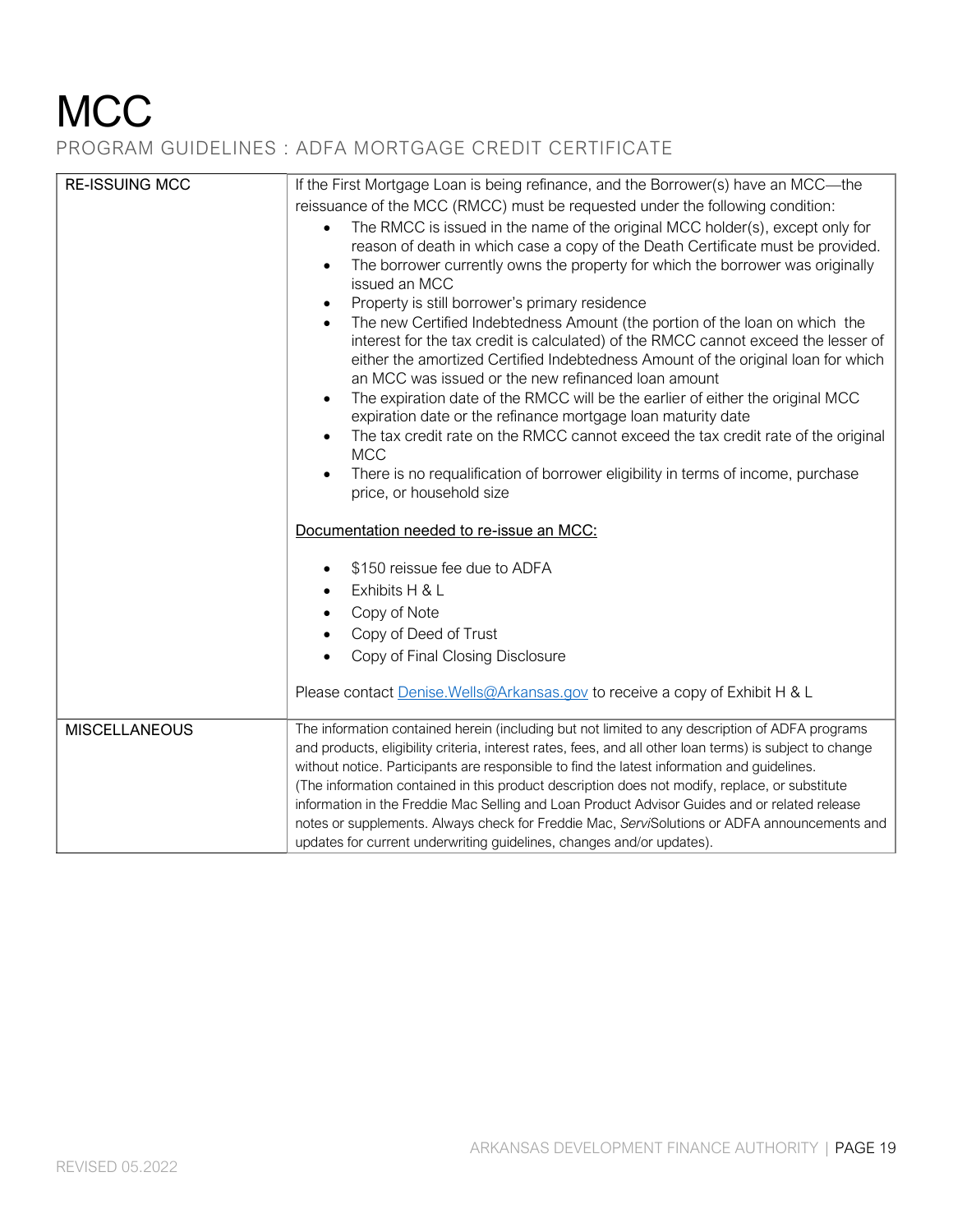# RESERVATION / RATE LOCK

REFERENCE GUIDE : ADFA PROGRAMS

| <b>LENDER PORTAL</b> | ADFA Authorized Lenders must make loan reservations for all ADFA Programs:                                                                                                                                                            |  |  |
|----------------------|---------------------------------------------------------------------------------------------------------------------------------------------------------------------------------------------------------------------------------------|--|--|
|                      | 1. Move-Up, ADFA First Mortgage                                                                                                                                                                                                       |  |  |
|                      | 2. ADDI, ADFA Subordinate Forgivable Mortgage                                                                                                                                                                                         |  |  |
|                      | 3. DPA, ADFA Subordinate Repayable Mortgage                                                                                                                                                                                           |  |  |
|                      | 4. MCC, ADFA Mortgage Credit Certificate                                                                                                                                                                                              |  |  |
|                      | When making a reservation, Authorized Lenders are also locked the rate.                                                                                                                                                               |  |  |
|                      |                                                                                                                                                                                                                                       |  |  |
|                      | All loan reservations, modifications/updates, and cancellations must be reserved<br>$\bullet$                                                                                                                                         |  |  |
|                      | through ADFA MITAS Lender Portal:                                                                                                                                                                                                     |  |  |
|                      | HTTPS://ADFA.MITAS.COM/LENDERPORTAL                                                                                                                                                                                                   |  |  |
| <b>RESERVATIONS</b>  | Reservations = 60-Days Rate Lock. It can be place within the following hours:                                                                                                                                                         |  |  |
|                      | Monday - Friday 9:00am to 7:00pm                                                                                                                                                                                                      |  |  |
|                      | ** State of Arkansas Business Days**                                                                                                                                                                                                  |  |  |
|                      | Reservation and loan modifications won't be allowed by the system outside this window.                                                                                                                                                |  |  |
|                      | All Loan Reservations, Rate Locks, must be reserved and closed within 30-Days                                                                                                                                                         |  |  |
|                      | Lenders must complete the expected closing date on the reservation system and<br>$\bullet$                                                                                                                                            |  |  |
|                      | upload a closing package due within 50-Days of reservation or subject to                                                                                                                                                              |  |  |
|                      | cancellation.                                                                                                                                                                                                                         |  |  |
|                      | If ADFA has not received a Compliance for ADDI or MCC File within 15 days from<br>$\bullet$                                                                                                                                           |  |  |
|                      | reservation/lock date the reservation will automatically be cancelled. Once a                                                                                                                                                         |  |  |
|                      | Compliance File has been received and approved, ADFA will issue a conditional                                                                                                                                                         |  |  |
|                      | commitment to the lender. MOVE-UP & DPA's will remain the same as before.<br>Closing Package reviewed by ADFA:<br>$\bullet$<br>If ADFA has not received a Closing Package within 50 days from                                         |  |  |
|                      |                                                                                                                                                                                                                                       |  |  |
|                      |                                                                                                                                                                                                                                       |  |  |
|                      | reservation/lock date, the reservation will automatically be cancelled.                                                                                                                                                               |  |  |
|                      | Documents are required to be uploaded into ADFA MITAS Lender Portal.<br>$\bullet$                                                                                                                                                     |  |  |
| <b>EXTENSIONS</b>    | Each extension will be apply/requested by Lender through ADFA MITAS Lender<br>$\bullet$                                                                                                                                               |  |  |
|                      | Portal                                                                                                                                                                                                                                |  |  |
|                      | Loan Reservations can be extended for 7, 15, 22, or 30 days at prorated prices that                                                                                                                                                   |  |  |
|                      | will be netted out at purchase:                                                                                                                                                                                                       |  |  |
|                      | <b>Extension Fees</b><br><b>Rate Lock Extension</b>                                                                                                                                                                                   |  |  |
|                      | 0.06250 Points<br>7 days                                                                                                                                                                                                              |  |  |
|                      | 15 days<br>0.12500 Points                                                                                                                                                                                                             |  |  |
|                      | 0.18750 Points<br>22 days                                                                                                                                                                                                             |  |  |
|                      | 30 days<br>0.25000 Points                                                                                                                                                                                                             |  |  |
|                      |                                                                                                                                                                                                                                       |  |  |
|                      | Rate is set daily and sent to all participating lender, and extension must be requested by                                                                                                                                            |  |  |
|                      | contacting an ADFA Underwriter.                                                                                                                                                                                                       |  |  |
| <b>CANCELLATIONS</b> | Lender must cancel a reservation thought ADFA MITAS Lender Portal                                                                                                                                                                     |  |  |
| <b>RATES</b>         | To sign up for our Daily Email Rate: send an email to LENDER.QUESTIONS@ADFA.COM<br>Authorized Lenders only.                                                                                                                           |  |  |
| <b>DISCLOSURE</b>    | RATE LOCK / RESERVATION DISCLOSURE: ADFA must be notified prior to closing of any                                                                                                                                                     |  |  |
|                      | reservations made for less than 80% AMI but discovered to be greater than 80% AMI - the rate will be changed                                                                                                                          |  |  |
|                      | to the greater than 80% AMI rate as of the day it was reserved. If ADFA is not notified and the loan closes at the<br>lower rate the loan will be ineligible for purchase by ServiSolutions due to the difference in the MI coverage. |  |  |
|                      |                                                                                                                                                                                                                                       |  |  |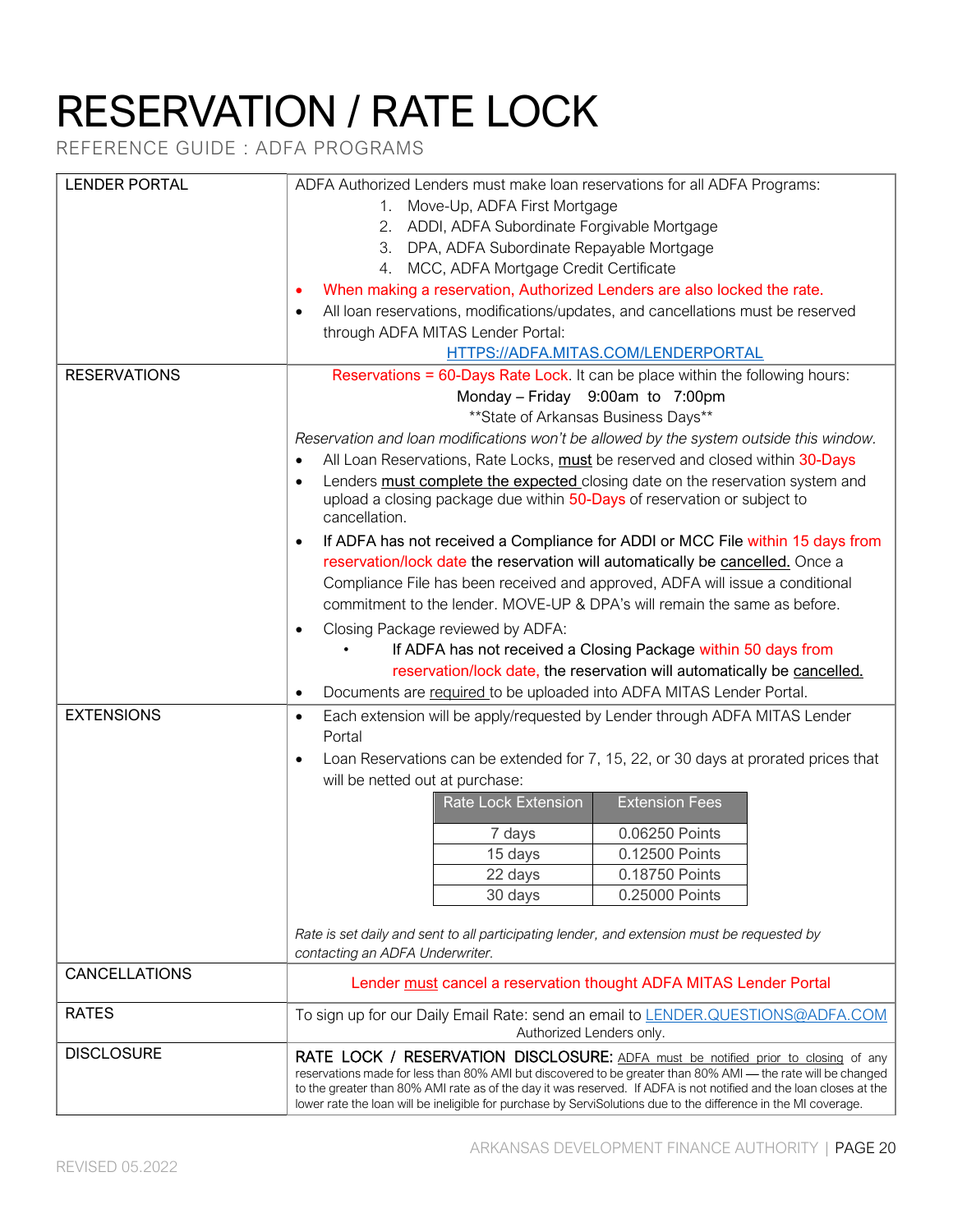# ADFA MERS

REFERENCE GUIDE : ADFA PROGRAMS

| ADFA MERS ORG ID          |                                                                                                                                                                                                                                                                                                                                                                                                     | 1016382        |  |                                                                                                                                                                                                                               |               |
|---------------------------|-----------------------------------------------------------------------------------------------------------------------------------------------------------------------------------------------------------------------------------------------------------------------------------------------------------------------------------------------------------------------------------------------------|----------------|--|-------------------------------------------------------------------------------------------------------------------------------------------------------------------------------------------------------------------------------|---------------|
| <b>MERS MIN'S</b>         | Originating Lender will register each loan in MERS System under the Originating<br>Lender's MERS ORG ID to create a MIN per loan:<br>One MIN for Move-Up, ADFA First Mortgage Loan; as always, no change.<br>One MIN for DPA, ADFA Subordinate Repayable Mortgage Loan; new requirement.<br>$\bullet$<br>One MIN for ADDI, ADFA Subordinate Forgivable Mortgage Loan; new requirement.<br>$\bullet$ |                |  |                                                                                                                                                                                                                               |               |
| <b>TRANSFERS</b>          | <b>ADFA PROGRAM</b><br><b>TOB</b><br><b>TOS</b>                                                                                                                                                                                                                                                                                                                                                     |                |  |                                                                                                                                                                                                                               |               |
|                           | <b>MOVE-UP</b>                                                                                                                                                                                                                                                                                                                                                                                      | ServiSolutions |  | ServiSolutions                                                                                                                                                                                                                | Combo TOS/TOB |
|                           | <b>DPA</b>                                                                                                                                                                                                                                                                                                                                                                                          | <b>ADFA</b>    |  | ServiSolutions                                                                                                                                                                                                                | TOB Option 2  |
|                           | <b>ADDI</b>                                                                                                                                                                                                                                                                                                                                                                                         | <b>ADFA</b>    |  | <b>ADFA</b>                                                                                                                                                                                                                   | Combo TOS/TOB |
| <b>RECORDED DOCUMENTS</b> | THE LENDER MUST COMPLETE THE MERS TRANSFER OF SERVICING RIGHTS AND<br>TRANSFER OF BENEFICIAL RIGHTS TO SERVISOLUTIONS OR ADFA,<br>RESPECTIVELY AS ILLUSTRATED ABOVE, WITHIN 48 HOURS OF LOAN PURCHASE.                                                                                                                                                                                              |                |  |                                                                                                                                                                                                                               |               |
|                           | Lenders will follow regular protocol while recording lien documents:<br>Original recorded Instruments for MOVE-UP & DPA will be sent to ServiSolutions.<br>$\bullet$<br>Original recorded instruments for ADDI will be sent to ADFA.<br>$\bullet$                                                                                                                                                   |                |  |                                                                                                                                                                                                                               |               |
| NOTES ENDORSEMENTS        | Lenders will make sure to endorse the ADFA ADDI Note & ADFA DPA Note to, i.e.:                                                                                                                                                                                                                                                                                                                      |                |  |                                                                                                                                                                                                                               |               |
|                           | PAY TO THE ORDER OF                                                                                                                                                                                                                                                                                                                                                                                 |                |  |                                                                                                                                                                                                                               |               |
|                           | <b>ARKANSAS DEVELOPMENT FINANCE AUTHORITY</b>                                                                                                                                                                                                                                                                                                                                                       |                |  |                                                                                                                                                                                                                               |               |
|                           | <b>WITHOUT RECOURSE</b><br><b>Originating Lender's Name</b>                                                                                                                                                                                                                                                                                                                                         |                |  |                                                                                                                                                                                                                               |               |
|                           | Signed by Authorized Official<br>Authorized official Name & Title                                                                                                                                                                                                                                                                                                                                   |                |  | NAME & TITLE: A CONTROLL AND A CONTROLL OF A CONTROLL OF A CONTROLL OF A CONTROLL OF A CONTROLL OF A CONTROLL OF A CONTROLL OF A CONTROLL OF A CONTROLL OF A CONTROLL OF A CONTROLL OF A CONTROLL OF A CONTROLL OF A CONTROLL |               |
| <b>MERS</b>               | For more questions or reference, please follow the MERS System Procedures Manual.<br>The point of contact for Members regarding the use of the MERS® products and<br>services.                                                                                                                                                                                                                      |                |  |                                                                                                                                                                                                                               |               |
|                           | Phone: (888) 680-MERS,<br>Email helpdesk@mersinc.org                                                                                                                                                                                                                                                                                                                                                |                |  |                                                                                                                                                                                                                               |               |
| <b>ADFA MERS CONTACT</b>  |                                                                                                                                                                                                                                                                                                                                                                                                     |                |  | ADFA.MERS@ARKANSAS.GOV                                                                                                                                                                                                        |               |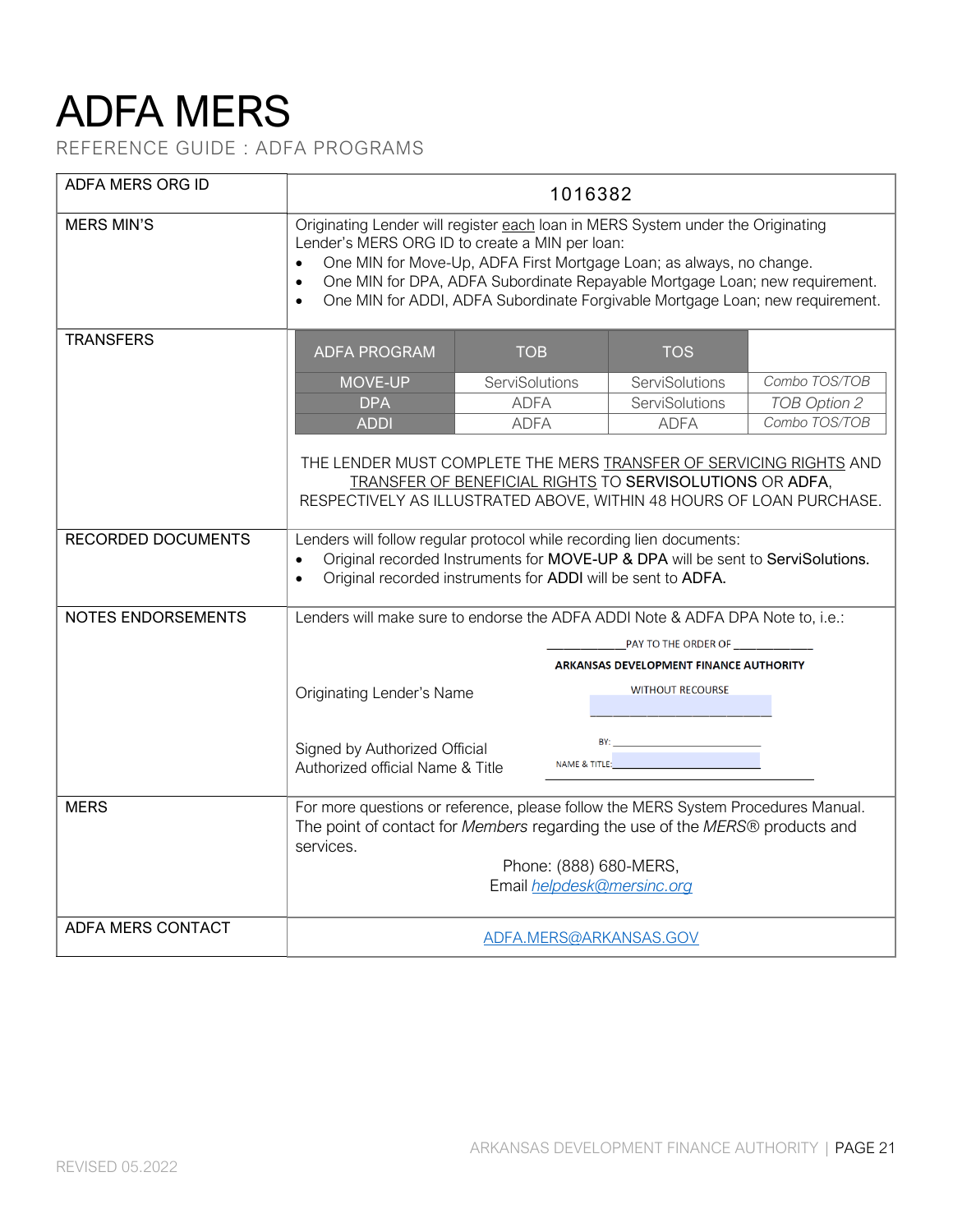#### PAGE 1 OF 2.

### **ARKANSAS DEVELOPMENT FINANCE AUTHORITY**

#### **MORTGAGE CREDIT CERTIFICATE (MCC)**

2022 INCOME LIMITS

#### INCOME LIMITS BY COUNTY AND HOUSEHOLD SIZE, **EFFECTIVE 05/23/2022**

**N= NON-TARGETED PURCHASE PRICE LIMIT - \$300,000 T=TARGETED**

| N/T                     | <b>COUNTY</b>     | HOUSEHOLD 1-2 MEMBERS   HOUSEHOLD 3 OR MORE |           |
|-------------------------|-------------------|---------------------------------------------|-----------|
| $\mathsf{N}$            | Arkansas          | \$72,960                                    | \$85,120  |
| $\mathsf{N}$            | Ashley            | \$72,600                                    | \$84,700  |
| $\overline{\mathsf{N}}$ | <b>Baxter</b>     | \$72,240                                    | \$84,280  |
| $\overline{\mathsf{N}}$ | <b>Benton</b>     | \$83,700                                    | \$96,255  |
| $\overline{\mathsf{N}}$ | Boone             | \$72,240                                    | \$84,280  |
| T                       | <b>Bradley</b>    | \$83,280                                    | \$97,160  |
| $\top$                  | Calhoun           | \$83,280                                    | \$97,160  |
| $\mathsf{N}$            | Carroll           | \$75,480                                    | \$88,060  |
| T                       | Chicot            | \$83,280                                    | \$97,160  |
| T                       | <b>Clark</b>      | \$83,280                                    | \$97,160  |
| $\overline{\mathsf{N}}$ | Clay              | \$72,240                                    | \$84,280  |
| $\mathsf T$             | Cleburne          | \$83,280                                    | \$97,160  |
| $\overline{\mathsf{N}}$ | Cleveland         | \$72,240                                    | \$84,280  |
| $\mathsf T$             | Columbia          | \$83,280                                    | \$97,160  |
| T                       | Conway            | \$83,280                                    | \$97,160  |
| N                       | Craighead         | \$79,080                                    | \$92,260  |
| $\mathsf{T}$            | Crawford          | \$83,280                                    | \$97,160  |
| $\overline{1}$          | Crittenden        | \$92,160                                    | \$107,520 |
| T                       | Cross             | \$83,280                                    | \$97,160  |
| $\overline{T}$          | <b>Dallas</b>     | \$83,280                                    | \$97,160  |
| Τ                       | Desha             | \$83,280                                    | \$97,160  |
| T                       | <b>Drew</b>       | \$83,280                                    | \$97,160  |
| N                       | Faulkner          | \$79,111                                    | \$90,978  |
| $\overline{\mathsf{N}}$ | Franklin          | \$72,240                                    | \$84,280  |
| $\overline{\mathsf{N}}$ | Fulton            | \$72,240                                    | \$84,280  |
| N                       | Garland           | \$72,600                                    | \$84,700  |
| $\mathsf{N}$            | Grant             | \$80,531                                    | \$92,611  |
| $\mathsf{N}$            | Greene            | \$75,600                                    | \$88,200  |
| $\mathsf{N}$            | Hempstead         | \$72,240                                    | \$84,280  |
| N                       | <b>Hot Spring</b> | \$72,240                                    | \$84,280  |
| $\mathsf{N}$            | Howard            | \$72,240                                    | \$84,280  |
| $\overline{\mathsf{N}}$ | Independence      | \$72,720                                    | \$84,840  |
| $\overline{\mathsf{N}}$ | Izard             | \$72,480                                    | \$84,560  |
| $\overline{\mathsf{N}}$ | Jackson           | \$72,240                                    | \$84,280  |
| $\overline{T}$          | Jefferson         | \$83,280                                    | \$97,160  |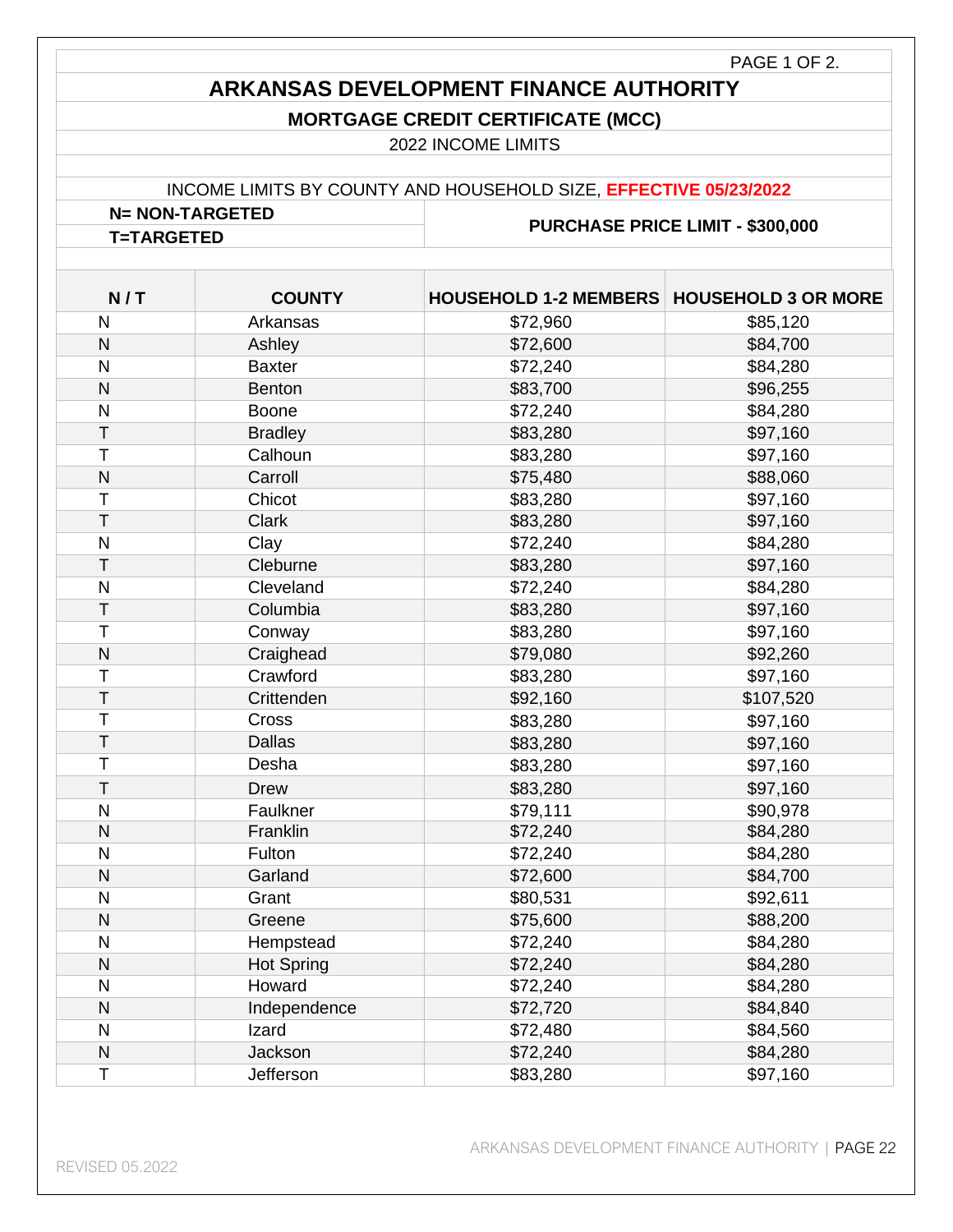### **ARKANSAS DEVELOPMENT FINANCE AUTHORITY** PAGE 1 OF 2.

INCOME LIMITS BY COUNTY AND HOUSEHOLD SIZE, **EFFECTIVE 05/23/2022**

### **N= NON-TARGETED PURCHASE PRICE LIMIT - \$300,000 T=TARGETED**

| N/T          | <b>COUNTY</b>       | <b>HOUSEHOLD 1-2 MEMBERS</b> | <b>HOUSEHOLD 3 OR MORE</b> |
|--------------|---------------------|------------------------------|----------------------------|
| N            | Johnson             | \$72,240                     | \$84,280                   |
| Τ            | Lafayette           | \$83,280                     | \$97,160                   |
| N            | Lawrence            | \$72,240                     | \$84,280                   |
| T            | Lee                 | \$83,280                     | \$97,160                   |
| T            | Lincoln             | \$83,280                     | \$97,160                   |
| N            | <b>Little River</b> | \$76,800                     | \$89,600                   |
| N            | Logan               | \$72,240                     | \$84,280                   |
| N            | Lonoke              | \$79,111                     | \$90,978                   |
| Т            | Madison             | \$100,440                    | \$117,180                  |
| N            | Marion              | \$72,240                     | \$84,280                   |
| $\mathsf{N}$ | Miller              | \$81,231                     | \$93,416                   |
| T            | Mississippi         | \$83,280                     | \$97,160                   |
| T            | Monroe              | \$83,280                     | \$97,160                   |
| N            | Montgomery          | \$72,240                     | \$84,280                   |
| Т            | Nevada              | \$83,280                     | \$97,160                   |
| N            | Newton              | \$72,240                     | \$84,280                   |
| T            | Ouachita            | \$83,280                     | \$97,160                   |
| T            | Perry               | \$94,440                     | \$110,180                  |
| $\top$       | Phillips            | \$83,280                     | \$97,160                   |
| N            | Pike                | \$72,240                     | \$84,280                   |
| $\mathsf{N}$ | Poinsett            | \$72,240                     | \$84,280                   |
| $\mathsf{N}$ | Polk                | \$72,240                     | \$84,280                   |
| N            | Pope                | \$72,600                     | \$84,700                   |
| T            | Prairie             | \$83,280                     | \$97,160                   |
| $\mathsf{N}$ | Pulaski             | \$79,111                     | \$90,978                   |
| N            | Randolph            | \$72,240                     | \$84,280                   |
| Τ            | St. Francis         | \$83,280                     | \$97,160                   |
| N            | Saline              | \$79,111                     | \$90,978                   |
| Τ            | <b>Scott</b>        | \$83,280                     | \$97,160                   |
| T            | Searcy              | \$83,280                     | \$97,160                   |
| N            | Sebastian           | \$72,840                     | \$84,980                   |
| N            | Sevier              | \$73,440                     | \$85,680                   |
| N            | Sharp               | \$72,240                     | \$84,280                   |
| N            | <b>Stone</b>        | \$72,240                     | \$84,280                   |
| ${\sf N}$    | Union               | \$74,880                     | \$87,360                   |
| N            | Van Buren           | \$72,240                     | \$84,280                   |
| N            | Washington          | \$83,700                     | \$96,255                   |
| T            | White               | \$83,280                     | \$97,160                   |
| $\mathsf T$  | Woodruff            | \$83,280                     | \$97,160                   |
| ${\sf N}$    | Yell                | \$72,240                     | \$84,280                   |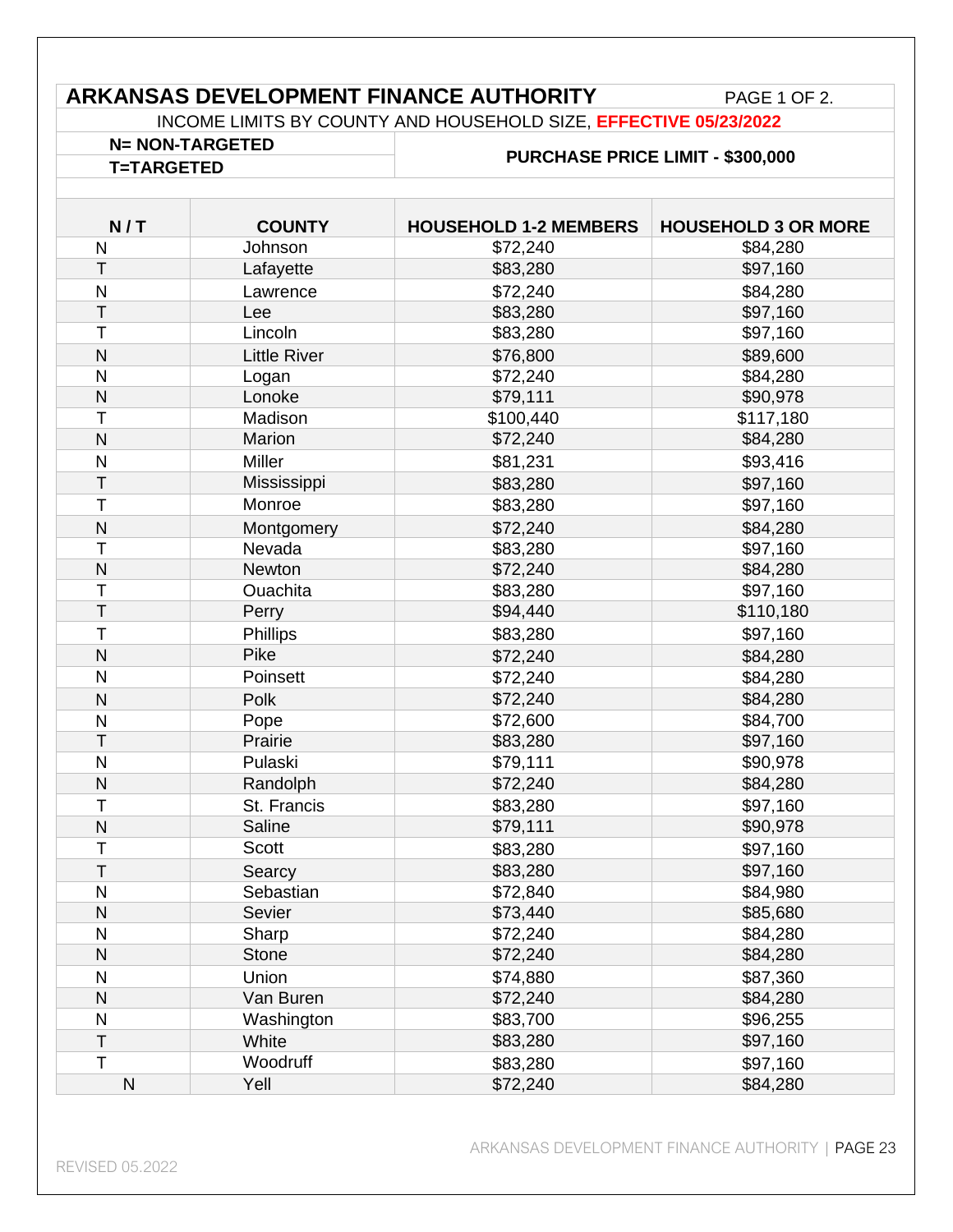### **ARKANSAS DEVELOPMENT FINANCE AUTHORITY**

#### ARKANSAS DREAM DOWNPAYMENT INITIATIVE (ADDI)/HOME PROGRAM

2022 ADDI PURCHASE PRICE LIMITS

#### HUD HOME PROGRAM INCOME LIMITS

#### **EFFECTIVE 06/01/2022**

|                    | NUMBER OF PERSONS/MAXIMUM HOUSEHOLD INCOME AT 80% OF MEDIAN INCOME |               |                        |  |
|--------------------|--------------------------------------------------------------------|---------------|------------------------|--|
| <b>COUNTY NAME</b> | <b>EXISTING CONSTRUCTION</b>                                       | <b>DUPLEX</b> | <b>NEW CONTRUCTION</b> |  |
| Arkansas           | \$158,000                                                          | \$202,000     | \$251,000              |  |
| Ashley             | \$158,000                                                          | \$202,000     | \$251,000              |  |
| <b>Baxter</b>      | \$158,000                                                          | \$202,000     | \$251,000              |  |
| <b>Benton</b>      | \$212,000                                                          | \$271,000     | \$251,000              |  |
| <b>Boone</b>       | \$158,000                                                          | \$202,000     | \$251,000              |  |
| <b>Bradley</b>     | \$158,000                                                          | \$202,000     | \$251,000              |  |
| Calhoun            | \$158,000                                                          | \$202,000     | \$251,000              |  |
| Carroll            | \$158,000                                                          | \$202,000     | \$251,000              |  |
| Chicot             | \$158,000                                                          | \$202,000     | \$251,000              |  |
| Clark              | \$158,000                                                          | \$202,000     | \$251,000              |  |
| Clay               | \$158,000                                                          | \$202,000     | \$251,000              |  |
| Cleburne           | \$185,000                                                          | \$237,000     | \$251,000              |  |
| Cleveland          | \$158,000                                                          | \$202,000     | \$251,000              |  |
| Columbia           | \$166,000                                                          | \$213,000     | \$251,000              |  |
| Conway             | \$158,000                                                          | \$202,000     | \$251,000              |  |
| Craighead          | \$177,000                                                          | \$227,000     | \$251,000              |  |
| Crawford           | \$158,000                                                          | \$202,000     | \$251,000              |  |
| Crittenden         | \$214,000                                                          | \$274,000     | \$251,000              |  |
| Cross              | \$158,000                                                          | \$202,000     | \$251,000              |  |
| <b>Dallas</b>      | \$158,000                                                          | \$202,000     | \$251,000              |  |
| Desha              | \$158,000                                                          | \$202,000     | \$251,000              |  |
| <b>Drew</b>        | \$161,000                                                          | \$206,000     | \$251,000              |  |
| Faulkner           | \$189,000                                                          | \$242,000     | \$251,000              |  |
| Franklin           | \$158,000                                                          | \$202,000     | \$251,000              |  |
| Fulton             | \$158,000                                                          | \$202,000     | \$251,000              |  |
| Garland            | \$195,000                                                          | \$249,000     | \$251,000              |  |
| Grant              | \$160,000                                                          | \$205,000     | \$251,000              |  |
| Greene             | \$158,000                                                          | \$202,000     | \$251,000              |  |
| Hempstead          | \$158,000                                                          | \$202,000     | \$251,000              |  |
| <b>Hot Spring</b>  | \$158,000                                                          | \$202,000     | \$251,000              |  |
| Howard             | \$158,000                                                          | \$202,000     | \$251,000              |  |
| Independence       | \$158,000                                                          | \$202,000     | \$251,000              |  |
| Izard              | \$158,000                                                          | \$202,000     | \$251,000              |  |
| Jackson            | \$158,000                                                          | \$202,000     | \$251,000              |  |
| Jefferson          | \$158,000                                                          | \$202,000     | \$251,000              |  |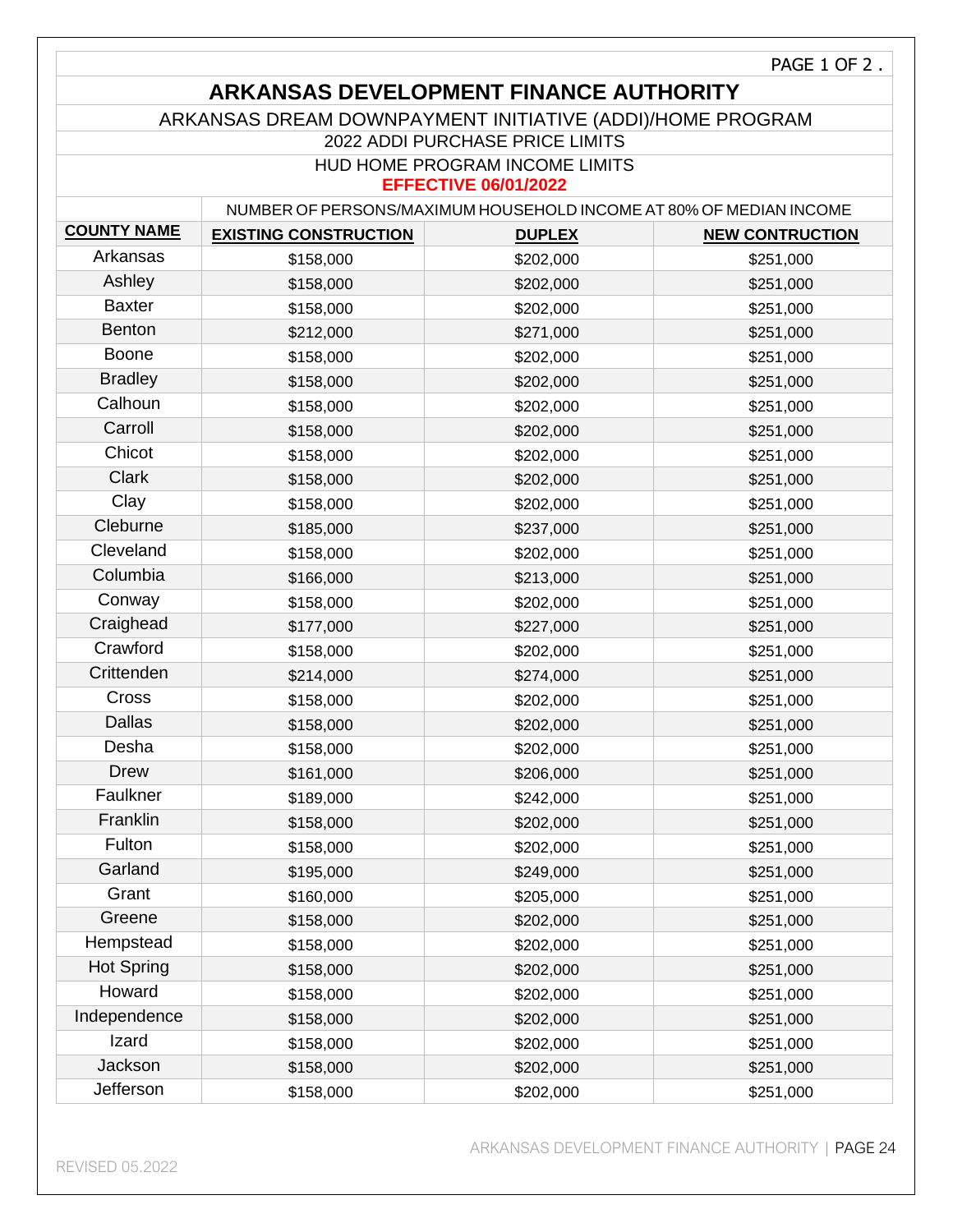|                     | <b>ARKANSAS DEVELOPMENT FINANCE AUTHORITY</b>                      |                             | PAGE 2 OF 2.           |
|---------------------|--------------------------------------------------------------------|-----------------------------|------------------------|
|                     | 2022 ADDI PURCHASE PRICE LIMITS                                    | <b>EFFECTIVE 06/01/2022</b> |                        |
| <b>COUNTY NAME</b>  | NUMBER OF PERSONS/MAXIMUM HOUSEHOLD INCOME AT 80% OF MEDIAN INCOME |                             |                        |
|                     | <b>EXISTING CONSTRUCTION</b>                                       | <b>DUPLEX</b>               | <b>NEW CONTRUCTION</b> |
| Johnson             | \$158,000                                                          | \$202,000                   | \$251,000              |
| Lafayette           | \$158,000                                                          | \$202,000                   | \$251,000              |
| Lawrence            | \$158,000                                                          | \$202,000                   | \$251,000              |
| Lee                 | \$158,000                                                          | \$202,000                   | \$251,000              |
| Lincoln             | \$158,000                                                          | \$202,000                   | \$251,000              |
| <b>Little River</b> | \$158,000                                                          | \$202,000                   | \$251,000              |
| Logan               | \$158,000                                                          | \$202,000                   | \$251,000              |
| Lonoke              | \$175,000                                                          | \$224,000                   | \$251,000              |
| Madison             | \$210,000                                                          | \$269,000                   | \$251,000              |
| Marion              | \$158,000                                                          | \$202,000                   | \$251,000              |
| Miller              | \$188,000                                                          | \$241,000                   | \$251,000              |
| Mississippi         | \$158,000                                                          | \$202,000                   | \$251,000              |
| Monroe              | \$158,000                                                          | \$202,000                   | \$251,000              |
| Montgomery          | \$158,000                                                          | \$202,000                   | \$251,000              |
| Nevada              | \$158,000                                                          | \$202,000                   | \$251,000              |
| Newton              | \$158,000                                                          | \$202,000                   | \$251,000              |
| Ouachita            | \$158,000                                                          | \$202,000                   | \$251,000              |
| Perry               | \$175,000                                                          | \$224,000                   | \$251,000              |
| Phillips            | \$158,000                                                          | \$202,000                   | \$251,000              |
| Pike                | \$158,000                                                          | \$202,000                   | \$251,000              |
| Poinsett            | \$158,000                                                          | \$202,000                   | \$251,000              |
| Polk                | \$158,000                                                          | \$202,000                   | \$251,000              |
| Pope                | \$171,000                                                          | \$219,000                   | \$251,000              |
| Prairie             | \$158,000                                                          | \$202,000                   | \$251,000              |
| Pulaski             |                                                                    |                             |                        |
| Randolph            | \$175,000                                                          | \$224,000                   | \$251,000              |
| St. Francis         | \$158,000                                                          | \$202,000                   | \$251,000              |
| Saline              | \$158,000                                                          | \$202,000                   | \$251,000              |
|                     | \$181,000                                                          | \$232,000                   | \$251,000              |
| <b>Scott</b>        | \$158,000                                                          | \$202,000                   | \$251,000              |
| Searcy              | \$158,000                                                          | \$202,000                   | \$251,000              |
| Sebastian           | \$158,000                                                          | \$202,000                   | \$251,000              |
| Sevier              | \$158,000                                                          | \$202,000                   | \$251,000              |
| Sharp               | \$158,000                                                          | \$202,000                   | \$251,000              |
| <b>Stone</b>        | \$158,000                                                          | \$202,000                   | \$251,000              |
| Union               | \$170,000                                                          | \$217,000                   | \$251,000              |
| Van Buren           | \$158,000                                                          | \$202,000                   | \$251,000              |
| Washington          | \$210,000                                                          | \$269,000                   | \$251,000              |
| White               | \$158,000                                                          | \$202,000                   | \$251,000              |
| Woodruff            | \$158,000                                                          | \$202,000                   | \$251,000              |
| Yell                | \$158,000                                                          | \$202,000                   | \$251,000              |

#### END OF 2022 ADDI PURCHASE PRICE LIMITS.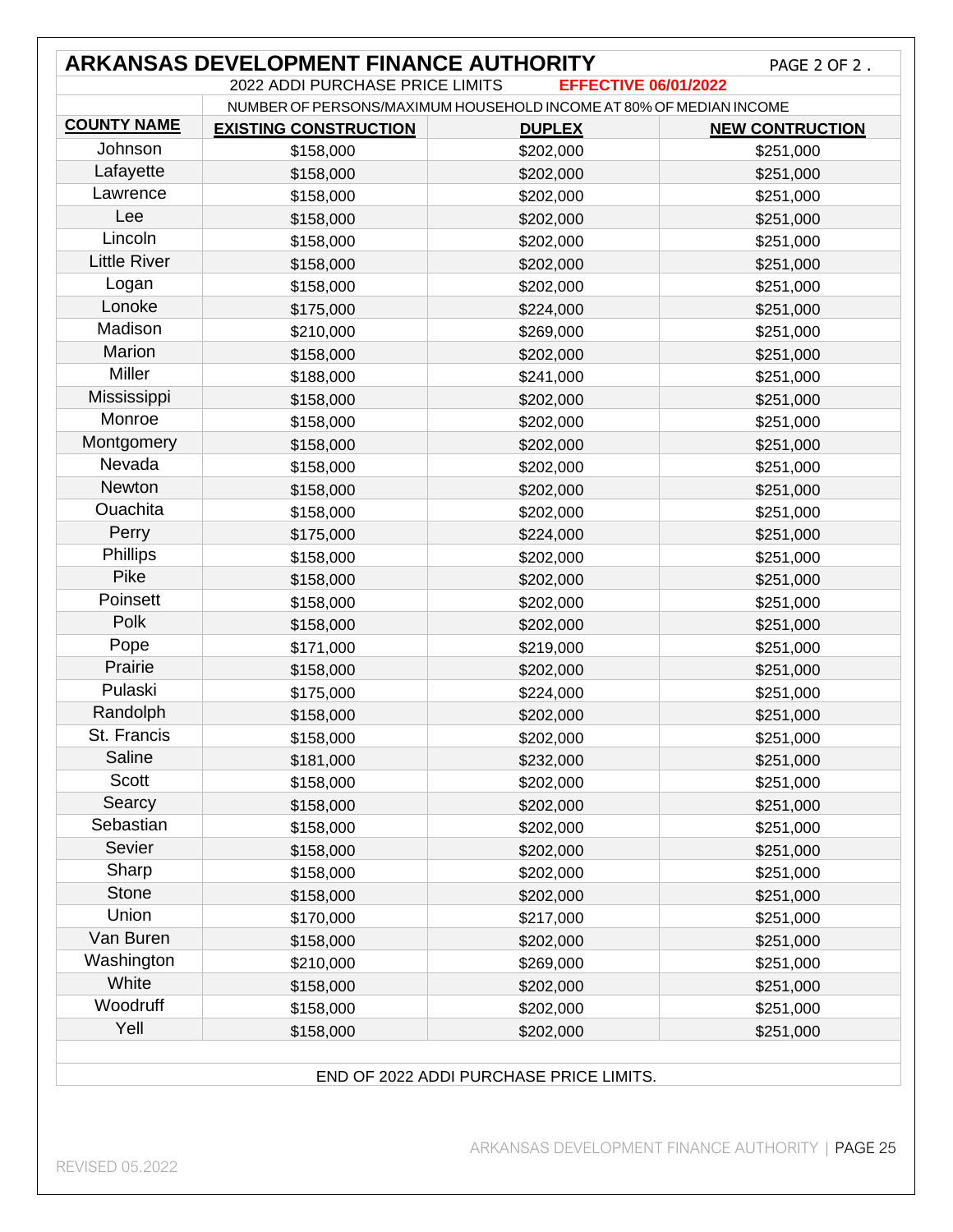PAGE 1 OF 2 .

### **ARKANSAS DEVELOPMENT FINANCE AUTHORITY**

#### **ARKANSAS DREAM DOWNPAYMENT INITIATIVE (ADDI)/HOME PROGRAM**

2022 ADDI HOUSEHOLD INCOME LIMITS

#### **HUD HOME PROGRAM HOUSEHOLD INCOME LIMITS, EFFECTIVE 06/15/2022**

|                    | NUMBER OF PERSONS/MAXIMUM HOUSEHOLD INCOME AT 80% OF MEDIAN INCOME |                |                |                         |                |       |                |       |
|--------------------|--------------------------------------------------------------------|----------------|----------------|-------------------------|----------------|-------|----------------|-------|
| <b>COUNTY NAME</b> | 1                                                                  | $\overline{2}$ | $\overline{3}$ | $\overline{\mathbf{4}}$ | $\overline{5}$ | 6     | $\overline{7}$ | 8     |
| Arkansas           | 34100                                                              | 38950          | 43800          | 48650                   | 52550          | 56450 | 60350          | 64250 |
| Ashley             | 33900                                                              | 38750          | 43600          | 48400                   | 52300          | 56150 | 60050          | 63900 |
| <b>Baxter</b>      | 33750                                                              | 38550          | 43350          | 48150                   | 52050          | 55900 | 59750          | 63600 |
| <b>Benton</b>      | 46900                                                              | 53600          | 60300          | 66950                   | 72350          | 77700 | 83050          | 88400 |
| <b>Boone</b>       | 33750                                                              | 38550          | 43350          | 48150                   | 52050          | 55900 | 59750          | 63600 |
| <b>Bradley</b>     | 33750                                                              | 38550          | 43350          | 48150                   | 52050          | 55900 | 59750          | 63600 |
| Calhoun            | 34550                                                              | 39450          | 44400          | 49300                   | 53250          | 57200 | 61150          | 65100 |
| Carroll            | 35250                                                              | 40250          | 45300          | 50300                   | 54350          | 58350 | 62400          | 66400 |
| Chicot             | 33750                                                              | 38550          | 43350          | 48150                   | 52050          | 55900 | 59750          | 63600 |
| Clark              | 36600                                                              | 41800          | 47050          | 52250                   | 56450          | 60650 | 64800          | 69000 |
| Clay               | 33750                                                              | 38550          | 43350          | 48150                   | 52050          | 55900 | 59750          | 63600 |
| Cleburne           | 34300                                                              | 39200          | 44100          | 48950                   | 52900          | 56800 | 60700          | 64650 |
| Cleveland          | 33750                                                              | 38550          | 43350          | 48150                   | 52050          | 55900 | 59750          | 63600 |
| Columbia           | 33750                                                              | 38550          | 43350          | 48150                   | 52050          | 55900 | 59750          | 63600 |
| Conway             | 34300                                                              | 39200          | 44100          | 48950                   | 52900          | 56800 | 60700          | 64650 |
| Craighead          | 36900                                                              | 42200          | 47450          | 52700                   | 56950          | 61150 | 65350          | 69600 |
| Crawford           | 34000                                                              | 38850          | 43700          | 48550                   | 52450          | 56350 | 60250          | 64100 |
| Crittenden         | 43050                                                              | 49200          | 55350          | 61450                   | 66400          | 71300 | 76200          | 81150 |
| Cross              | 35650                                                              | 40750          | 45850          | 50900                   | 55000          | 59050 | 63150          | 67200 |
| Dallas             | 33750                                                              | 38550          | 43350          | 48150                   | 52050          | 55900 | 59750          | 63600 |
| Desha              | 33750                                                              | 38550          | 43350          | 48150                   | 52050          | 55900 | 59750          | 63600 |
| Drew               | 35400                                                              | 40450          | 45500          | 50550                   | 54600          | 58650 | 62700          | 66750 |
| Faulkner           | 44100                                                              | 50400          | 56700          | 62950                   | 68000          | 73050 | 78100          | 83100 |
| Franklin           | 33750                                                              | 38550          | 43350          | 48150                   | 52050          | 55900 | 59750          | 63600 |
| Fulton             | 33750                                                              | 38550          | 43350          | 48150                   | 52050          | 55900 | 59750          | 63600 |
| Garland            | 33900                                                              | 38750          | 43600          | 48400                   | 52300          | 56150 | 60050          | 63900 |
| Grant              | 40100                                                              | 45800          | 51550          | 57250                   | 61850          | 66450 | 71000          | 75600 |
| Greene             | 35300                                                              | 40350          | 45400          | 50400                   | 54450          | 58500 | 62500          | 66550 |
| Hempstead          | 33750                                                              | 38550          | 43350          | 48150                   | 52050          | 55900 | 59750          | 63600 |
| <b>Hot Spring</b>  | 33750                                                              | 38550          | 43350          | 48150                   | 52050          | 55900 | 59750          | 63600 |
| Howard             | 33750                                                              | 38550          | 43350          | 48150                   | 52050          | 55900 | 59750          | 63600 |
| Independence       | 33950                                                              | 38800          | 43650          | 48500                   | 52400          | 56300 | 60150          | 64050 |
| Izard              | 33850                                                              | 38650          | 43500          | 48300                   | 52200          | 56050 | 59900          | 63800 |
| Jackson            | 33750                                                              | 38550          | 43350          | 48150                   | 52050          | 55900 | 59750          | 63600 |
| Jefferson          | 33750                                                              | 38550          | 43350          | 48150                   | 52050          | 55900 | 59750          | 63600 |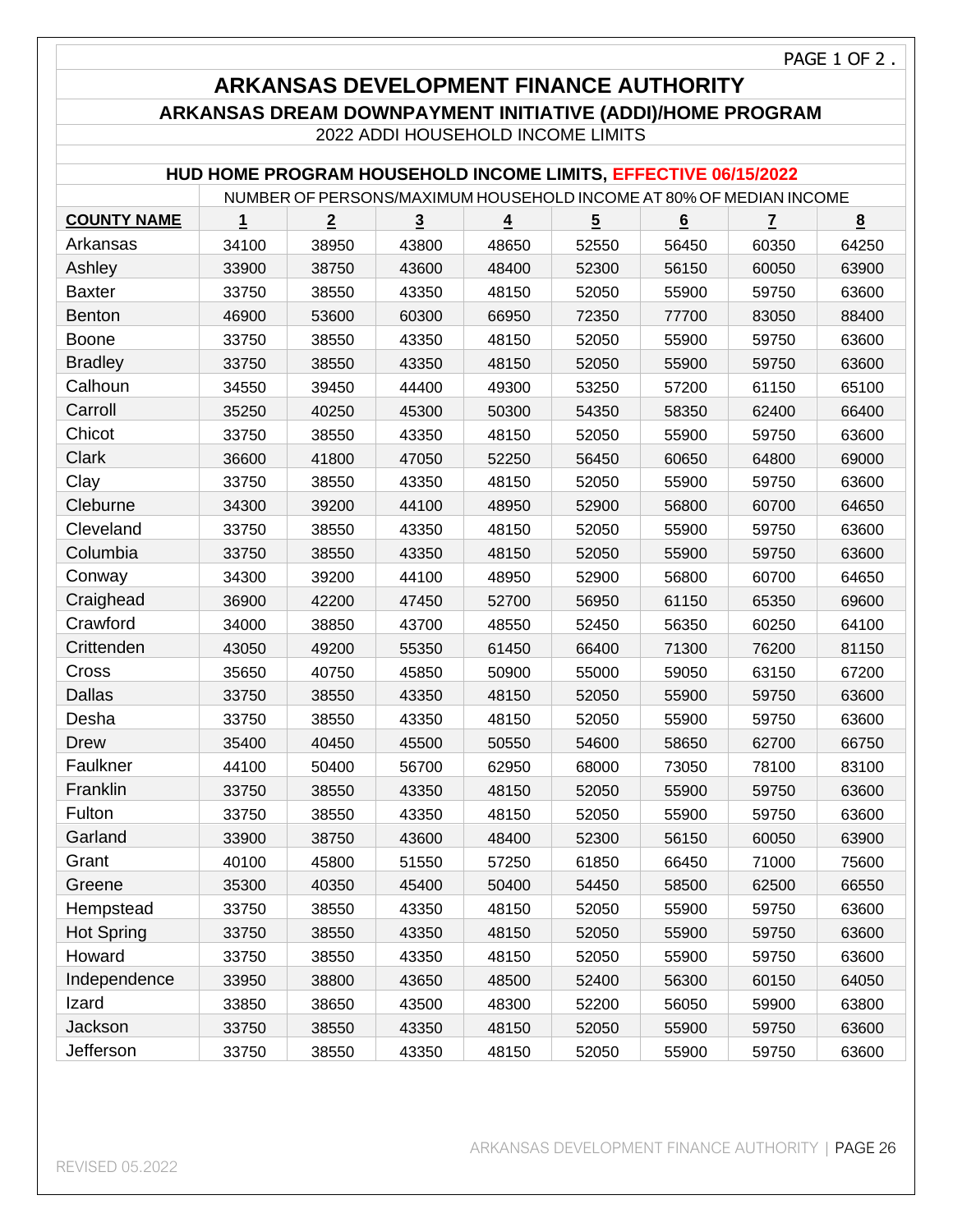| <b>ARKANSAS DEVELOPMENT FINANCE AUTHORITY</b><br>PAGE 2 OF 2.      |       |                |                |                |                |       |                         |       |
|--------------------------------------------------------------------|-------|----------------|----------------|----------------|----------------|-------|-------------------------|-------|
| 2022 ADDI HOUSEHOLD INCOME LIMITS<br><b>EFFECTIVE 06/15/2022</b>   |       |                |                |                |                |       |                         |       |
| NUMBER OF PERSONS/MAXIMUM HOUSEHOLD INCOME AT 80% OF MEDIAN INCOME |       |                |                |                |                |       |                         |       |
| <b>COUNTY NAME</b>                                                 | 1     | $\overline{2}$ | $\overline{3}$ | $\overline{4}$ | $\overline{5}$ | 6     | $\overline{\mathbf{r}}$ | 8     |
| Johnson                                                            | 33750 | 38550          | 43350          | 48150          | 52050          | 55900 | 59750                   | 63600 |
| Lafayette                                                          | 33750 | 38550          | 43350          | 48150          | 52050          | 55900 | 59750                   | 63600 |
| Lawrence                                                           | 33750 | 38550          | 43350          | 48150          | 52050          | 55900 | 59750                   | 63600 |
| Lee                                                                | 33750 | 38550          | 43350          | 48150          | 52050          | 55900 | 59750                   | 63600 |
| Lincoln                                                            | 33750 | 38550          | 43350          | 48150          | 52050          | 55900 | 59750                   | 63600 |
| <b>Little River</b>                                                | 35850 | 40950          | 46050          | 51150          | 55250          | 59350 | 63450                   | 67550 |
| Logan                                                              | 33750 | 38550          | 43350          | 48150          | 52050          | 55900 | 59750                   | 63600 |
| Lonoke                                                             | 44100 | 50400          | 56700          | 62950          | 68000          | 73050 | 78100                   | 83100 |
| Madison                                                            | 46900 | 53600          | 60300          | 66950          | 72350          | 77700 | 83050                   | 88400 |
| Marion                                                             | 33750 | 38550          | 43350          | 48150          | 52050          | 55900 | 59750                   | 63600 |
| Miller                                                             | 38150 | 43600          | 49050          | 54450          | 58850          | 63200 | 67550                   | 71900 |
| Mississippi                                                        | 33750 | 38550          | 43350          | 48150          | 52050          | 55900 | 59750                   | 63600 |
| Monroe                                                             | 33750 | 38550          | 43350          | 48150          | 52050          | 55900 | 59750                   | 63600 |
| Montgomery                                                         | 33750 | 38550          | 43350          | 48150          | 52050          | 55900 | 59750                   | 63600 |
| Nevada                                                             | 33750 | 38550          | 43350          | 48150          | 52050          | 55900 | 59750                   | 63600 |
| Newton                                                             | 33750 | 38550          | 43350          | 48150          | 52050          | 55900 | 59750                   | 63600 |
| Ouachita                                                           | 33750 | 38550          | 43350          | 48150          | 52050          | 55900 | 59750                   | 63600 |
| Perry                                                              | 44100 | 50400          | 56700          | 62950          | 68000          | 73050 | 78100                   | 83100 |
| Phillips                                                           | 33750 | 38550          | 43350          | 48150          | 52050          | 55900 | 59750                   | 63600 |
| Pike                                                               | 33750 | 38550          | 43350          | 48150          | 52050          | 55900 | 59750                   | 63600 |
| Poinsett                                                           | 33750 | 38550          | 43350          | 48150          | 52050          | 55900 | 59750                   | 63600 |
| Polk                                                               | 33750 | 38550          | 43350          | 48150          | 52050          | 55900 | 59750                   | 63600 |
| Pope                                                               | 33900 | 38750          | 43600          | 48400          | 52300          | 56150 | 60050                   | 63900 |
| Prairie                                                            | 33900 | 38750          | 43600          | 48400          | 52300          | 56150 | 60050                   | 63900 |
| Pulaski                                                            | 44100 | 50400          | 56700          | 62950          | 68000          | 73050 | 78100                   | 83100 |
| Randolph                                                           | 33750 | 38550          | 43350          | 48150          | 52050          | 55900 | 59750                   | 63600 |
| St. Francis                                                        | 33750 | 38550          | 43350          | 48150          | 52050          | 55900 | 59750                   | 63600 |
| Saline                                                             | 44100 | 50400          | 56700          | 62950          | 68000          | 73050 | 78100                   | 83100 |
| <b>Scott</b>                                                       | 33750 | 38550          | 43350          | 48150          | 52050          | 55900 | 59750                   | 63600 |
| Searcy                                                             | 33750 | 38550          | 43350          | 48150          | 52050          | 55900 | 59750                   | 63600 |
| Sebastian                                                          | 34000 | 38850          | 43700          | 48550          | 52450          | 56350 | 60250                   | 64100 |
| Sevier                                                             | 34300 | 39200          | 44100          | 48950          | 52900          | 56800 | 60700                   | 64650 |
| Sharp                                                              | 33750 | 38550          | 43350          | 48150          | 52050          | 55900 | 59750                   | 63600 |
| <b>Stone</b>                                                       | 33750 | 38550          | 43350          | 48150          | 52050          | 55900 | 59750                   | 63600 |
| Union                                                              | 34950 | 39950          | 44950          | 49900          | 53900          | 57900 | 61900                   | 65900 |
| Van Buren                                                          | 33750 | 38550          | 43350          | 48150          | 52050          | 55900 | 59750                   | 63600 |
| Washington                                                         | 46900 | 53600          | 60300          | 66950          | 72350          | 77700 | 83050                   | 88400 |
| White                                                              | 34100 | 39000          | 43850          | 48700          | 52600          | 56500 | 60400                   | 64300 |
| Woodruff                                                           | 33750 | 38550          | 43350          | 48150          | 52050          | 55900 | 59750                   | 63600 |
| Yell                                                               | 33750 | 38550          | 43350          | 48150          | 52050          | 55900 | 59750                   | 63600 |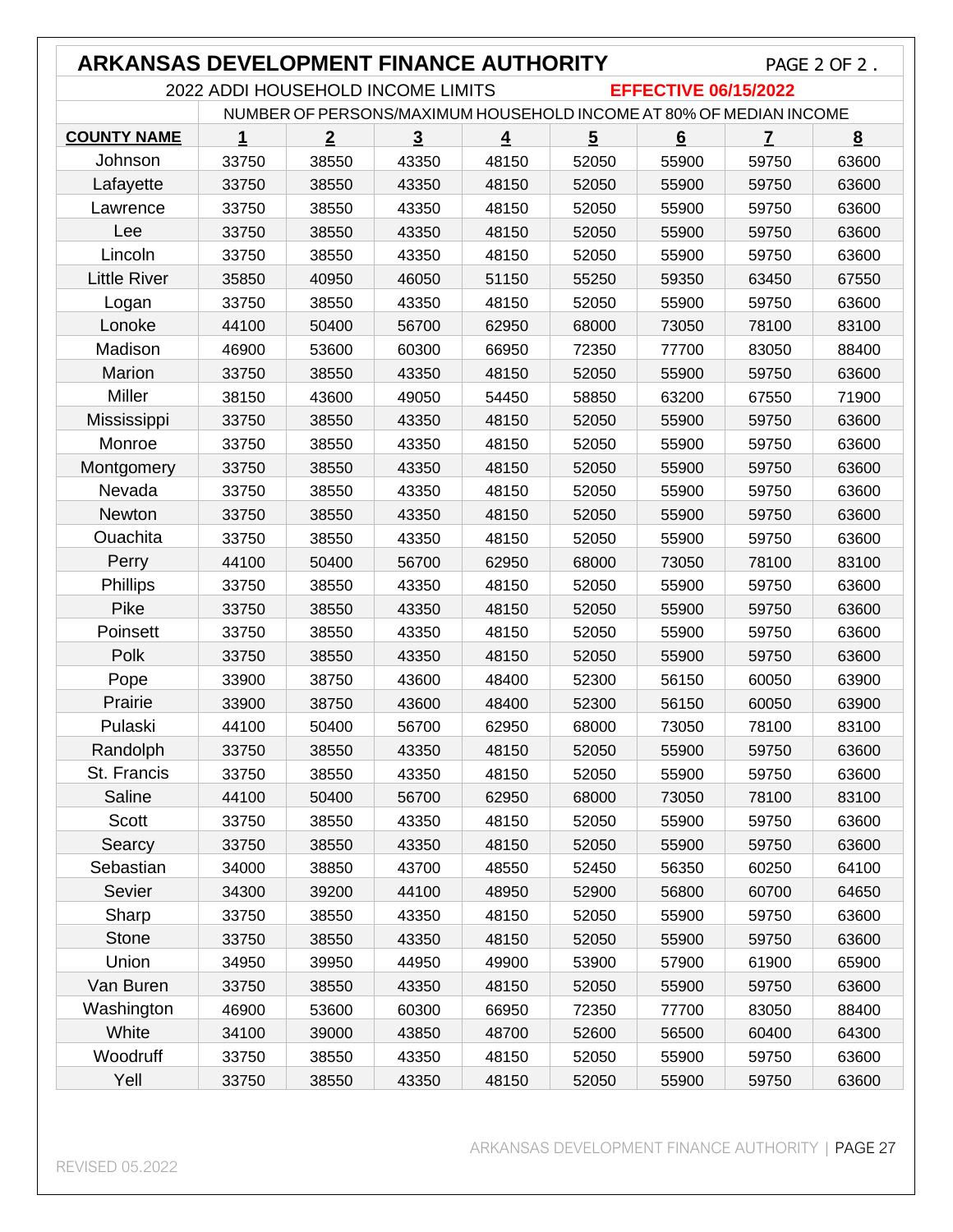### **ARKANSAS DEVELOPMENT FINANCE AUTHORITY**

#### FREDDIE MAC HFA ADVANTAGE CONVENTIONAL PROGRAM

2022 COUNTY INCOME LIMITS

#### **EFFECTIVE 06/05/2022**

| <b>COUNTY NAME</b> | <b>FIPS 5-DIGITKEY</b> | <b>LOW-INCOME 80% AMI</b> | AMI CHANGE FROM 2021 TO 2022 |
|--------------------|------------------------|---------------------------|------------------------------|
| Arkansas           | 05001                  | \$50,880                  | \$9,200                      |
| Ashley             | 05003                  | \$49,760                  | \$8,100                      |
| <b>Baxter</b>      | 05005                  | \$48,160                  | \$6,100                      |
| <b>Benton</b>      | 05007                  | \$66,960                  | \$10,500                     |
| <b>Boone</b>       | 05009                  | \$48,160                  | \$6,100                      |
| <b>Bradley</b>     | 05011                  | \$48,160                  | \$6,100                      |
| Calhoun            | 05013                  | \$52,960                  | \$6,000                      |
| Carroll            | 05015                  | \$51,280                  | \$7,800                      |
| Chicot             | 05017                  | \$48,160                  | \$6,100                      |
| <b>Clark</b>       | 05019                  | \$52,240                  | \$4,700                      |
| Clay               | 05021                  | \$48,160                  | \$6,100                      |
| Cleburne           | 05023                  | \$48,960                  | \$5,700                      |
| Cleveland          | 05025                  | \$48,000                  | $-$100$                      |
| Columbia           | 05027                  | \$48,160                  | \$6,100                      |
| Conway             | 05029                  | \$48,960                  | \$5,100                      |
| Craighead          | 05031                  | \$56,480                  | \$14,000                     |
| Crawford           | 05033                  | \$49,840                  | \$8,600                      |
| Crittenden         | 05035                  | \$60,960                  | \$8,400                      |
| Cross              | 05037                  | \$54,240                  | \$10,200                     |
| <b>Dallas</b>      | 05039                  | \$48,160                  | \$6,100                      |
| Desha              | 05041                  | \$48,160                  | \$6,100                      |
| <b>Drew</b>        | 05043                  | \$56,480                  | \$7,400                      |
| Faulkner           | 05045                  | \$63,200                  | \$8,400                      |
| Franklin           | 05047                  | \$49,840                  | \$10,400                     |
| Fulton             | 05049                  | \$48,160                  | \$6,100                      |
| Garland            | 05051                  | \$48,400                  | $-$1,400$                    |
| Grant              | 05053                  | \$63,200                  | \$8,400                      |
| Greene             | 05055                  | \$50,400                  | \$4,500                      |
| Hempstead          | 05057                  | \$48,160                  | \$6,100                      |
| <b>Hot Spring</b>  | 05059                  | \$48,160                  | \$5,900                      |
| Howard             | 05061                  | \$48,160                  | \$6,100                      |
| Independence       | 05063                  | \$48,480                  | \$5,100                      |
| Izard              | 05065                  | \$48,320                  | \$6,300                      |
| Jackson            | 05067                  | \$48,160                  | \$6,100                      |
| Jefferson          | 05069                  | \$48,000                  | $-$100$                      |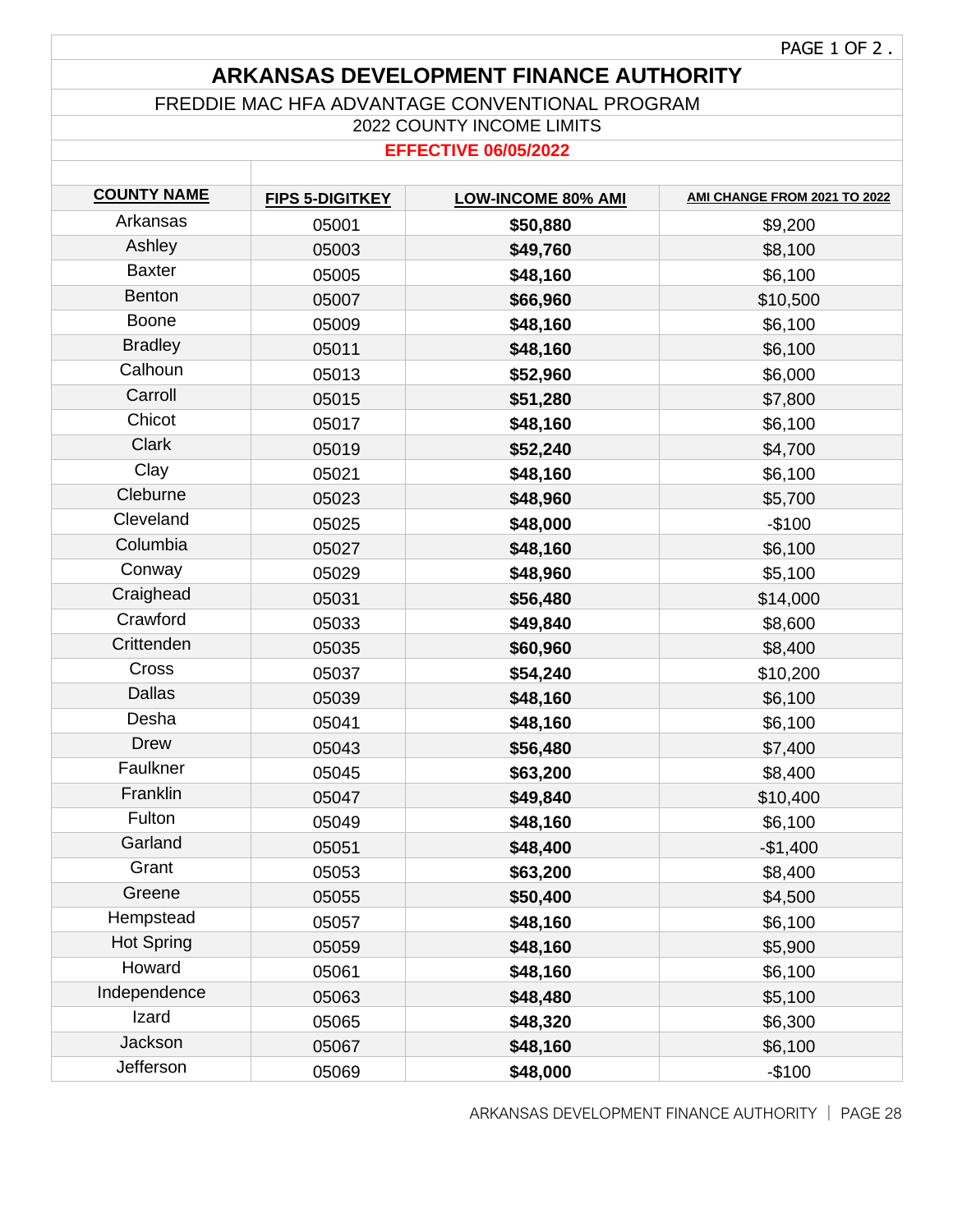| <b>ARKANSAS DEVELOPMENT FINANCE AUTHORITY</b>  | PAGE 2 OF 2.                |                           |                              |  |
|------------------------------------------------|-----------------------------|---------------------------|------------------------------|--|
| FREDDIE MAC HFA ADVANTAGE CONVENTIONAL PROGRAM | <b>EFFECTIVE 06/05/2022</b> |                           |                              |  |
| 2022 COUNTY INCOME LIMITS                      |                             |                           |                              |  |
| <b>COUNTY NAME</b>                             | <b>FIPS 5-DIGITKEY</b>      | <b>LOW-INCOME 80% AMI</b> | AMI CHANGE FROM 2021 TO 2022 |  |
| Johnson                                        | 05071                       | \$48,160                  | \$6,100                      |  |
| Lafayette                                      | 05073                       | \$48,160                  | \$6,100                      |  |
| Lawrence                                       | 05075                       | \$48,160                  | \$6,100                      |  |
| Lee                                            | 05077                       | \$48,160                  | \$6,100                      |  |
| Lincoln                                        | 05079                       | \$48,000                  | $-$100$                      |  |
| <b>Little River</b>                            | 05081                       | \$55,920                  | \$10,500                     |  |
| Logan                                          | 05083                       | \$48,160                  | \$6,100                      |  |
| Lonoke                                         | 05085                       | \$63,200                  | \$8,400                      |  |
| Madison                                        | 05087                       | \$66,960                  | \$10,500                     |  |
| Marion                                         | 05089                       | \$48,160                  | \$6,100                      |  |
| <b>Miller</b>                                  | 05091                       | \$55,920                  | \$10,500                     |  |
| Mississippi                                    | 05093                       | \$48,160                  | \$6,100                      |  |
| Monroe                                         | 05095                       | \$48,160                  | \$6,100                      |  |
| Montgomery                                     | 05097                       | \$48,160                  | \$6,100                      |  |
| Nevada                                         | 05099                       | \$48,160                  | \$6,100                      |  |
| Newton                                         | 05101                       | \$48,160                  | \$6,100                      |  |
| Ouachita                                       | 05103                       | \$48,160                  | \$6,100                      |  |
| Perry                                          | 05105                       | \$63,200                  | \$8,400                      |  |
| <b>Phillips</b>                                | 05107                       | \$48,160                  | \$6,100                      |  |
| Pike                                           | 05109                       | \$48,160                  | \$6,100                      |  |
| Poinsett                                       | 05111                       | \$56,480                  | \$14,000                     |  |
| Polk                                           | 05113                       | \$48,160                  | \$6,100                      |  |
| Pope                                           | 05115                       | \$48,720                  | \$6,800                      |  |
| Prairie                                        | 05117                       | \$49,840                  | \$8,200                      |  |
| Pulaski                                        | 05119                       | \$63,200                  | \$8,400                      |  |
| Randolph                                       | 05121                       | \$48,160                  | \$6,100                      |  |
| St. Francis                                    | 05125                       | \$63,200                  | \$8,400                      |  |
| Saline                                         | 05127                       | \$48,160                  | \$6,100                      |  |
| Scott                                          | 05129                       | \$48,160                  | \$6,100                      |  |
| Searcy                                         | 05131                       | \$49,840                  | \$8,600                      |  |
| Sebastian                                      | 05133                       | \$48,960                  | \$5,500                      |  |
| Sevier                                         | 05135                       | \$48,160                  | \$6,100                      |  |
| Sharp                                          | 05123                       | \$48,160                  | \$6,100                      |  |
| <b>Stone</b>                                   | 05137                       | \$48,160                  | \$6,100                      |  |
| Union                                          | 05139                       | \$49,920                  | \$4,800                      |  |
| Van Buren                                      | 05141                       | \$48,160                  | \$6,100                      |  |
| Washington                                     | 05143                       | \$66,960                  | \$10,500                     |  |
| White                                          | 05145                       | \$48,720                  | \$1,200                      |  |
| Woodruff                                       | 05147                       | \$48,160                  | \$6,100                      |  |
| Yell                                           | 05149                       | \$48,160                  | \$6,100                      |  |